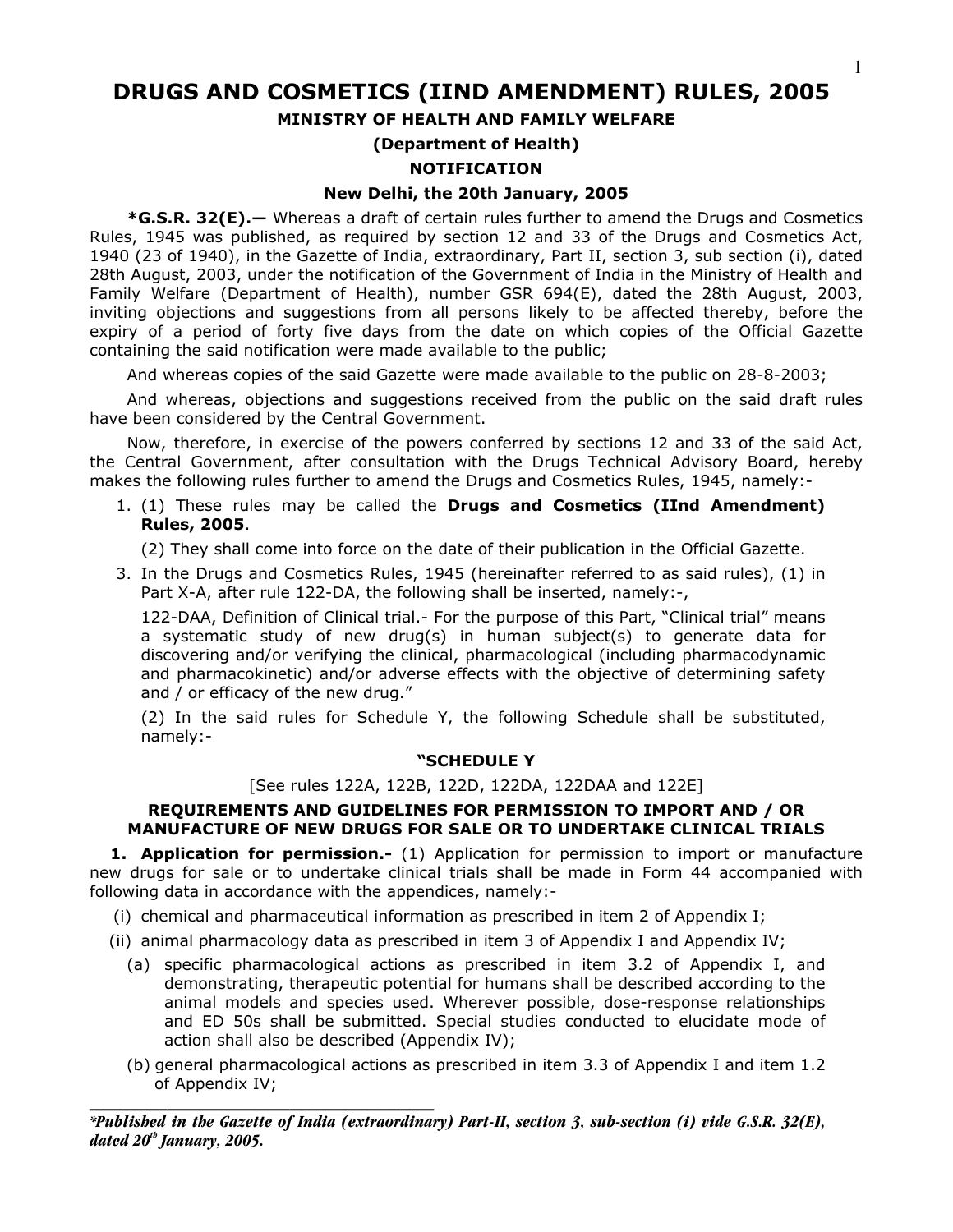- (c) pharmacokinetic data related to the absorption, distribution, metabolism and excretion of the test substance as prescribed in item 3.5 of Appendix I. Wherever possible, the drug effects shall be corelated to the plasma drug concentrations;
- (iii) animal toxicology data as prescribed in item 4 of Appendix I and Appendix III;
- (iv) human Clinical Pharmacology Data as prescribed in items 5,6,and 7 of Appendix I and as stated below:-
	- (a) for new drug substances discovered in India, clinical trials are required to be carried out in India right from Phase I and data should be submitted as required under items 1, 2, 3, 4, 5 (data, if any, from other countries), and 9 of Appendix I;
	- (b) for new drug substances discovered in countries other than India, Phase I data as required under items 1,2, 3, 4, 5 (data from other countries) and 9 of Appendix I should be submitted along with the application. After submission of Phase I data generated outside India to the Licensing Authority, permission may be granted to repeat Phase I trials and/or to conduct Phase II trials and subsequently Phase III trials concurrently with other global trials for that drug. Phase III trails are required to be conducted in India before permission to market the drug in India is granted;
	- (c) the data required will depend upon the purpose of the new drug application. The number of study subjects and sites to be involved in the conduct of clinical trial will depend upon the nature and objective of the study. Permission to carry out these trials shall generally be given in stages, considering the data emerging from earlier Phase(s);
	- (d) application for permission to initiate specific phase of clinical trial should also accompany Investigator's brochure, proposed protocol (Appendix X), case record form, study subject's informed consent document(s) (Appendix V), investigator's undertaking (Appendix VII) and ethics committee clearance, if available, (Appendix VIII);
	- (e) reports of clinical studies submitted under items 5-8 of Appendix I should be in consonance with the format prescribed in Appendix II of this Schedule. The study report shall be certified by the Principal Investigator or, if no Principal Investigator is designated, then by each of the Investigators participating in the study. The certification should acknowledge the contents of the report, the accurate presentation of the study as undertaken, and express agreement with the conclusions. Each page should be numbered;
- (v) regulatory status in other countries as prescribed in item 9.2 of Appendix I, including Information in respect of restrictions imposed, if any, on the use of the drug in other countries, e.g. dosage limits, exclusion of certain age groups, warning about adverse drug reactions, etc. (item 9.2 of Appendix I). Likewise, if the drug has been withdrawn in any country by the manufacturer or by regulatory authorities, such information should also be furnished along with the reasons and their relevance, if any, to India. This information must continue to be submitted by the sponsor to the Licensing Authority during the course of marketing of the drug in India;
- (vi) the full prescribing information should be submitted as part of the new drug application for marketing as prescribed in item 10 of Appendix I. The prescribing information (package insert) shall comprise the following sections: generic name; composition; dosage form/s; indications; dose and method of administration; use in special populations (such as pregnant women, lactating women, pediatric patients, geriatric patients etc); contra-indications; warnings; precautions; drug interactions; undesirable effects; overdose, pharmacodynamic and pharmacokinetic properties; incompatibilities; shelf-life; packaging information; storage and handling instructions. All package inserts, promotional literature and patient education material subsequently produced are required to be consistent with the contents of the approved full prescribing information. The drafts of label and carton texts should comply with provisions of rules 96 and 97. After submission and approval by the Licensing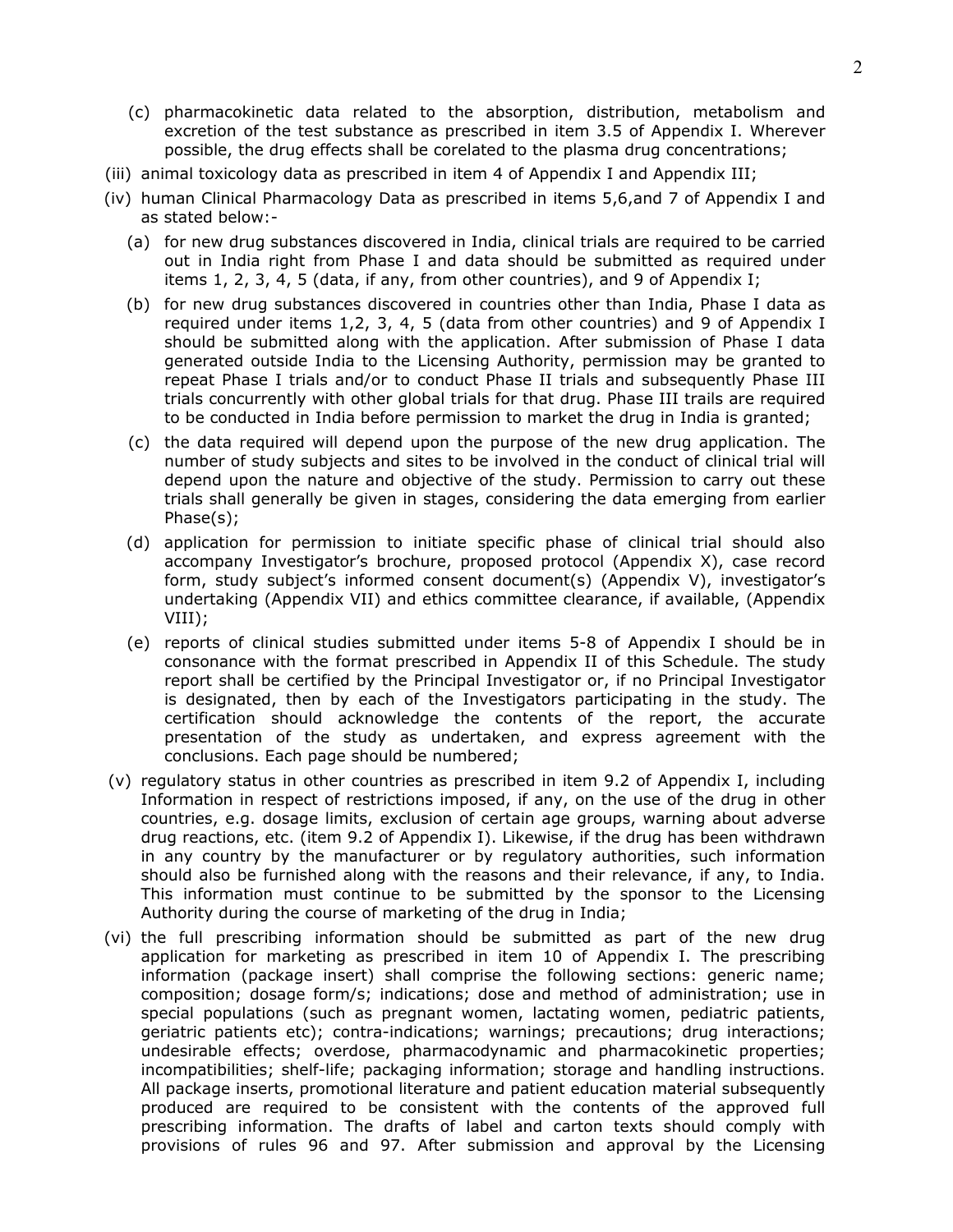Authority, no changes in the package insert shall be effected without such changes being approved by the Licensing Authority; and

 (vii) complete testing protocol/s for quality control testing together with a complete impurity profile and release specifications for the product as prescribed in item 11 of Appendix I should be submitted as part of new drug application for marketing. Samples of the pure drug substance and finished product are to be submitted when desired by the regulatory authority.

 (2) If the study drug is intended to be imported for the purposes of examination, test or analysis, the application for import of small quantities of drugs for such purpose should also be made in Form 12.

 (3) For drugs indicated in life threatening/ serious diseases or diseases of special relevance to the Indian health scenario, the toxicological and clinical data requirements may be abbreviated, deferred or omitted, as deemed appropriate by the Licensing Authority.

# **2. CLINICAL TRIAL**

# **(1) Approval for clinical trial**

- (i) Clinical trial on a new drug shall be initiated only after the permission has been granted by the Licensing Authority under rule 21 (b), and the approval obtained from the respective ethics committee(s). The Licensing Authority as defined shall be informed of the approval of the respective institutional ethics comittee(s) as prescribed in Appendix VIII, and the trial initiated at each respective site only after obtaining such an approval for that site. The trial site(s) may accept the approval granted to the protocol by the ethics committee of another trial site or the approval granted by an independent ethics committees (constituted as per Appendix VIII), provided that the approving ethics committee(s) is/are willing to accept their responsibilities for the study at such trial site(s) and the trial site(s) is/are willing to accept such an arrangement and that the protocol version is same at all trial sites.
- (ii) All trial Investigator(s) should possess appropriate qualifications, training and experience and should have access to such investigational and treatment facilities as are relevant to the proposed trial protocol. A qualified physician (or dentist, when appropriate) who is an investigator or a sub-investigator for the trial, should be responsible for all trial-related medical (or dental) decisions. Laboratories used for generating data for clinical trials should be compliant with Good Laboratory Practices. If services of a laboratory or a facilities outside the country are to be availed, its/their name(s), address(s) and specific services to be used should be stated in the protocol to avail Licensing Authority's permission to send clinical trial related samples to such laboratory(ies) and/or facility(ies). In all cases, information about laboratory(ies) / facilities to be used for the trial, if other than those at the investigation site(s), should be furnished to the Licensing Authority prior to initiation of trial at such site(s).
- (iii) Protocol amendments if become necessary before initiation or during the course of a clinical trial, all such amendments should be notified to the Licensing Authority in writing along with the approval by the ethics committee which has granted the approval for the study. No deviations from the charges to the protocol should be implemented without prior written approval of the ethics committee and the Licensing Authority except when it is necessary to eliminate immediate hazards to the trial Subject(s) or when change(s) involve(s) only logistic or administrative aspects of the trial. All such exceptions must be immediately notified to the ethics committee as well as to the Licensing Authority. Administrative and/or logistic changes in the protocol should be notified to the Licensing Authority within 30 days.

## **(2) Responsibilities of Sponsor.-**

 (i) The clinical trial Sponsor is responsible for implementing and maintaining quality assurance systems to ensure that the clinical trial is conducted and data generated, documented and reported in compliance with the protocol and Good Clinical Practice (GCP) Guidelines issued by the Central Drugs Standard Control Organization, Directorate General of Health Services, Government of India as well as with all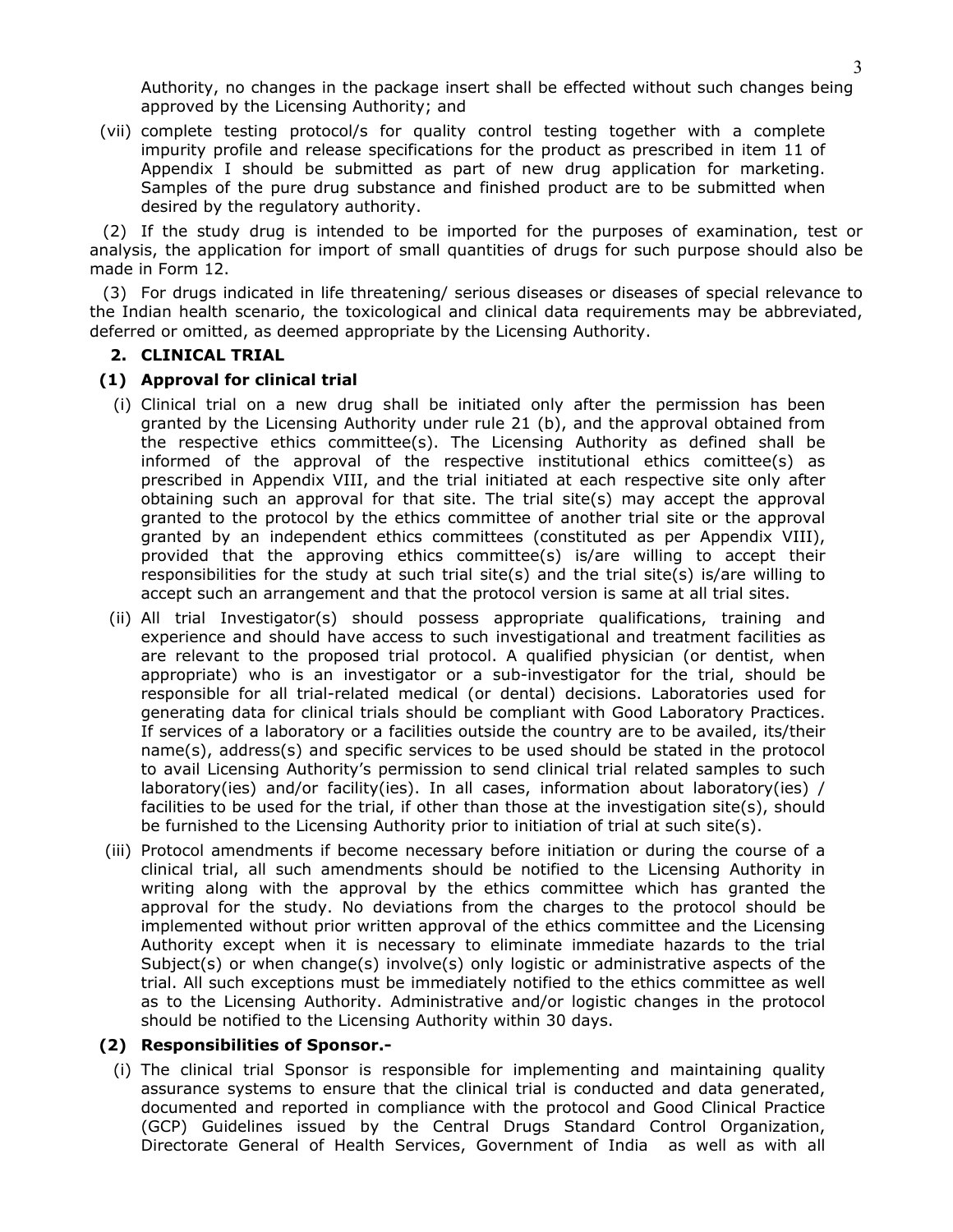applicable statutory provisions. Standard operating procedures should be documented to ensure compliance with GCP and applicable regulations.

- (ii) Sponsors are required to submit a status report on the clinical trial to the Licensing Authority at the prescribed periodicity.
- (iii) in case of studies prematurely discontinued for any reason including lack of commercial interest in pursuing the new drug application, a summary report should be submitted within 3 months. The summary report should provide a brief description of the study, the number of patients exposed to the drug, dose and duration of exposure, details of adverse drug reactions (Appendix XI), if any, and the reason for discontinuation of the study or non-pursuit of the new drug application;
- (iv) Any unexpected serious adverse event (SAE) (as defined in GCP Guidelines) occurring during a clinical trial should be communicated promptly (within 14 calendar days) by the Sponsor to the Licensing Authority and to the other Investigator(s) participating in the study (see Appendix XI).

 **(3) Responsibilities of the Investigator(s).-** The Investigator(s) shall be responsible for the conduct of the trial according to the protocol and the GCP Guidelines and also for compliance as per the undertaking given in Appendix VII. Standard operating procedures are required to be documented by the Investigators for the tasks performed by them. During and following a subject's participation in a trial, the investigator should ensure that adequate medical care is provided to the participant for any adverse events. Investigator(s) shall report all serious and unexpected adverse events to the Sponsor within 24 hours and to the Ethics Committee that accorded approval to the study protocol within 7 working days of their occurance.

#### **(4) Informed Consent.-**

- (i) In all trials, a freely given, informed written consent is required to be obtained from each study subject. The Investigator must provide information about the study verbally as well as using a patient information sheet, in a language that is nontechnical and understandable by the study subject. The Subject's consent must be obtained in writing using an 'Informed Consent Form'. Both the patient information sheet as well as the informed Consent Form should have been approved by the ethics committee and furnished to the Licensing Authority. Any changes in the informed consent documents should be approved by the ethics committee and submitted to the Licensing Authority before such changes are implemented.
- (ii) Where a subject is not able to give informed consent (e.g. an unconscious person or a minor or those suffering from severe mental illness or disability), the same may be obtained from a legally acceptable representative (a legally acceptable representative is a person who is able to give consent for or authorize an intervention in the patient as provided by the law(s) of India). If the Subject or his/her legally acceptable representative is unable to read/write - an impartial witness should be present during the entire informed consent process who must append his/her signatures to the consent form.
- (iii) A checklist of essential elements to be included in the study subject's informed consent document as well as a format for the informed Consent Form for study Subjects is given in Appendix V.

## **(5) Responsibilities of the Ethics Committee.-**

 (i) It is the responsibility of the ethics committees that reviews and accords its approval to a trial protocol to safeguard the rights, safety and well being of all trial subjects. The ethics committee should exercise particular care to protect the rights, safety and well being of all vlunerable subjects participating in the study, e.g., members of a group with hierarchical structure (e.g. prisoners, armed forces personnel, staff and students of medical, nursing and pharmacy academic institutions), patients with incurable diseases, umemployed or impoverished persons, patients in emergency situation, ethic minority groups, homeless persons, nomads, refugees, minors or others incapable of personally giving consent. Ethics committee(s) should get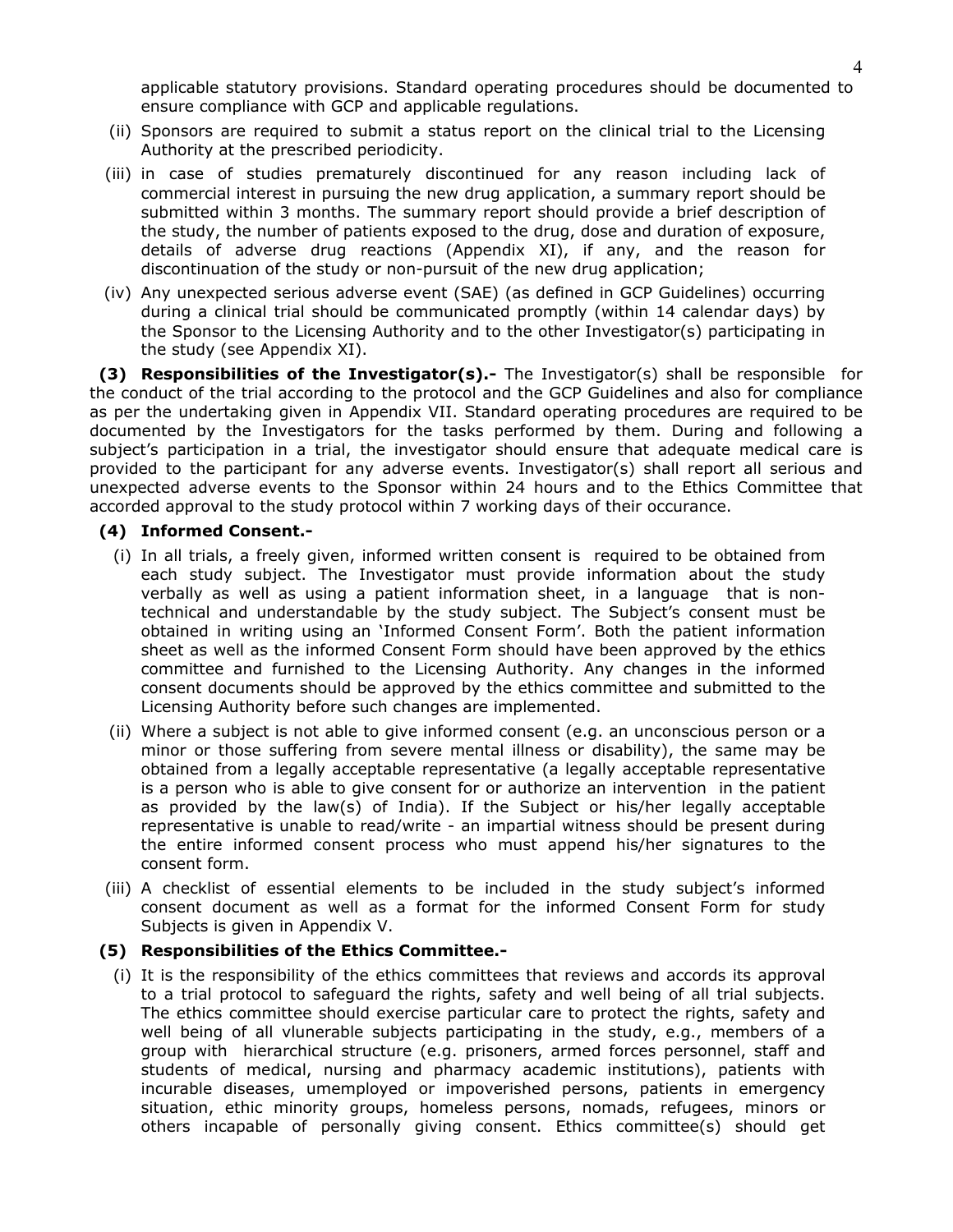document 'standard operating procedures' and should maintain a record of its proceedings.

 (ii) Ethics Committee(s) should make, at appropriate intervals, an ongoing review of the trials for which they review the protocol(s). Such a review may be based on the periodic study progress reports furnished by the investigators and/or monitoring and internal audit reports furnished by the Sponsor and/or by visiting the study sites.

 (ii) In case an ethics committee revokes its approval accorded to a trial protocol, it must record the reasons for doing so and at once communicate such a decision to the Investigator as well as to the Licensing Authority.

# **(6) Human Pharmacology (Phase I).-**

- (i) The objective of studies in this Phase is the estimation of safety and tolerability with the initial administration of an investigational new drug into human(s). Studies in this Phase of development usually have non-therapeutic objectives and may be conducted in healthy volunteers subjects or certain types of patients. Drugs with significant potential toxicity e.g. cytotoxic drugs are usually studied in patients. Phase I trials should preferably be carried out by Investigators trained in clinical pharmacology with access to the necessary facilities to closely observe and monitor the Subjects.
- (ii) Studies conducted in Phase I, usually intended to involve one or a combination of the following objectives:-
	- (a) Maximum tolerated dose: To determine the tolerability of the dose range expected to be needed for later clinical studies and to determine the nature of adverse reactions that can be expected. These studies include both single and multiple dose administration.
	- (b) Pharmacokinetics, i.e., characterization of a drug's absorption, distribution, metabolism and excretion. Although these studies continue throughout the development plan, they should be performed to support formulation development and determine pharmacokinetic parameters in different age groups to support dosing recommendations.
	- (c) Pharmacodynamics: Depending on the drug and the endpoints studied, pharmacodynamic studies and studies relating to drug blood levels (pharmacokinetic/pharmacodynamic studies) may be conducted in healthy volunteer Subjects or in patients with the target disease. If there are appropriate validated indicators of activity and potential efficacy, pharmacodynamic data obtained from patients may guide the dosage and dose regimen to be applied in later studies.
	- (d) Early Measurement of Drug Activity: Preliminary studies of activity or potential therapeutic benefit may be conducted in Phase I as a secondary objective. Such studies are generally performed in later Phases but may be appropriate when drug activity is readily measurable with a short duration of drug exposure in patients at this early stage.

## **(7) Therapeutic exploratory trials (Phase II).-**

- (i) The primary objective of Phase II trials is to evaluate the effectiveness of a drug for a particular indication or indications in patients with the condition under study and to determine the common short-term side-effects and risks associated with the drug. Studies in Phase II should be conducted in a group of patients who are selected by relatively narrow criteria leading to a relatively homogeneous population. These studies should be closely monitored. An important goal for this Phase is to determine the dose(s) and regimen for Phase III trials. Doses used in Phase II are usually (but not always) less than the highest doses used in Phase I.
- (ii) Additional objectives of Phase II studies can include evaluation of potential study endpoints, therapeutic regimens (including concomitant medications) and target populations (e.g. mild versus severe disease) for further studies in Phase II or III.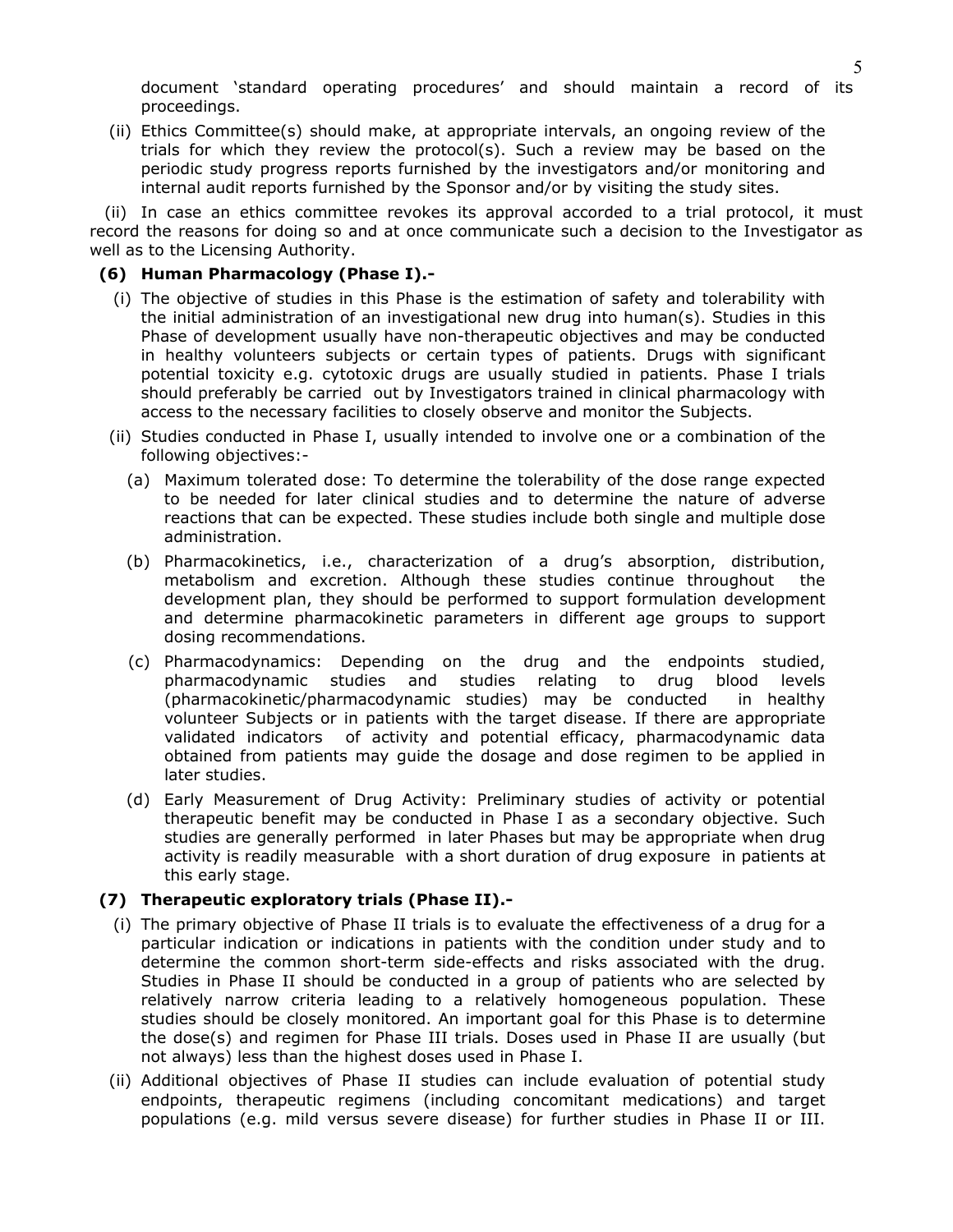These objectives may be served by exploratory analyses, examining subsets of data and by including multiple endpoints in trials.

 (ii) If the application is for conduct of clinical trials as a part of multi-national clinical development of the drug, the number of sites and the patients as well as the justification for undertaking such trials in India shall be provided to the Licensing Authority.

#### **(8) Therapeutic confirmatory trials (Phase III).-**

- (i) Phase III studies have primary objective of demonstration or confirmation of therapeutic benefits(s). Studies in Phase III are designed to confirm the preliminary evidence accumulated in Phase II that a drug is safe and effective for use in the intended indication and recipient population. These studies should be intended to provide an adequate basis for marketing approval. Studies in Phase III may also further explore the dose-response relationships (relationships among dose, drug concentration in blood and clinical response), use of the drug in wider populations in different stages of disease, or the safety and efficacy of the drug in combination with other drug(s).
- (ii) For drugs intended to be administered for long periods, trials involving extended exposure to the drug are ordinarily conducted in Phase III, although they may be initiated in Phase II. These studies carried out in Phase III complete the information needed to support adequate instructions for use of the drug (prescribing information).
- (iii) For new drugs approved outside India, Phase III studies needs to be carried out primarily to generate evidence of efficacy and safety of the drug in Indian patients when used as recommended in the prescribing information. Prior to conduct of Phase III studies in Indian subjects, Licensing Authority may require pharmacokinetic studies to be undertaken to verify that the data generated in Indian population is in conformity with the data already generated abroad.
- (iv) If the application is for the conduct of clinical trials as a part of multi-national clinical development of the drug, the number of sites and patients as well as the justification for undertaking such trials in India should be provided to the Licensing Authority along with the application.

 **(9) Post Marketing Trials (Phase IV).-** Post Marketing trials are studies (other than routine surveillance) performed after drug approval and related to the approved indication(s). These trials go beyond the prior demonstration of the drug's safety, efficacy and dose definition. These trials may not be considered necessary at the time of new drug approval but may be required by the Licensing Authority for optimizing the drug's use. They may be of any type but should have valid scientific objectives. Phase IV trials include additional drug-drug interaction(s), dose-response or safety studies and trials designed to support use under the approved indication(s), e.g. mortality/morbidity studies, epidemiological studies etc.

#### **3. Studies in special populations:**

 Information supporting the use of the drug in children, pregnant women, nursing women, elderly patients, patients with renal or other organ systems failure, and those on specific concomitant medication is required to be submitted if relevant to the clinical profile of the drug and its anticipated usage pattern. Any claim sought to be made for the drug product that is not based on data submitted under preceding items of this Schedule should be supported by studies included under this item of the Schedule (Appendix I item 8.3).

 **(1) Geriatrics.-**Geriatric patients should be included in Phase III clinical trials (and in Phase II trials, at the Sponsor's option) in meaningful numbers, if-

- (a) the disease intended to be treated is characteristically a disease of aging; or
- (b) the population to be treated is known to include substantial numbers of geriatric patients; or
- (c) when there is specific reason to expect that conditions common in the elderly are likely to be encountered; or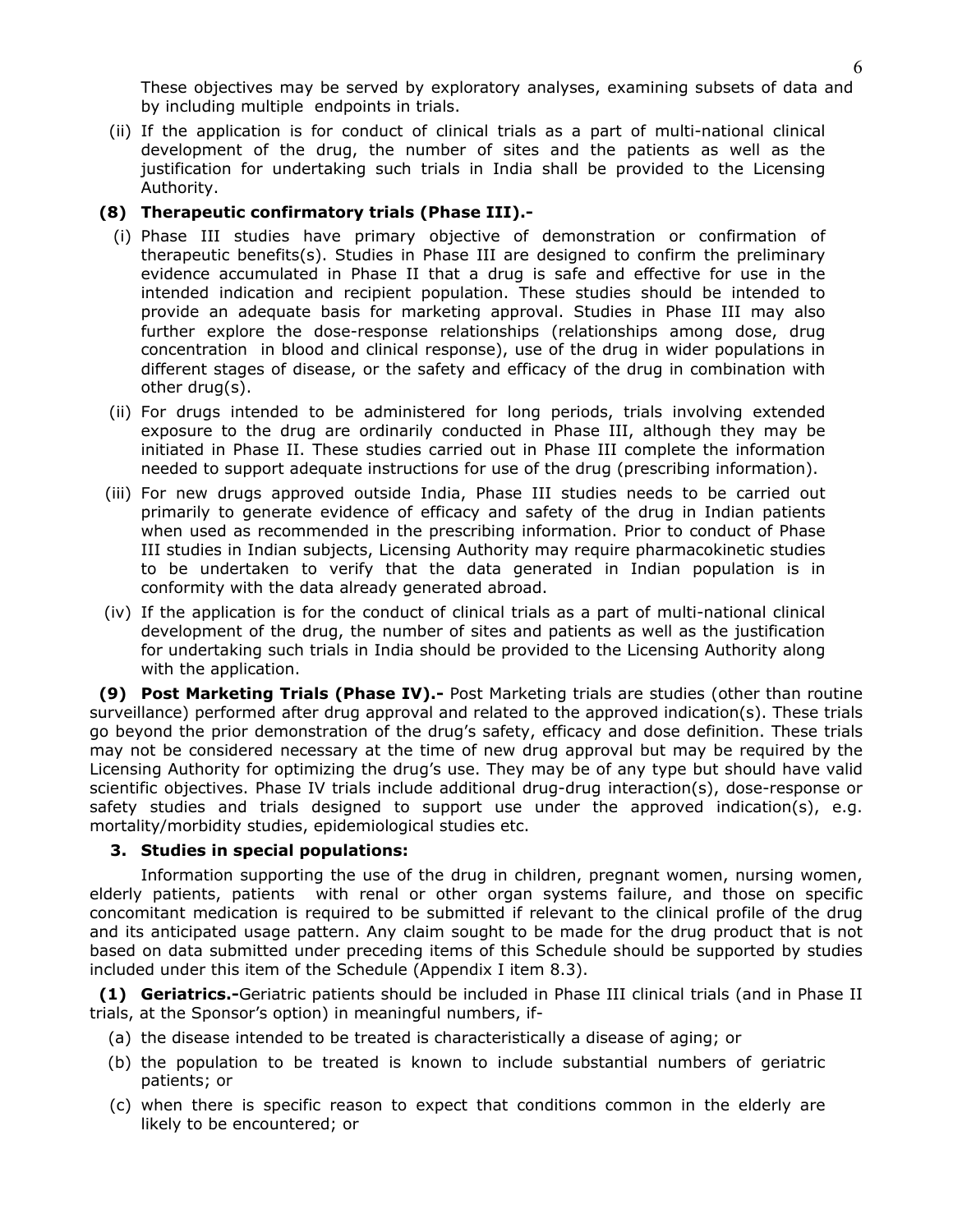(d) when the new drug is likely to alter the geriatric patient's response (with regard to safety or efficacy) compared with that of the non-geriatric patient.

# **(2) Paediatrics.-**

- (i) The timing of paediatric studies in the new drug development program will depend on the medicinal product, the type of disease being treated, safety considerations, and the efficacy and safety of available treatments. For a drug expected to be used in children, evaluations should be made in the appropriate age group. When clinical development is to include studies in children, it is usually appropriate to begin with older children before extending the trial to younger children and then infants.
- (ii) If the new drug is for diseases predominantly or exclusively affecting paediatric patients, clinical trial data should be generated in the paediatric population except for initial safety and tolerability data, which will usually be obtained in adults unless such initial safety studies in adults would yield little useful information or expose them to inappropriate risk.
- (iii) If the new drug is intended to treat serious or life-threatening diseases, occurring in both adults and paediatric patients, for which there are currently no or limited therapeutic options, paediatric population should be included in the clinical trials early, following assessment of initial safety data and reasonable evidence of potential benefit. In circumstances where this is not possible, lack of data should be justified in detail.
- (iv) If the new drug has a potential for use in paediatric patients paediatric studies should be conducted. These studies may be initiated at various phases of clinical development or after post marketing survelliance in adults if a safety concern exists. In cases where there is limited paediatric data at the time of submission of application - more data in paediatric patients would be expected after marketing authorisation for use in children is granted.
- (v) The paediatric studies should include-
	- (a) clinical trials,
	- (b) relative bioequivalence comparisons of the paediatric formulation with the adult formulation performed in adults, and
	- (c) definitive pharmacokenetic studies for dose selection across the age ranges of paediatric patients in whom the drug is likely to be used. These studies should be conducted in the paediatric patient population with the disease under study.
- (vi) If the new drug is a major therapeutic advance for the paediatric population the studies should begin early in the drug development, and this data should be submitted with the new drug application.
- (vii) Paediatric Subjects are legally unable to provide written informed consent, and are dependent on their parent(s)/legal guardian to assume responsibility for their participation in clinical studies. Written informed consent should be obtained from the parent/legal guardian. However, all paediatric participants should be informed to the fullest extent possible about the study in a language and in terms that they are able to understand. Where appropriate, paediatric participants should additionally assent to enrol in the study. Mature minors and adolescents should personally sign and date separately designed written assent form. Although a participant's wish to withdraw from a study must be respected, there may be circumstances in therapeutic studies for serious or life-threatening diseases in which, in the opinion of the Investigator and parent(s)/legal guardian, the welfare of a pediatric patient would be jeopardized by his or her failing to participate in the study. In this situation, continued parental/legal guardian consent should be sufficient to allow participation in the study.
- (viii) For clinical trials conduced in the paediatric population, the reviewing ethics committee should include members who are knowledgeable about pediatric, ethical, clinical and psychosocial issues.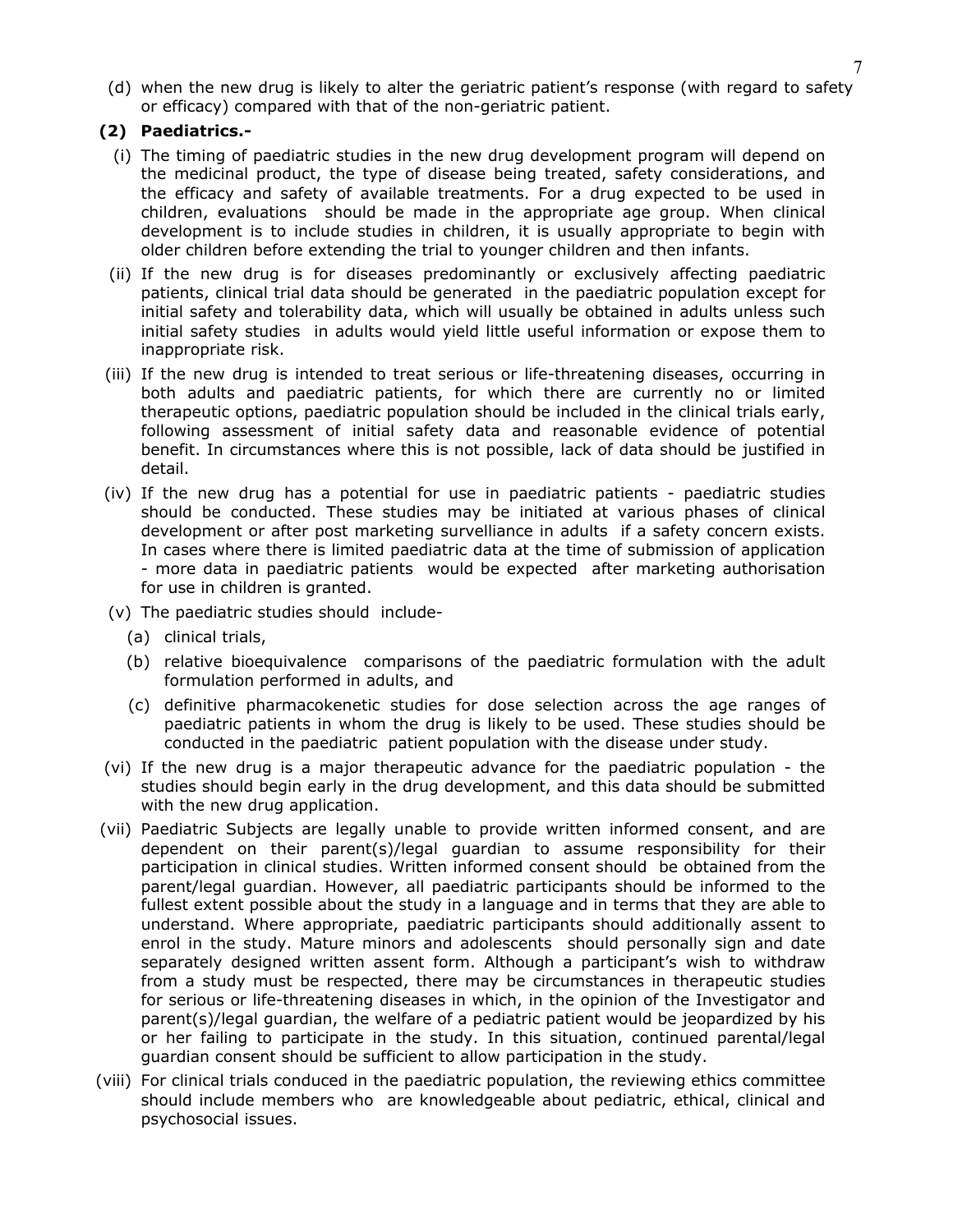#### **(3) Pregnant or nursing women.-**

- (i) Pregnant or nursing women should be included in clinical trials only when the drug is intended for use by pregnant/nursing women or foetuses/nursing infants and where the data generated from women who are not pregnant or nursing, is not suitable.
- (ii) For new drugs intended for use during pregnancy, follow-up data (pertaining to a period appropriate for that drug) on the pregnancy, foetus and child will be required. Where applicable, excretion of the drug or its metabolites into human milk should be examined and the infant should be monitored for predicted pharmacological effects of the drug.

## **(2) Post Marketing Surveillance.-**

- (i) Subsequent to approval of the product, new drugs should be closely monitored for their clinical safety once they are marketed. The applicants shall furnish Periodic Safety Update Reports (PSURs) in order to-
	- (a) report all the relevant new information from appropriate sources;
	- (b) relate these data to patient exposure;
	- (c) summarize the market authorization status in different countries and any significant variations related to safety; and
	- (d) indicate whether changes should be made to product information in order to optimize the use of the product.
- (ii) Ordinarily all dosage forms and formulations as well as indications for new drugs should be covered in one PSUR. Within the single PSUR separate presentations of data for different dosage forms, indications or separate population need to be given.
- (iii) All relevant clinical and non-clinical safety data should cover only the period of the report (interval data). The PSURs shall be submitted every six months for the first two years after approval of the drug is granted to the applicant. For subsequent two years - the PSURs need to be submitted annually. Licensing authority may extend the total duration of submission of PSURs if it is considered necessary in the interest of public health. PSURs due for a period must be submitted within 30 calendar days of the last day of the reporting period. However, all cases involving serious unexpected adverse reactions must be reported to the licensing authority within 15 days of initial receipt of the information by the applicant. If marketing of the new drug is delayed by the applicant after obtaining approval to market, such data will have to be provided on the deferred basis beginning from the time the new drug is marketed.
- (iv) New studies specifically planned or conducted to examine a safety issue should be described in the PSURs.
- (v) A PSUR should be structured as follows:
	- (a) A title page stating: Periodic safety update report for the product, applicant's name, period covered by the report, date of approval of new drug, date of marketing of new drug and date of reporting;
	- (b) Introduction,
	- (c) Current worldwide market authorization status,
	- (d) Update of actions taken for safety reason,
	- (e) Changes to reference safety information,
	- (f) Estimated patient exposure,
	- (g) Presentation of individual case histories,
	- (h) Studies,
	- (i) Other information,
	- (j) Overall safety evaluation,
	- (k) Conclusion,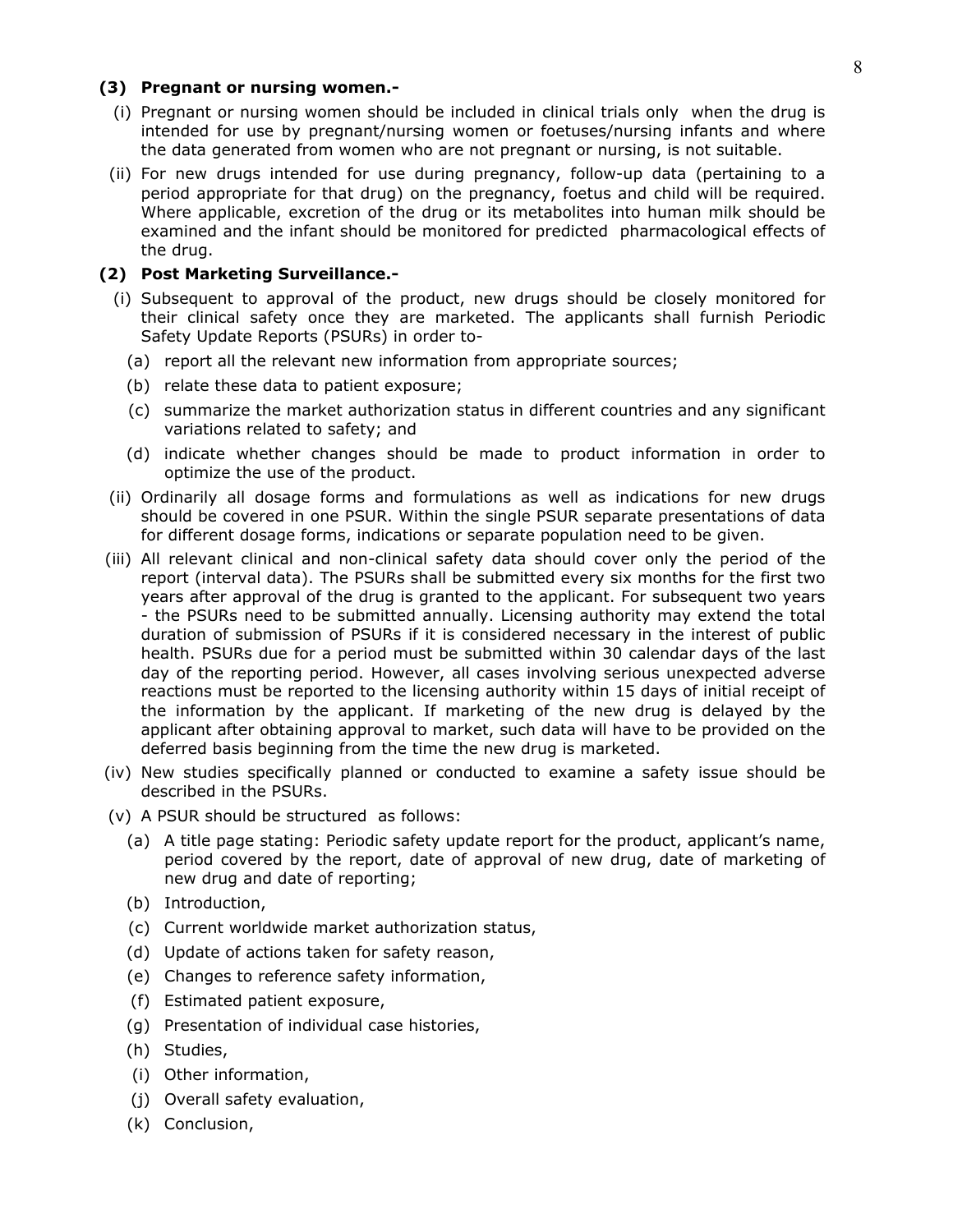(l) Appendix providing material relating to indications, dosing, pharmacology and other related information.

# **(5) Special studies: Bioavailability/Bioequivalence Studies.-**

- (i) For drugs approved elsewhere in the world and absorbed systemically, bioequivalence with the reference formulation should be carried out wherever applicable. These studies should be conducted under the labeled conditions of administration. Data on the extent of systemic absorption may be required for formulations other than those designed for systemic absorption.
- (ii) Evaluation of the effect of food on absorption following oral administration should be carried out. Data from dissolution studies should also be submitted for all solid oral dosage forms.
- (iii) Dissolution and bioaviliability data submitted with the new drug application must provide information that assures bioequivalence or establishes bioavailability and dosage correlations between the formulation(s) sought to be marketed and those used for clinical trials during clinical development of the product. (See items 8.1, 8.2 and 8.3 of Appendix I,).
- (iv) All bioavailability and bioequivalence studies should be conducted according to the Guidelines for Bioavailability and Bioequivalance studies as prescribed.
- **Note.-** The data requirements stated in this Schedule are expected to provide adequate information to evaluate the efficacy, safety and therapeutic rationale of new drugs (as defined under rule 122-E) prior to the permission for sale. Depending upon the nature of new drugs and disease(s), additional information may be required by the Licensing Authority. The applicant shall certify the authenticity of the data and documents submitted in support of an application for new drug. The Licensing Authority reserves the right to reject any data or any document(s) if such data or contents of such documents are found to be of doubtful integrity.

## **APPENDIX I**

DATA TO BE SUBMITTED ALONG WITH THE APPLICATION TO CONDUCT CLINICAL TRIALS / IMPORT / MANUFACTURE OF NEW DRUGS FOR MARKETING IN THE COUNTRY.

1. Introduction

A brief description of the drug and the therapeutic class to which it belongs.

- 2. Chemical and pharmaceutical information
- 2.1 Information on active ingredients

Drug information (Generic Name, Chemical Name or INN)

- 2.2. Physicochemical Data
	- a. Chemical name and Structure Empirical formula Molecular weight
	- b. Physical properties Description
		- **Solubility**

Rotation

- Partition coefficient
- Dissociation constant
- 2.3. Analytical Data

Elemental analysis

Mass spectrum

NMR spectra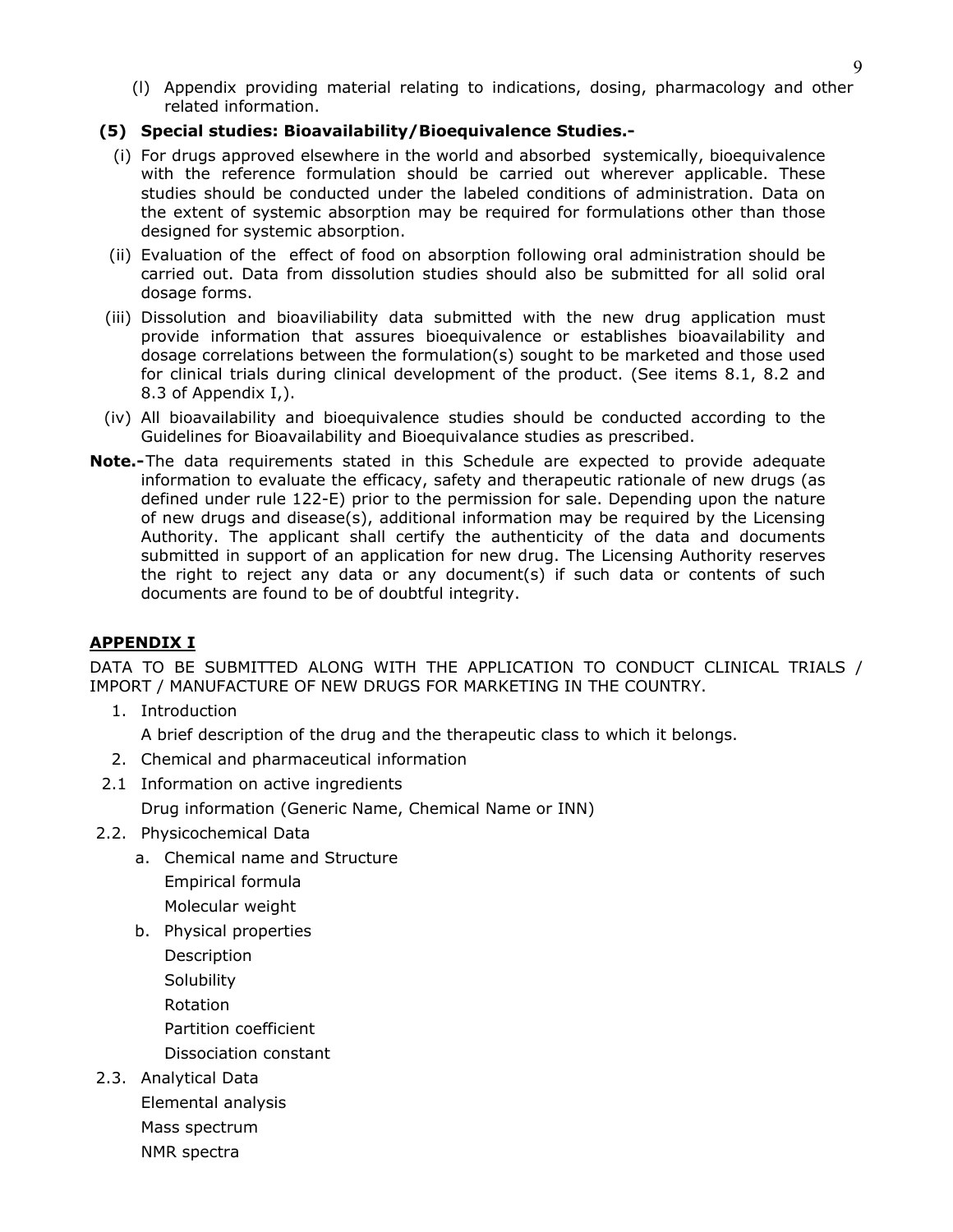- IR spectra
- UV spectra

Polymorphic identification

- 2.4. Complete monograph specification including Identification Identity/quantification of impurities Enantiomeric purity Assay
- 2.5. Validations Assay method Impurity estimation method Residual solvent/other volatile impurities (OVI) estimation method
- 2.6. Stability Studies (for details refer Appendix IX) Final release specification Reference standard characterization Material safety data sheet
- 2.7. Data on Formulation
	- Dosage form
	- Composition
	- Master manufacturing formula
	- Details of the formulation (including inactive ingredients)
	- In process quality control check
	- Finished product specification
	- Excipient compatibility study
	- Validation of the analytical method
	- Comparative evaluation with internationl brand(s) or approved Indian brands, if applicable
		- Pack presentation
		- Dissolution
		- Assay
		- Impurities
		- Content uniformity
		- pH
	- Force degradation study
	- Stability evaluation in market intended pack at proposed storage conditions
	- Packing specifications
	- Process validation
- When the application is for clinical trials only, the international non-proprietary name (INN) or generic name, drug category, dosage form and data supporting stability in the intended container-closure system for the duration of the clinical trial (information covered in item nos. 2.1, 2.3, 2.6, 2.7) are required.
	- 3. Animal Pharmacology (for details refer Appendix IV)
- 3.1. Summary
- 3.2. Specific pharmacological actions
- 3.3. General pharmacological actions
- 3.4. Follow-up and Supplemental Safety Pharmacology Studies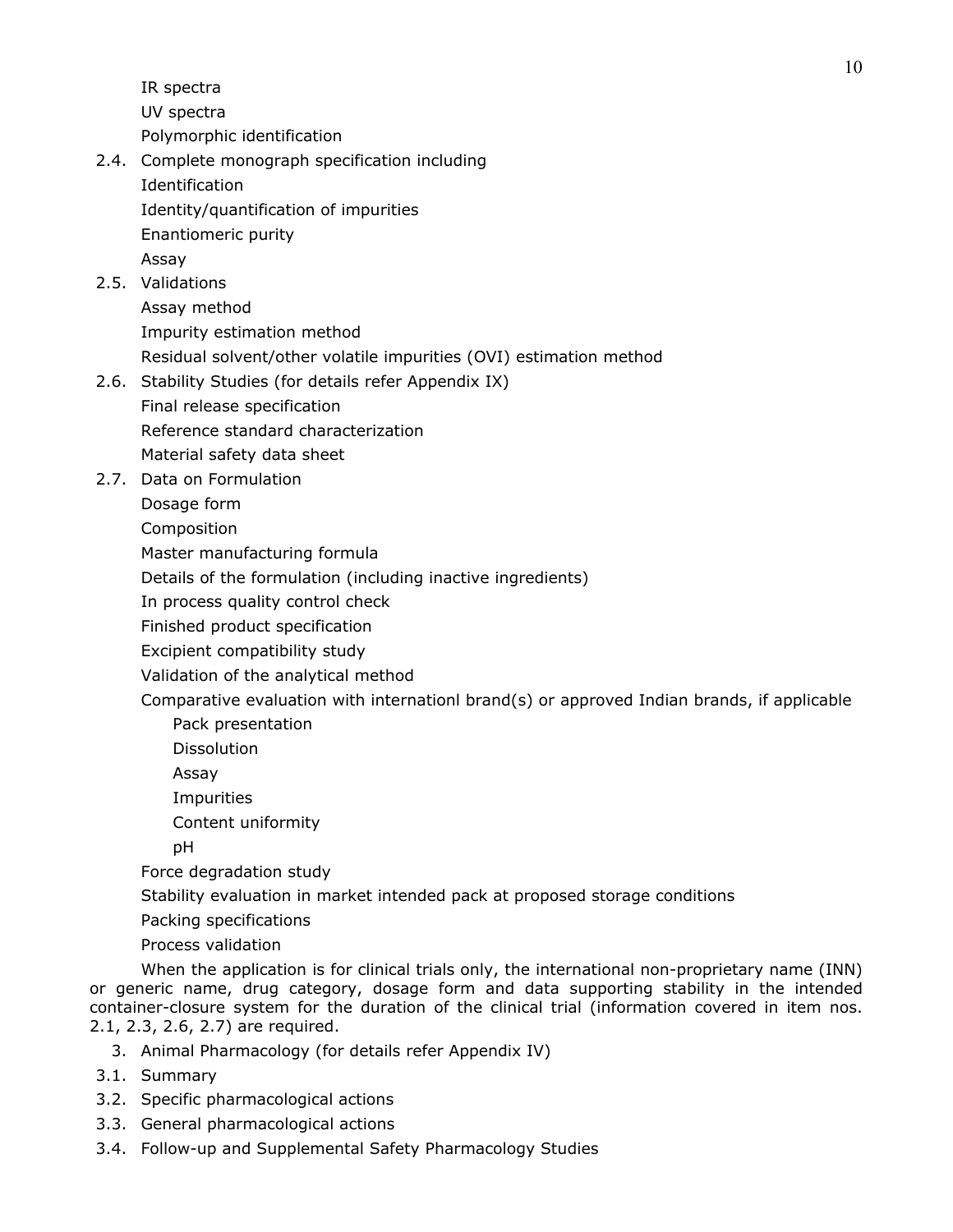- 3.5. Pharmacokinetics: absorption, distribution; metabolism; excretion
	- 4. Animal Toxicology (for details refer Appendix III)
- 4.1. General Aspects
- 4.2. Systemic Toxicity Studies
- 4.3. Male Fertility Study
- 4.4. Female Reproduction and Developmental Toxicity Studies
- 4.5. Local toxicity
- 4.6. Allergenicity/Hypersensitivity
- 4.7. Genotoxicity
- 4.8. Carcinogenicity
	- 5. Human / Clinical pharmacology (Phase I)
- 5.1. Summary
- 5.2. Specific Pharmacological effects
- 5.3. General Pharmacological effects
- 5.4. Pharmacokinetics, absorption, distribution, metabolism, excretion
- 5.5. Pharmacodynamics/early measurement of drug activity
	- 6. Therapeutic exploratory trials (Phase II)
- 6.1. Summary
- 6.2. Study report(s) as given in Appendix II
	- 7. Therapeutic confirmatory trials (Phase III)
- 7.1. Summary
- 7.2. Individual study reports with listing of sites and Investigators.
	- 8. Special studies
- 8.1. Summary
- 8.2. Bio-availability / Bio-equivalence.
- 8.3. Other studies e.g. geriatrics, paediatrics, pregnant or nursing women
	- 9. Regulatory status in other countries
- 9.1. Countries where the drug is
	- a. Marketed
	- b. Approved
	- c. Approved as IND
	- d. Withdrawn, if any, with reasons
- 9.2. Restrictions on use, if any, in countries where marketed/approved
- 9.3. Free sale certificate or certificate of analysis, as appropriate.
- 10. Prescribing information
- 10.1. Proposed full prescribing information
- 10.2. Drafts of labels and cartons
	- 11. Samples and Testing Protocol/s

11.1. Samples of pure drug substance and finished product (an equivalent of 50 clinical doses, or more number of clinical doses if prescribed by the Licensing Authority), with testing protocol/s, full impurity profile and release specifications.

# **NOTES:**

- (1) All items may not be applicable to all drugs. For explanation, refer text of Schedule Y.
- (2) For requirements of data to be submitted with application for clinical trials refer text of this Schedule.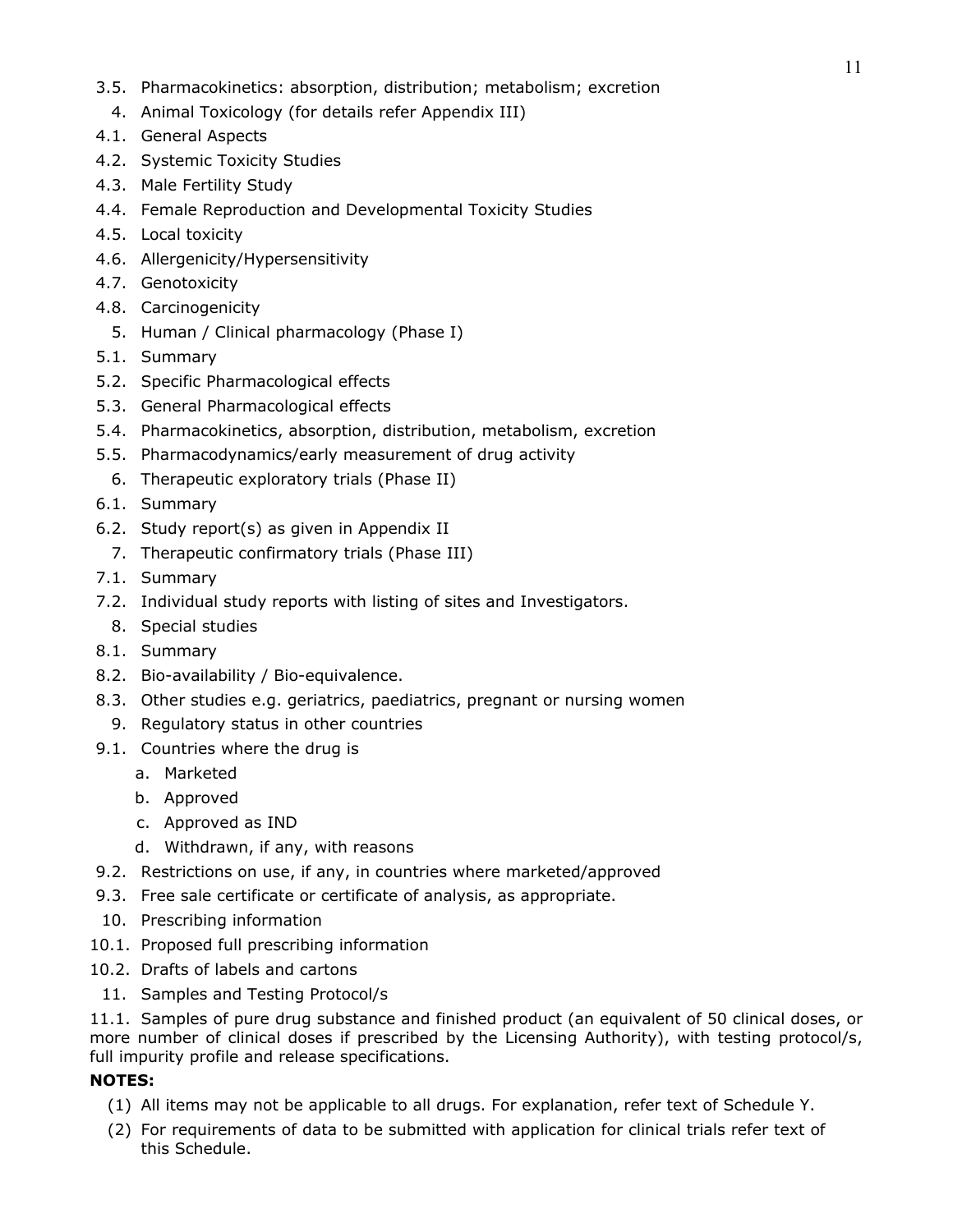# **APPENDIX I-A**

DATA REQUIRED TO BE SUBMITTED BY AN APPLICANT FOR GRANT OF PERMISSION TO IMPORT AND / OR MANUFACTURE A NEW DRUG ALREAY APPROVED IN THE COUNTRY.

1. Introduction

A brief description of the drug and the therapeutic class

2. Chemical and pharmaceutical information

 2.1. Chemical name, code name or number, if any; non-proprietary or generic name, if any, structure; physico-chemical properties

- 2.2. Dosage form and its composition
- 2.3. Test specifications
	- (a) active ingredients
	- (b) inactive ingredients
- 2.4. Tests for identification of the active ingredients and method of its assay
- 2.5. Outline of the method of manufacture of active ingredients
- 2.6. Stability data
	- 3. Marketing information
- 3.1. Proposed package insert / promotional literature
- 3.2. Draft specimen of the label and carton
	- 4. Special studies conducted with approval of Licensing Authority
- 4.1. Bioavailability / Bioequivalence and comparative dissolution studies for oral dosage forms
- 4.2. Sub-acute animal toxicity studies for intravenous infusions and injectables

# **Appendix II STRUCTURE, CONTENTS AND FORMAT FOR CLINICAL STUDY REPORTS**

1. Title Page.-

 This page should contain information about the title of the study, the protocol code, name of the investigational product tested, development Phase, indication studied, a brief description of the trial design, the start and end date of patient accrual and the names of the Sponsor and the participating Institutes (Investigators).

 2. Study Synopsis (1 to 2 pages): A brief overview of the study from the protocol development to the trial closure should be given here. This section will only summarize the important conclusions derived from the study.

 3. Statement of compliance with the 'Guidelines for Clinical Trials on Pharmaceutical Products in India - GCP Guidelines' issued by the Central Drugs Standard Control Organization, Ministry of Health, Government of India.

- 4. List of Abbreviations and Definitions
- 5. Table of contents
- 6. Ethics Committee:

 This section should document that the study was conducted in accordance with the ethical principles of Declaration of Helsinki. A detailed description of the Ethics Committee constitution and date(s) of approvals of trial documents for each of the participating sites should be provided. A declaration should state that EC notifications as per Good Clinical Practice Guidelines issued by Central Drugs Standard Control Organization and Ethical Guidelines for Biomedical Research on Human Subjects, issued by Indian Council of Medical Research have been followed.

## 7. Study Team:

 Briefly describe the administrative structure of the study (Investigators, site staff, Sponsor / designates, Central laboratory etc.).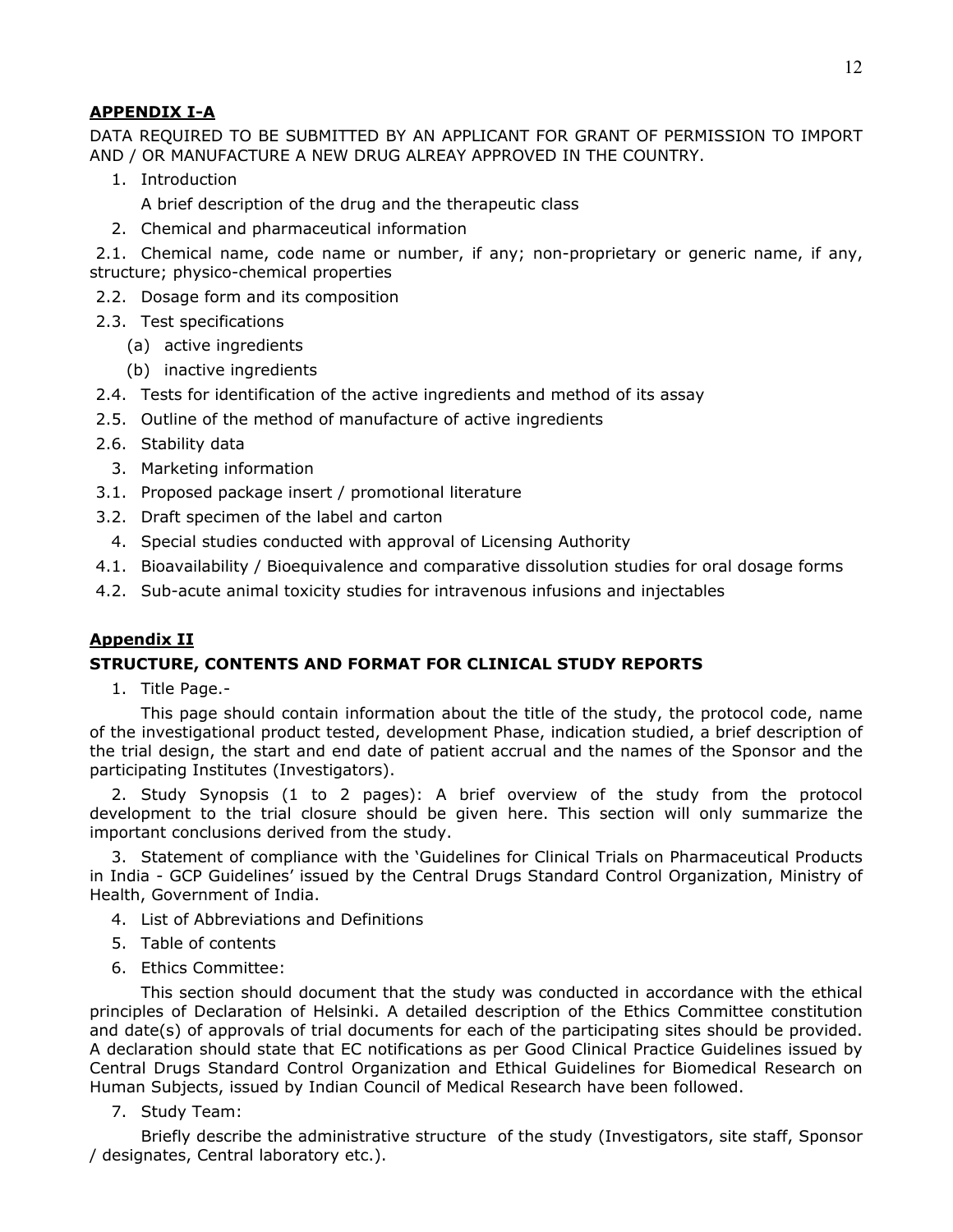## 8. Introduction:

A brief description of the product development rationale should be given here.

9. Study Objective:

 A statement describing the overall purpose of the study and the primary and secondary objectives to be achieved should be mentioned here.

10. Investigational Plan:

 This section should describe the overall trial design, the Subject selection criteria, the treatment procedures, blinding / randomization techniques if any, allowed / disallowed concomitant treatment, the efficacy and safety criteria assessed, the data quality assurance procedures and the statistical methods planned for the analysis of the data obtained.

11. Trial Subjects

 A clear accounting of all trial Subjects who entered the study will be given here. Mention should also be made of all cases that were dropouts or protocol deviations. Enumerate the patients screened, randomised, and prematurely discontinued. State reasons for premature discontinuation of therapy in each applicable case.

12. Efficacy evaluation

 The results of evaluation of all the efficacy variables will be described in this section with appropriate tabular and graphical representation. A brief description of the demographic characteristics of the trial patients should also be provided along with a listing of patients and observations excluded from efficacy analysis.

# 13. Safety Evaluation

This section should include the complete list

13.1. all serious adverse events, whether expected or unexpected and

13.2. unexpected advese events whether serious or not (compliled from data received as per Appendix XI).

 The comparison of adverse events across study groups may be presented in a tabular or graphical form. This section should also give a brief narrative of all important events considered related to the investigational product.

14. Discussion and overall Conclusion

 Discussion of the important conclusions derived from the trial and scope for further development.

- 15. List of References
- 16. Appendices

List of Appendices to the Clinical Trial Report

- a. Protocol and amendments
- b. Specimen of Case Record Form
- c. Investigators' name(s) with contact addresses, phone, email etc.
- d. Patient data listings
- e. List of trial participants treated with investigational product
- f. Discontinued participants
- g. Protocol deviations
- h. CRFs of cases involving death and life theratening adverse event cases
- i. Publications from the trial
- j. Important publications referenced in the study
- k. Audit certificate, if available
- l. Investigator's certificate that he/she has read the report and that the report accurately describes the conduct and the results of the study.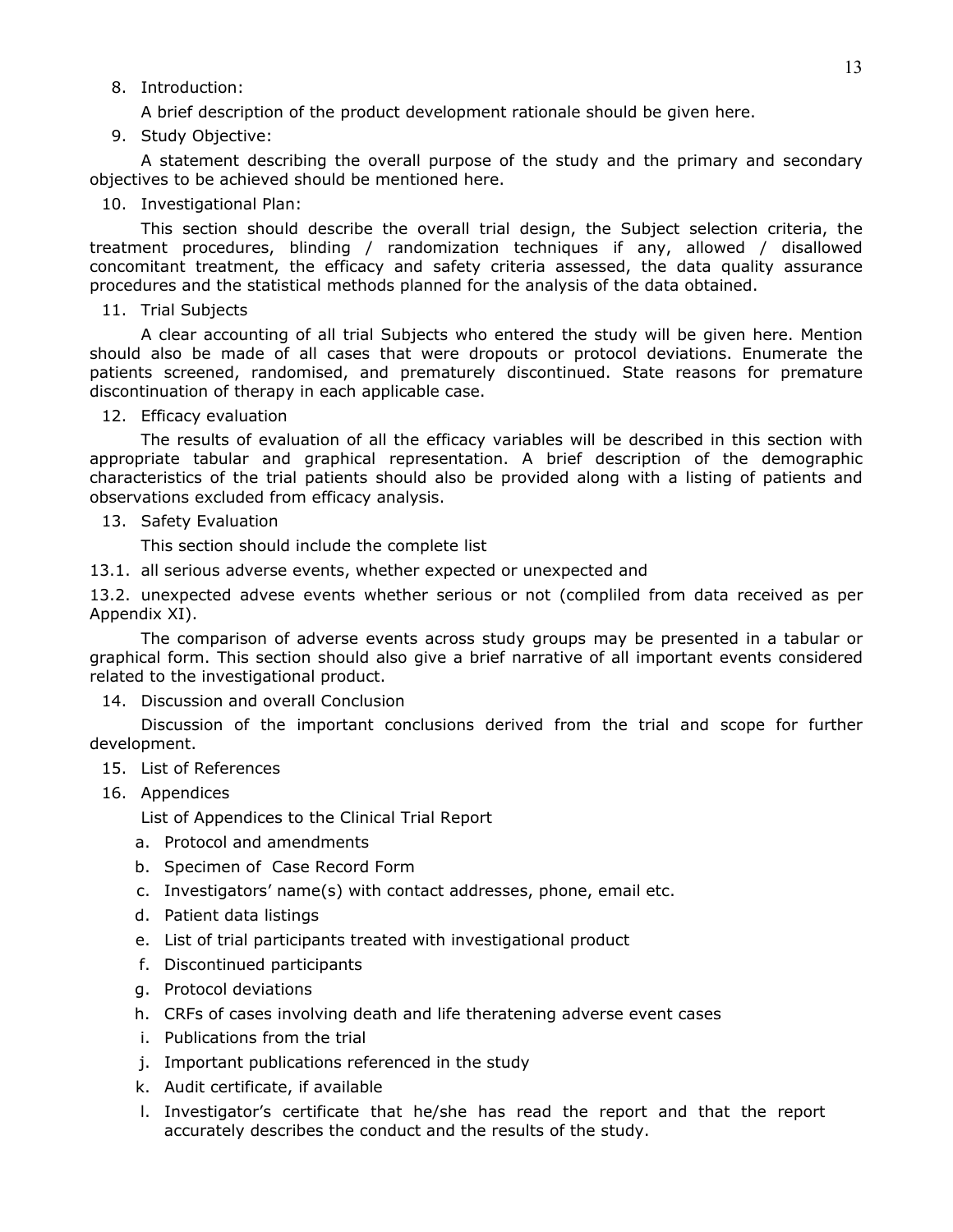# **Apendix III ANIMAL TOXICOLOGY (NON-CLINICAL TOXICITY STUDIES)**

#### 1. General Principles

 Toxicity studies should comply with the norms of Good Laboratory Practice (GLP). Briefly, these studies should be performed by suitably trained and qualified staff employing properly calibrated and standardized equipment of adequate size and capacity. Studies should be done as per written protocols with modifications (if any) verifiable retrospectively. Standard operating procedures (SOPs) should be followed for all managerial and laboratory tasks related to these studies. Test substances and test systems (in-vitro or in-vivo) should be properly characterized and standardized. All documents belonging to each study, including its approved protocol, raw data, draft report, final report, and histology slides and paraffin tissue blocks should be preserved for a minimum of 5 years after marketing of the drug.

 Toxicokinetic studies (generation of pharmacokinetic data either as an integral component of the conduct of non-clinical toxicity studies or in specially designed studies) should be conducted to assess the systemic exposure achieved in animals and its relationship to dose level and the time course of the toxicity study. Other objectives of toxicokinetic studies include obtaining data to relate the exposure achieved in toxicity studies to toxicological findings and contribute to the assessment of the relevance of these findings to clinical safety, to support the choice of species and treatment regimen in nonclinical toxicity studies and to provide information which, in conjunction with the toxicity findings, contributes to the design of subsequent nonclinical toxicity studies.

#### 1.1. Systemic Toxicity Studies

1.1.1. Single-dose Toxicity Studies: These studies (see Appendix I item 4.2) should be carried out in 2 rodent species (mice and rats) using the same route as intended for humans. In addition, unless the intended route of administration in humans is only intravenous, at least one more route should be used in one of the species to ensure systemic absorption of the drug. This route should depend on the nature of the drug. A limit of 2g/kg (or 10 times the normal dose that is intended in humans, whichever is higher) is recommended for oral dosing. Animals should be observed for 14 days after the drug administration, and minimum lethal dose (MLD) and maximum tolerated dose (MTD) should be established. If possible, the target organ of toxicity should also be determined. Mortality should be observed for up to 7 days after parenteral administration and up to 14 days after oral administration. Symptoms, signs and mode of death should be reported, with appropriate macroscopic and microscopic findings where necessary.  $LD_{10}$ and  $LD_{50}$  should be reported preferably with 95 percent confidence limits. If LD50s cannot be determined, reasons for the same should be stated.

 The dose causing sever toxic manifestations or death should be defined in the case of cytotoxic anticancer agents, and the post-dosing observation period should be to 14 days. Mice should first be used for determination of MTD. Findings should then be confirmed in rat for establishing linear relationship between toxicity and body surface area. In case of nonlinearity, data of the more sensitive species should be used to determine the Phase I starting dose. Where rodents are known to be poor predictors of human toxicity (e.g., antifolates), or where the cytotoxic drug acts by a novel mechanism of action, MTD should be established in non-rodent species.

1.1.2 Repeated-dose Systemic Toxicity Studies: These studies (see Appendix I, item 4.2) should be carried out in at least two mammalian species, of which one should be a non-rodent. Dose ranging studies should precede the 14, 28-90- or 180- day toxicity studies. Duration of the final systemic toxicity study will depend on the duration, therapeutic indication and scale of the proposed clinical trial, (see Item 1.8). If a species is known to metabolize the drug in the same way as humans, it should be preferred for toxicity studies.

 In repeated-dose toxicity studies the drug should be administered 7 days a week by the route intended for clinical use. The number of animals required for these studies, i.e. the minimum number of animals on which data should be available, is shown in Item 1.9.

 Wherever applicable, a control group of animals given the vehicle alone should be included, and three other groups should be given graded doses of the drug. The highest dose should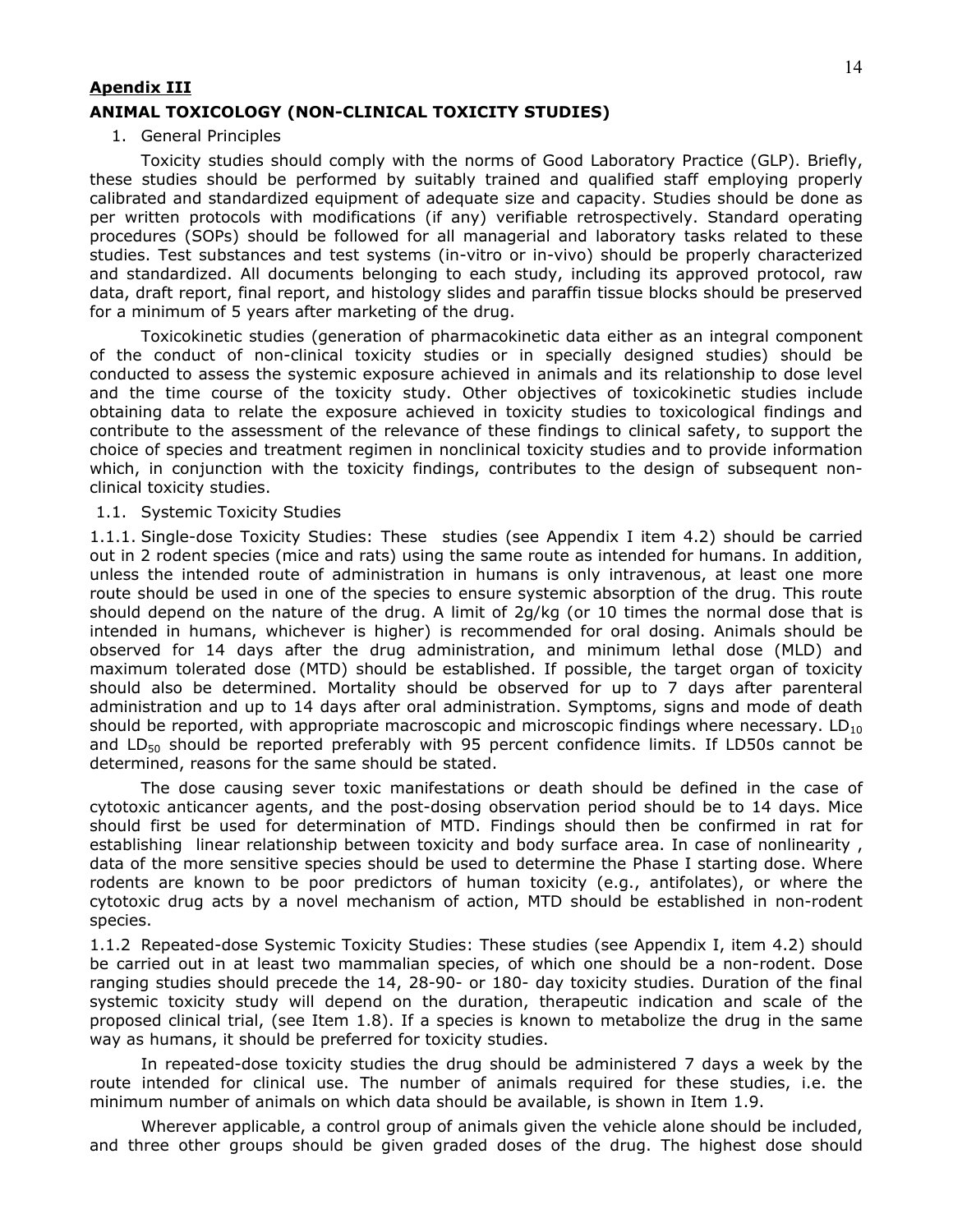produce observable toxicity; the lowest dose should not cause observable toxicity, but should be comparable to the intended therapeutic dose in humans or a multiple of it. To make allowance for the sensitivity of the species the intermediate dose should cause some symptoms, but not gross toxicity or death, and should be placed logarithmically between the other two doses.

 The parameters to be monitored and recorded in long-term toxicity studies should include behavioral, physiological, biochemical and microscopic observations. In case of parenteral drug administration, the sites of injection should be Subjected to gross and microscopic examination. Initial and final electrocardiogram and fundus examination should be carried out in the nonrodent species.

 In the case of cytotoxic anticancer agents dosing and study design should be in accordance with the proposed clinical schedule in terms of days of exposure and number of cycles. Two rodent species may be tested for initiating Phase I trials. A non-rodent species should be added if the drug has a novel mechanism of action, or if permission for Phase II, III or marketing in being sought.

 For most compounds, it is expected that single dose tissue distribution studies with sufficient sensitivity and specificity will provide an adequate assessment of tissue distribution and the potential for accumulation. Thus, repeated dose tissue distribution studies should not be required uniformly for all compounds and should only be conducted when appropriate data cannot be derived from other sources. Repeated dose studies may be appropriate under certain circumstances based on the data from single dose tissue distribution studies, toxicity and toxicokinetic studies. The studies may be most appropriate for compounds which have an apparently long half life, incomplete elimination or unanticipated organ toxicity.

#### **Notes:**

- (i) Single Dose Toxicity Study: Each group should contain at least 5 animals of either sex. At least four graded doses should be given. Animals should be exposed to the test substance in a single bolus or by continuous infusion or several doses within 24 hours. Animals should be observed for 14 days. Signs of intoxication, effect on body weight, gross pathological changes should be reported. It is desirable to include histopathology of grossly affected organs, if any.
- (ii) Dose-ranging Study: Objectives of this study include the identification of target organ of toxicity and establishment of MTD for subsequent studies.
	- (a) Rodents: Study should be performed in one rodent species (preferably rat) by the proposed clinical route of administration. At least four graded doses including control should be given, and each dose group as well as the vehicle control should of a minimum of 5 animals of each sex. Animals should be exposed to the test substance daily for 10 consecutive days. Highest dose should be the maximum tolerated dose of single-dose study. Animals should be observed daily for signs of intoxiciation (general appearance, activity and behaviour etc), and periodically for the body weight and laboratory parameters. Gross examination of viscera and microscopic examination of affected organs should be done.
	- (b) Non-rodents: One male and one female are to be taken for ascending Phase MTD study. Dosing should start after initial recording of cage-side and laboratory parameters. Starting dose may be 3 to 5 times the extrapolated effective dose or MTD (whichever is less), and dose escalation in suitable steps should be done every third day after drawing the samples for laboratory parameters. Dose should be lowered appropriately when clinical or laboratory evidence of toxicity are observed. Administration of test substance should then continue for 10 days at the welltolerated dose level following which, samples for laboratory parameters should be taken. Sacrifice, autopsy and microscopic examination of affected tissues should be performed as in the case of rodents.
	- (iii) 14-28 Day repeated-dose toxicity studies: One rodent (6-10/sex/group) and one one-rodent (2-3/sex/group) species are needed. Daily dosing by proposed clinical route at three dose levels should be done with highest dose having observable toxicity, mid-dose between high and low dose, and low dose. The doses should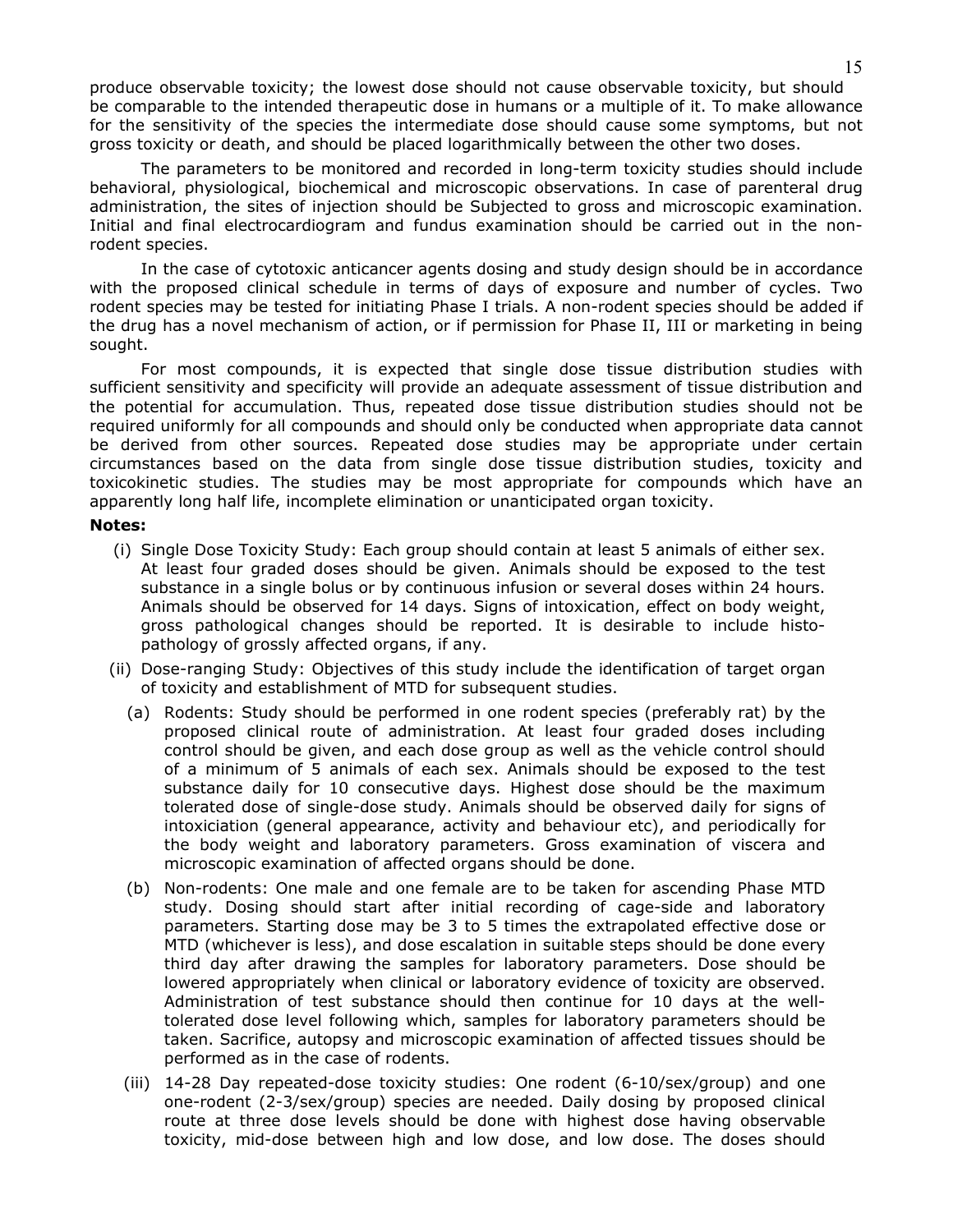preferably be multiples of the effective dose and free from toxicity. Observation parameters should include cage-side observations, body weight changes, food/water intake, blood biochemistry, haematology, and gross and microscopic studies of all viscera and tissues.

- (iv) 90-Day repeated-dose toxicity studies: One rodent (15-30/sex/group) and one non-rodent (4-6/sex/group) species are needed. Daily dosing by proposed clinical route at three graded dose levels should be done. In addition to the control a "highdose-reversal" group and its control group should be also included. Parameters should include signs of intoxication (general appearance, activity and behaviour etc), body weight, food intake, blood biochemical parameters, hematological values, urine analysis, organ weights, gross and microscopic study of viscera and tissues. Half the animals in "reversal" groups (treated and control) should be sacrificed after 14 days of stopping the treatment. The remaining animals should be sacrificed after 28 days of stopping the treatment or after the recovery of signs and/or clinical pathological changes - whichever comes later, and evaluated for the parameters used for the main study.
- (v) 180-Day repeated-dose toxicity studies: One rodent (15-30/sex/group) and one non-rodent (4-6/sex/group) species are needed. At least 4 groups, including control, should be taken. Daily dosing by proposed clinical route at three graded dose levels should be done. Parameters should include signs of intoxication, body weight, food intake, blood biochemistry, hematology, urine analysis, organ weights, gross and microscopic examination of organs and tissues.
- 1.2 Male Fertility Study

 One rodent species (preferably rat) should be used. Dose selection should be done from the results of the previous 14 or 28-day toxicity study in rat. Three dose groups, the highest one showing minimal toxicity in systemic studies, and a control group should be taken. Each group should consist of 6 adult male animals. Animals should be treated with the test substance by the intended route of clinical use for minimum 28 days and maximum 70 days before they are paired with female animals of proven fertility in a ratio of 1:2 for mating.

 Drug treatment of the male animals should continue during pairing. Pairing should be continued till the detection of vaginal plug or 10 days, whichever is earlier. Females getting thus pregnant should be examined for their fertility index after day 13 of gestation. All the male animals should be sacrificed at the end of the study. Weights of each testis and epididymis should be separately recorded. Sperms from one epididymis should be examined for their motility and morphology. The other epididymis and both testes should be examined for their histology.

1.3 Female Reproduction and Developmental Toxicity Studies

 These studies (see Appendix I, item 4.4) need to be carried out for all drugs proposed to be studied or used in women of child bearing age. Segment I, II and III studies (see below) are to be performed in albino mice or rats, and segment II study should include albino rabbits also as a second test species.

 On the occasion, when the test article is not compatible with the rabbit (e.g. antibiotics which are effective against gram positive, anaerobic organisms and protozoas) the Segment II data in the mouse may be substituted.

1.3.1 Female Fertility Study (Segment I): The study should be done in one rodent species (rat preferred). The drug should be administered to both males and females, beginning a sufficient number of days (28 days in males and 14 days in females) before mating. Drug treatment should continue during mating and, subsequently, during the gestation period. Three graded doses should be used, the highest dose (usually the MTD obtained from previous systemic toxicity studies) should not affect general health of the parent animals. At least 15 males and 15 females should be used per dose group. Control and the treated groups should be of similar size. The route of administration should be the same as intended for therapeutic use.

 Dams should be allowed to litter and their medication should be continued till the weaning of pups. Observations on body weight, food intake, clinical signs of intoxication, mating behaviour, progress of gestation/ parturition periods, length of gestation, parturition, post-partum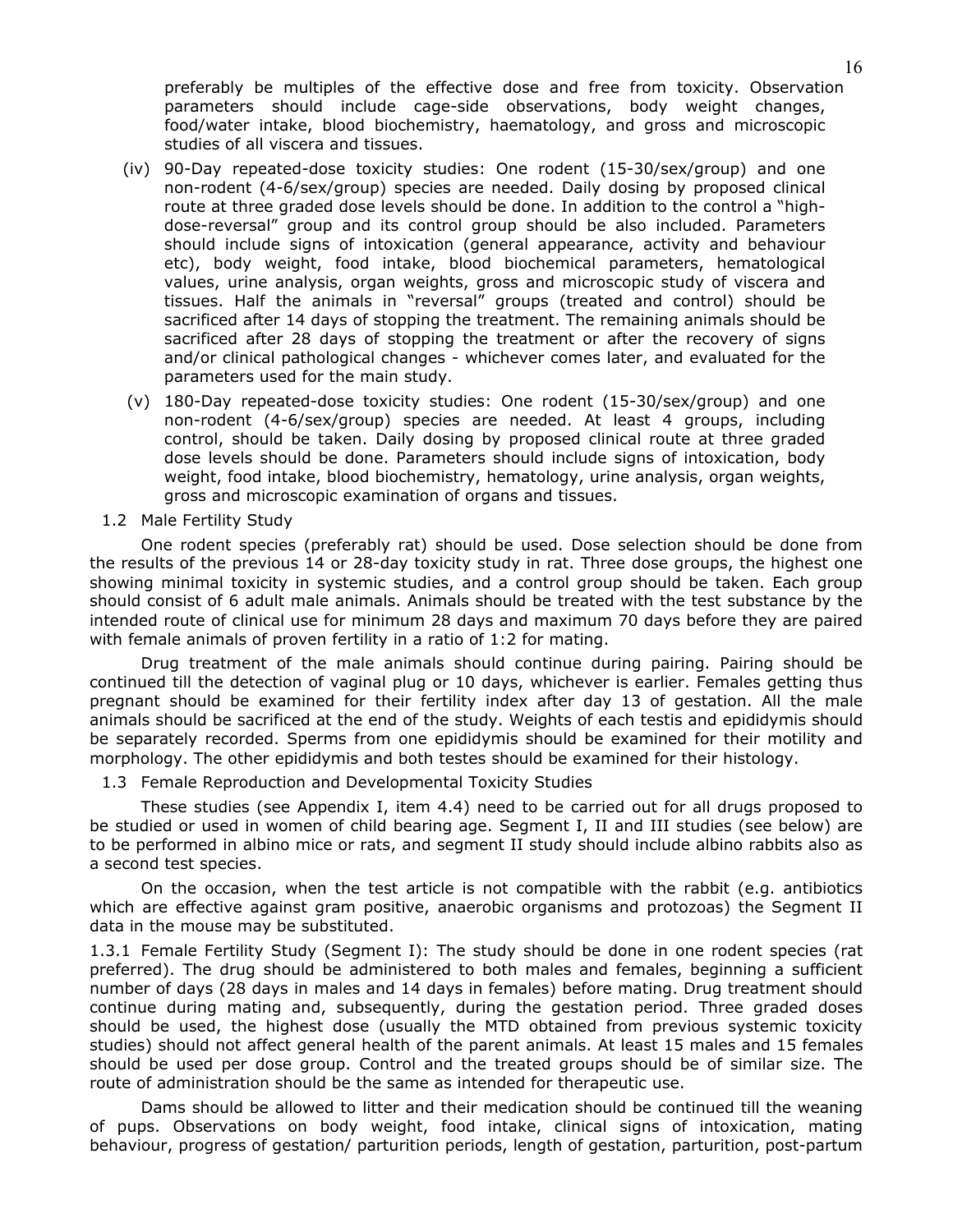health and gross pathology (and histopathology of affected organs) of dams should be recorded. The pups from both treated and control groups should be observed for general signs of intoxication, sex-wise distribution in different treatment groups, body weight, growth parameters, survival, gross examination, and autopsy. Histopathology of affected organs should be done.

1.3.2 Teratogenicity Study (Segment II): One rodent (preferably rat) and one non-rodent (rabbit) species are to be used. The drug should be administered throughout the period of organogenesis, using three dose levels as described for segment I. The highest dose should cause minimum maternal toxicity and the lowest one should be proportional to the proposed dose for clinical use in humans or a multiple of it. The route of administration should be the same as intended for human therapeutic use.

 The control and the treated groups should consist of at least 20 pregnant rats (or mice) and 12 rabbits, on each dose level. All foetuses should be subjected to gross examination, one of the foetuses should be examined for skeletal abnormalities and the other half for visceral abnormalities. Observation parameters should include: (Dams) signs of intoxication, effect on body weight, effect on food intake, examination of uterus, ovaries and uterine contents, number of corpora lutea, implantation sites, resorptions (if any); and for the foetuses, the total number, gender, body length, weight and gross/visceral/skeletal abnormalities, if any.

1.3.3 Perinatal Study (Segment III): This study is specially recommended if the drug is to be given to pregnant or nursing mothers for long periods or where there are indications of possible adverse effects on foetal development. One rodent species (preferably rat) is needed. Dosing at levels comparable to multiples of human dose should be done by the intended clinical route. At least 4 groups (including control), each consisting of 15 dams should be used. The drug should be administered throughout the last trimester of pregnancy (from day 15 of gestation) and then the dose that causes low foetal loss should be continued throughout lactation and weaning. Dams should then be sacrificed and examined as described below.

 One male and one female from each litter of F1 generation (total 15 males and 15 females in each group) should be selected at weaning and treated with vehicle or test substance (at the dose levels described above) throughout their periods of growth to sexual maturity, pairing, gestation, parturition and lactation. Mating performance and fertility of F1 generation should thus be evaluated to obtain the  $F_2$  generation whose growth parameters should be monitored till weaning. The criteria of evaluation should be the same as described earlier (3.4.1).

 Animals should be sacrificed at the end of the study and the observation parameters should include (Dams) body weight, food intake, general signs of intoxication, progress of gestation/ parturition periods and gross pathology (if any); and for pups, the clinical signs, sex-wise distribution in dose groups, body weight, growth parameters, gross examination, survival and autopsy (if needed) and where necessary, histopathology.

#### 1.4 Local toxicity

 These studies (see Appendix I, item 4.5) are required when the new drug is proposed to be used by some special route (other than oral) in humans. The drug should be applied to an appropriate site (e.g., skin or vaginal mucous membrane) to determine local effects in a suitable species. Typical study designs for these studies should include three dose levels and untreated and/or vehicle control, preferably use of 2 species, and increasing group size with increase in duration of treatment. Where dosing is restricted due to anatomical or humans reasons, or the drug concentration cannot be increased beyond a certain level due to the problems of solubility, pH or tonicity, a clear statement to this effect should be given. If the drug is absorbed from the site of application, appropriate systemic toxicity studies will also be required.

#### **Notes:**

 (i) Dermal toxicity study: The study should be done in rabbit and rat. Daily topical (dermal) application of test substance in its clinical dosage form should be done. Test material should be applied on shaved skin covering not less than 10% of the total body surface area. Porous gauze dressing should be used to hold liquid material in place. Formulations with different concentrations (at least 3) of test substance, several fold higher than the clinical dosage form should be used. Period of application may vary from 7 to 90 days depending on the clinical duration of use. Where skin irritation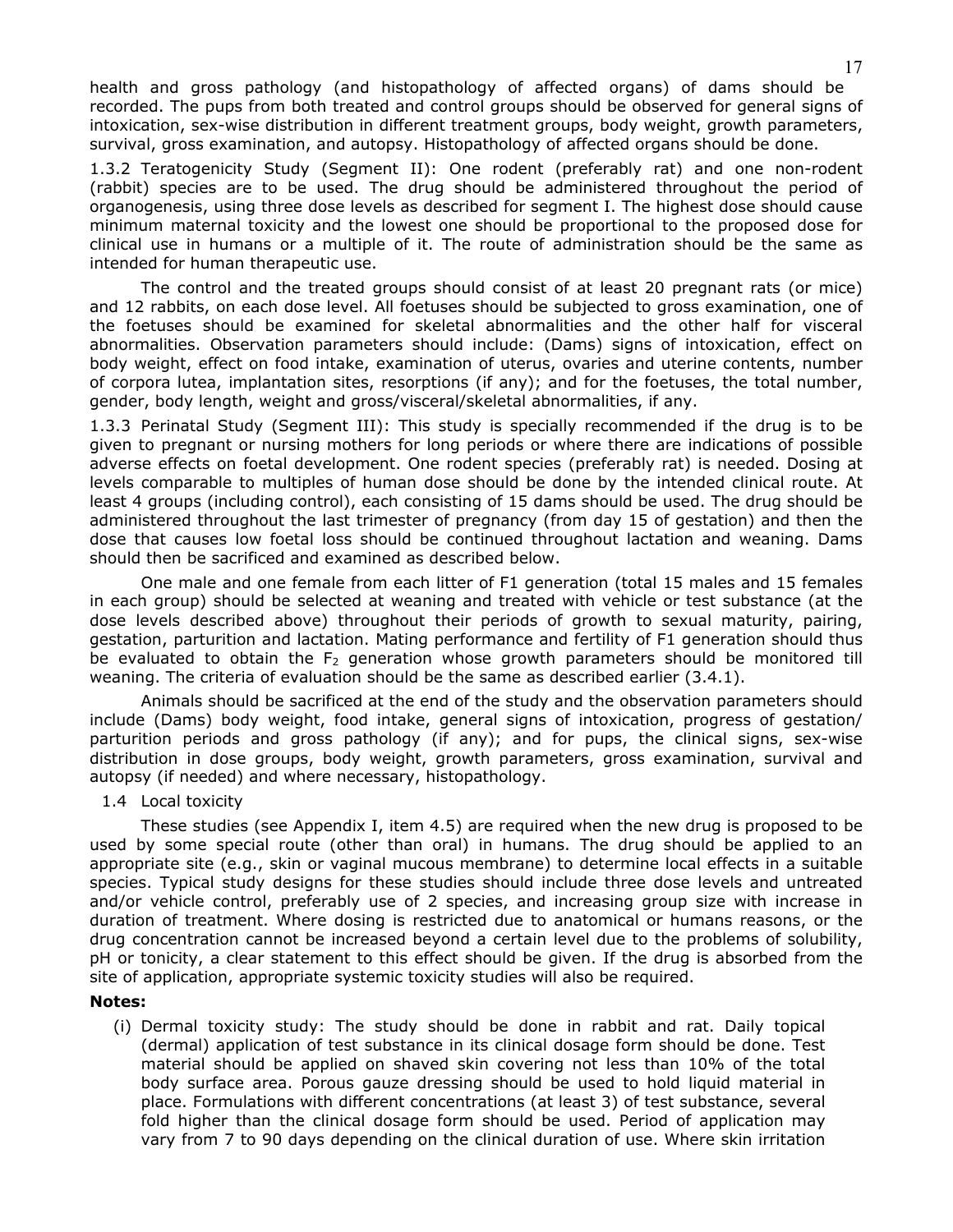is grossly visible in the initial studies, a recovery group should be included in the subsequent repeated-dose study. Local signs (erythema, oedema and eschar formation) as well as histological examination of sites of application should be used for evaluation of results.

- (ii) Photo-allergy or dermal photo-toxicity: It should be tested by Armstrong/Harber Test in guinea pig. This test should be done if the drug or a metabolite is related to an agent causing photosensitivity or the nature of action suggests such a potential (e.g., drugs to be used in treatment of leucoderma). Pretest in 8 animals should screen 4 concentrations (patch application for 2 hours  $\pm$  15 min.) with and without UV exposure (10 J/cm<sup>2</sup>). Observations recorded at 24 and 48 hours should be used to ascertain highest nonirritant dose. Main test should be performed with 10 test animals and 5 controls. Induction with the dose selected from pretest should use 0.3 ml/patch for 2 hour  $\pm$  15 min. followed by 10 J/cm<sup>2</sup> of UV exposure. This should be repeated on day 0, 2, 4, 7, 9 and 11 of the test. Animals should be challenged with the same concentration of test substance between day 20 to 24 of the test with a similar 2-hour application followed by exposure to 10 J/cm<sup>2</sup> of UV light. Examination and grading of erythema and oedema formation at the challenge sites should be done 24 and 48 hours after the challenge. A positive control like musk ambrett or psoralin should be used.
- (iii) Vaginal Toxicity Test: Study is to be done in rabbit or dog. Test substance should be applied topically (vaginal mucosa) in the form of pessary, cream or ointment. Six to ten animals per dose group should be taken. Higher concentrations or several daily applications of test substance should be done to achieve multiples of daily human dose. The minimum duration of drug treatment is 7 days (more according to clinical use), Subject to a maximum of 30 days. Observation parameters should include swelling, closure of introitus and histopathology of vaginal wall.
- (iv) Rectal Tolerance Test: For all preparations meant for rectal administration this test may be performed in rabbits or dogs. Six to ten animals per dose group should be taken. Formulation in volume comparable to human dose (or the maximum possible volume) should be applied once or several times daily per rectally, to achieve administration of multiples of daily human dose. The minimum duration of application is 7 days (more according to clinical use). Subject to a maximum of 30 days. Size of suppositories may be smaller, but the drug content should be several fold higher than the proposed human dose. Observation parameters should include clinical signs (sliding on backside), signs of pain, blood and/or mucus in faeces, condition of anal region/sphincter, gross and (if required) histological examination of rectal mucosa.
- (v) Parenteral Drugs: For products meant for intravenous or intramuscular or subcutaneous or intradermal injection the sites of injection in systemic toxicity studies should be specially examined grossly and microscopically. If needed, reversibility of adverse effects may be determined on a case to case basis.
- (vi) Ocular toxicity studies (for products meant for ocular instillation): These studies should be carried out in two species, one of which should be the albino rabbit which has a sufficiently large conjunctival sac. Direct delivery of drug onto the cornea in case of animals having small conjunctival sacs should be ensured. Liquids, ointments, gels or soft contact lenses (saturated with drug) should be used. Initial single dose application should be done to decide the exposure concentrations for repeated-dose studies and the need to include a recovery group. Duration of the final study will depend on the proposed length of human exposure Subject to a maximum of 90 days. At least two different concentrations exceeding the human dose should be used for demonstrating the margin of safety. In acute studies, one eye should be used for drug administration and the other kept as control. A separate control group should be included in repeated-dose studies.

 Slit-lamp examination should be done to detect the changes in cornea, iris and aqueous humor. Fluorescent dyes (sodium fluorescein, 0.25 to 1.0%) should be used for detecting the defects in surface epithelium of cornea and conjunctiva. Changes in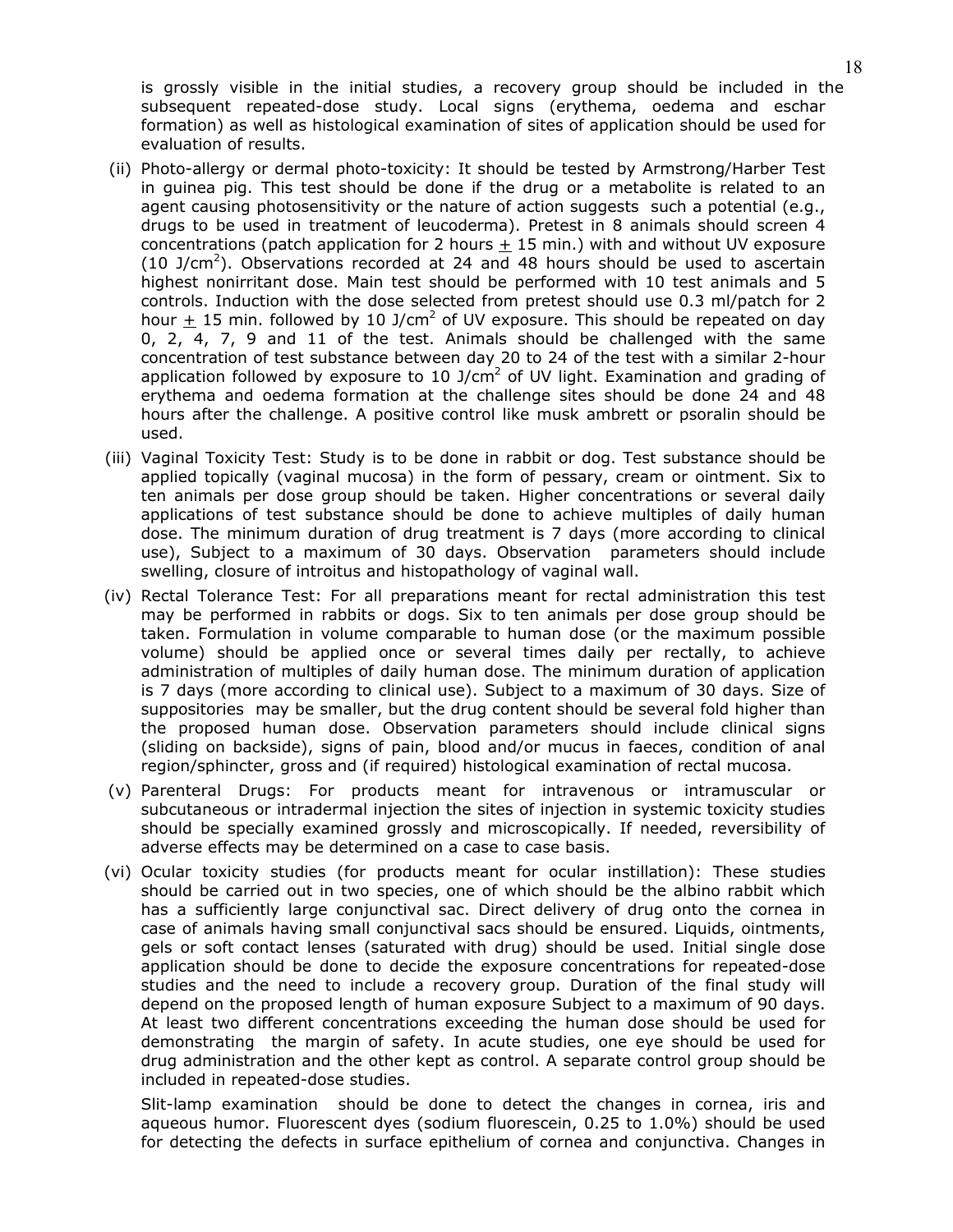intra-ocular tension should be monitored by a tonometer. Histological examination of eyes should be done at the end of the study after fixation in Davidson's or Zenker's fluid.

 (vii) Inhalation toxicity studies: The studies are to be undertaken in one rodent and one non-rodent species using the formulation that is to be eventually proposed to be marketed. Acute, subacute and chronic toxicity studies should be performed according to the intended duration of human exposure. Standard systemic toxicity designs (described above) should be used. Gases and vapors should be given in whole body exposure chambers; aerosols are to be given by nose-only method. Exposure time and concentrations of test substance (limit dose of 5mg/l) should be adjusted to ensure exposure at levels comparable to multiples of intended human exposure. Three dose groups and a control (plus vehicle control, if needed) are required. Duration of exposure may vary subject to a maximum of 6 hours per day and five days a week. Food and water should be withdrawn during the period of exposure to test substance.

 Temperature, humidity and flow rate of exposure chamber should be recorded and reported. Evidence of exposure with test substance of particle size of 4 micron (especially for aerosols) with not less that 25% being i micron should be provided. Effects on respiratory rate, findings of bronchial lavage fluid examination, histological examination of respiratory passages and lung tissue should be included along with the regular parameters of systemic toxicity studies or assessment of margin of safety.

1.5 Allergenicty/Hypersensitivity:

 Standard tests include guinea pig maximization test (GPMT) and local lymph node assay (LLNA) in mouse. Any one of the two may be done.

#### **Notes:**

- (i) Guinea Pig Maximization Test: The test is to be performed in two steps; first, determination of maximum nonirritant and minimum irritant doses, and second, the main test. The initial study will also have two components. To determine the intradermal induction dose, 4 dose levels should be tested by the same route in a batch of 4 male and 4 female animal (2 of each sex should be given Freund's adjuvant). The minimum irritant dose should be used for induction. Similarly, a topical minimum irritant dose should be determined for challenge. This should be established in 2 males and 2 females. A minimum of 6 male and 6 female animals per group should be used in the main study. One test and one control group should be used. It is preferable to have one more positive control group. Intradermal induction (day 1) coupled with topical challenge (day 21) should be done. If there is no response, rechallenge should be done 7-30 days after the primary challenge. Erythema and oedema (individual animal scores as well as maximization grading) should be used as evaluation criteria.
- (ii) Local Lymph Node Assay: Mice used in this test should be of the same sex, either only males or only females. Drug treatment is to be given on ear skin. Three graded doses, the highest being maximum nonirritant dose plus vehicle control should be used. A minimum of 6 mice per group should be used. Test material should be applied on ear skin on three consecutive days and on day 5, the draining auricular lymph nodes should be dissected out 5 hours after i.v.  $3H$ -thymidine or bromo-deoxy-uridine (BrdU). Increase in 3h-thymidine or BrdU incorporation should be used as the criterion for evaluation of results.

#### 1.6 Genotoxicity

 Genotoxic compounds, in the absence of other data, shall be presumed to be trans-species carcinogens, implying a hazard to humans. Such compounds need not be subjected to long-term carcinogenicity studies. However, if such a drug is intended to be administered for chronic illnesses or otherwise over a long period of time - a chronic toxicity study (up to one year) may be necessary to detect early tumorigenic effects.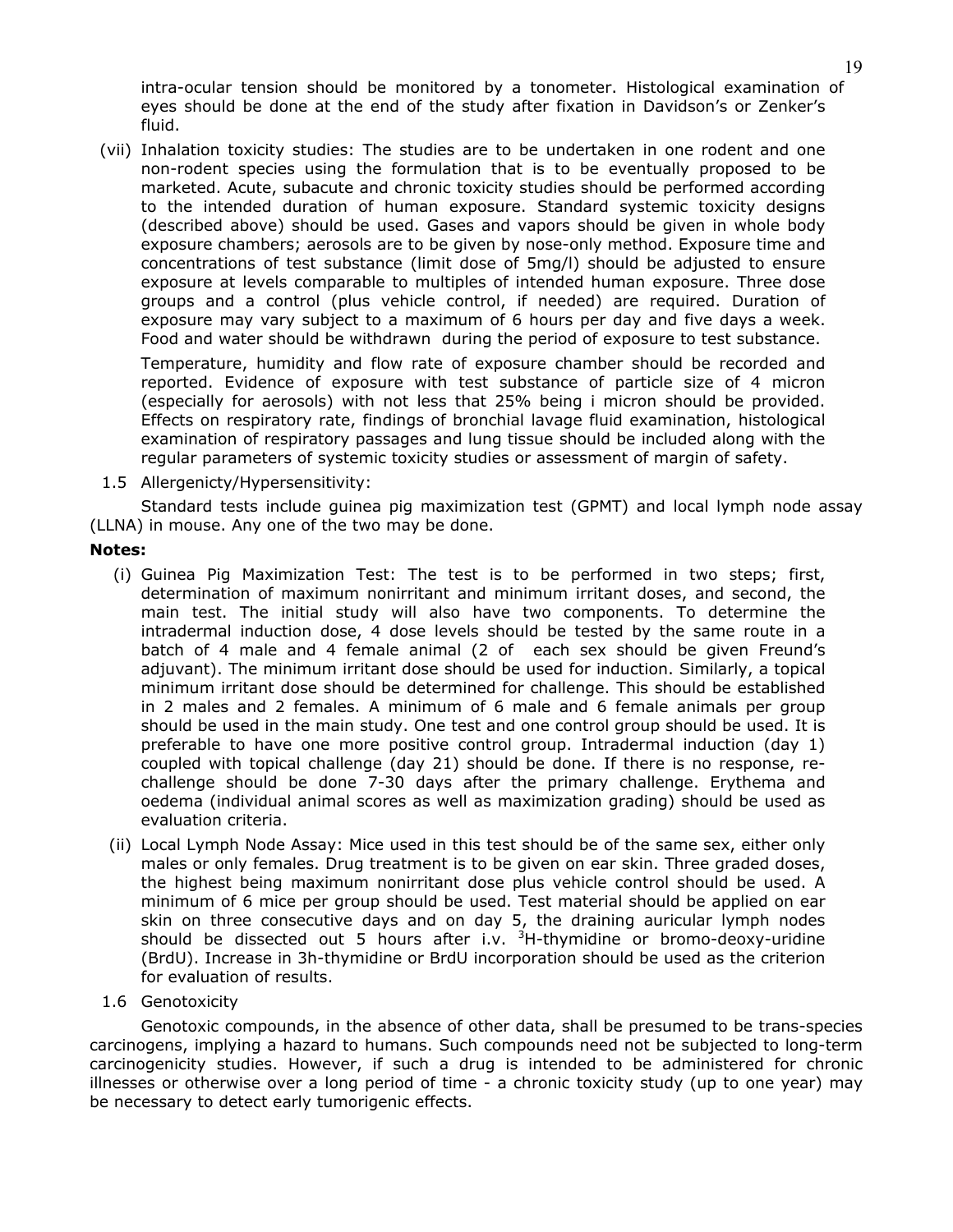Genotoxicity tests are in vitro and in vivo tests conducted to detect compounds which induce genetic damage directly or indirectly. These tests should enable a hazard identification with respect to damage to DNA and its fixation.

The following standard test battery is generally expected to be conducted:

- (i) A test for gene mutation in bacteria.
- (ii) An in vitro test with cytogenetic evaluation of chromosomal damage with mammalian cells or an in vitro mouse lymphoma tk assay.
- (iii) An in vivo test for chromosomal damage using rodent hematopoietic cells.

 Other genotoxicity tests e.g. tests for measurement of DNA adducts, DNA strand breaks, DNA repair or recombination serve as options in addition to the standard battery for further investigation of genotoxicity test results obtained in the standard battery. Only under extreme conditions in which one or more tests comprising the standard battery cannot be employed for technical reasons, alternative validated tests can serve as substitutes provided sufficient scientific justification should be provided to support the argument that a given standard battery test is not appropriate.

 Both in-vitro and in-vivo studies should be done. In-vitor studies should include Ames' Salmonella assay and chromosomal aberrations (CA) in cultured cells. In-vivo studies should include micronucleus assay (MNA) or CA in rodent bone marrow. Data analysis of CA should include analysis of 'gaps.'

 Cytotoxic anticancer agents: Genotoxicity data are not required before Phase I and II trials. But these studies should be completed before applying for Phase III trials.

#### **Notes:**

 Ames' Test (Reverse mutation assay in Salmonella): S. typhimurium tester strains such as TA98, TA100, TA102, TA1535, TA97 or Escherichia coli WP2 uvrA or Escherichia coli WP2 uvrA (pKM101) should be used.

- (i) In-vitro exposure (with and without metabolic activation, S9 mix) should be done at a minimum of 5 log dose levels. "Solvent" and "positive" control should be used. Positive control may include 9-amino-acridine, 2-nitrofluorine, sodium azide and mitomycin C, respectively, in the tester strains mentioned above. Each set should consist of at least three replicates. A 2.5 fold (or more) increase in number of revertants in comparison to spontaneous revertants would be considered positive.
- (ii) In-vitro cytogenetic assay: The desired level of toxicity for in vitro cytogenetic tests using cell lines should be greater than 50% reduction in cell number or culture confluency. For lymphocyte cultures, an inhibition of mitotic index by greater than 50% is considered sufficient. It should be performed in CHO cells or on human lymphocyte in culture. In-vitro exposure (with and without metabolic activation, S9 mix) should be done using a minimum of 3 log doses. "Solvent" and "positive" control should be included. A positive control like Cyclophosphamide with metabolic activation and Mitomycin C for without metabolic activation should be used to give a reproducible and detectable increase clastogenic effect over the background which demonstrates the sensitivity of the test system. Each set should consist of at least three replicates. Increased number of aberrations in metaPhase chromosomes should be used as the criteria for evaluation.
- (iii) In-vivo micronucleus assay: One rodent species (preferably mouse) is needed. Route of administration of test substance should be the same as intended for humans. Five animals per sex per dose groups should be used. At least three dose levels, plus "solvent" and "positive" control should be tested. A positive control like mitomycin C or cyclophosphamide should be used. Dosing should be done on day 1 and 2 of study followed by sacrifice of animals 6 hours after the last injection. Bone marrow from both the femora should be taken out, flushed with fetal bovine serum (20 min.), pelletted and smeared on glass slides. Giemsa-MayGruenwals staining should be done and increased number of micronuclei in ploychromatic erythrocytes (minimum 1000) should be used as the evaluation criteria.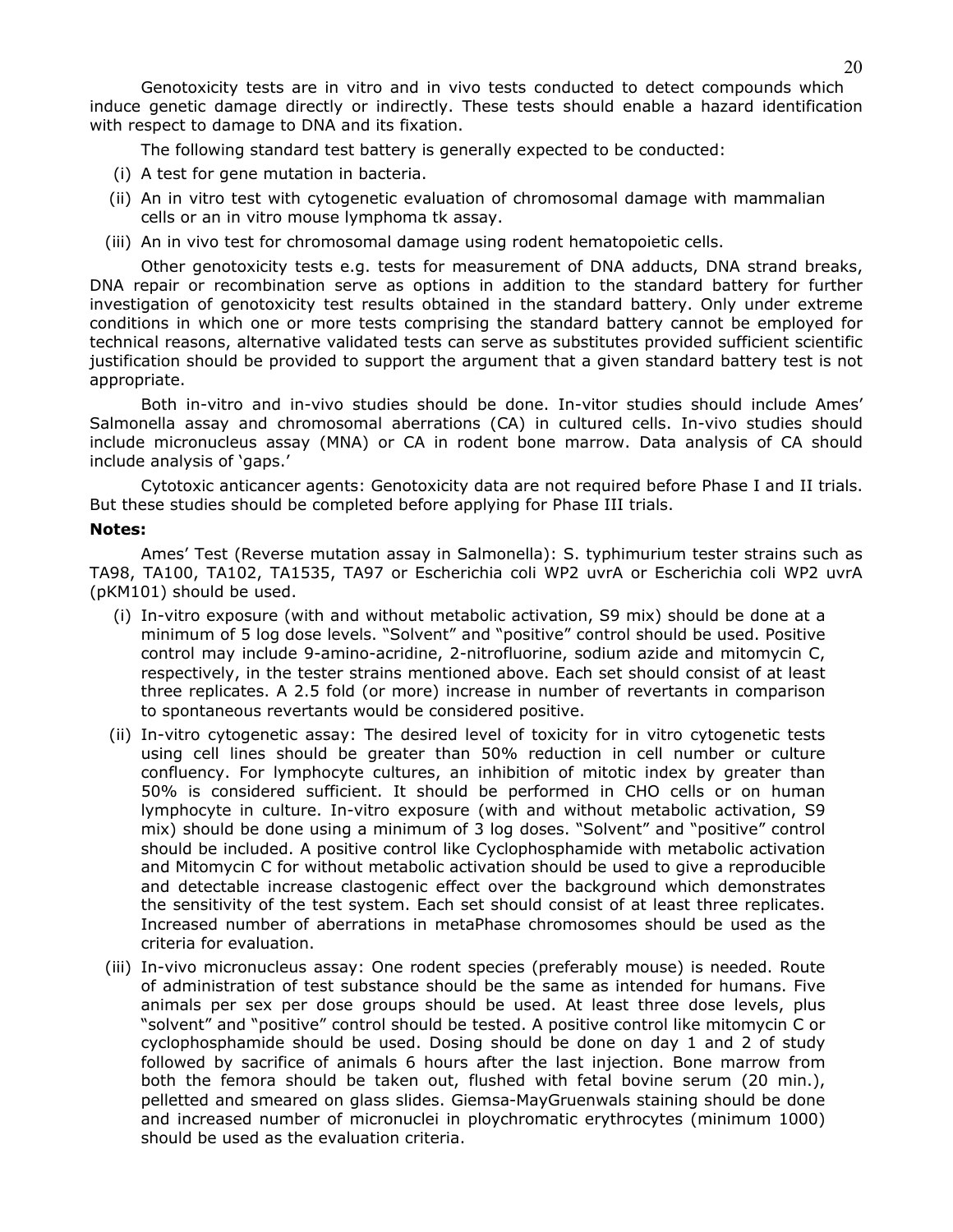(iv) In-vivo cytogenetic assay: One rodent species (preferably rat) is to be used. Route of administration of test substance should be the same as intended for humans. Five animals/sex/dose groups should be used. At least three dose levels, plus "solvent" and "positive" control should be tested. Positive control may include cyclophosphamide. Dosing should be done on day 1 followed by intra-peritoneal colchicine administration at 22 hours. Animals should be sacrificed 2 hours after colchicine administration. Bone marrow from both the femora should be taken out, flushed with hypotonic saline (20 min.), pelletted and resuspended in Carnoy's fluid. Once again the cells should be pelletted and dropped on clean glass slides with a Pasteur pipette. Giemsa staining should be done and increased number of aberrations in metaPhase chromosomes (minimum 100) should be used as the evaluation criteria.

#### 1.7 Carcinogenicity (see Appendix I, item 4.8)

 Carcinogenicity studies should be performed for all drugs that are expected to be clinically used for more than 6 months as well as for drugs used frequently in an intermittent manner in the treatment of chronic or recurrent conditions. Carcinogenicity studies are also to be performed for drugs if there is concern about their carcinogenic potential emanating from previous demonstration of carcinogenic potential in the product class that is considered relevant to humans or where structure-activity relationship suggests carcinogenic risk or when there is evidence of preneoplastic lesions in repeated dose toxicity studies or when long-term tissue retention of parent compound or metabolite(s) results in local tissue reactions or other pathophysiological responses. For pharmaceuticals developed to treat certain serious diseases, Licensing Authority may allow carcinogenicity testing to be conducted after marketing permission has been granted.

 In instance where the life-expectancy in the indicated population is short (i.e., less than 2- 3 years) - no long-term carcinogenicity studies may be required. In case where the therapeutic agent for cancer is generally successful and life is significantly prolonged there may be later concerns regarding secondary cancers. When such drugs are intended for adjuvant therapy in tumour free patients or for prolonged use in non-cancer indications, carcinogenicity studies may be / are needed. Completed rodent carcinogenicity studies are not needed in advance of the conduct of large scale clinical trials, unless there is special concern for the patient population.

 Carcinogenicity studies should be done in a rodent species (preferably rat). Mouse may be employed only with proper scientific justification. The selected strain of animals should not have a very high or very low incidence of spontaneous tumors.

 At least three dose levels should be used. The highest dose should be sub-lethal, and it should not reduce the life span of animals by more than 10% of expected normal. The lowest dose should be comparable to the intended human therapeutic dose or a multiple of it, e.g. 2.5x; to make allowance for the sensitivity of the species. The intermediate dose to be placed logarithmically between the other two doses. An untreated control and (if indicated) a vehicle control group should be included. The drug should be administered 7 days a week for a fraction of the life span comparable to the fraction of human life span over which the drug is likely to be used therapeutically. Generally, the period of dosing should be 24 months for rats and 18 months for mice.

 Observations should include macroscopic changes observed at autopsy and detailed histopathology of organs and tissues. Additional tests for carcinogenicity (short-term bioassays, neonatal mouse assay or tests employing transgenic animals) may also be done depending on their applicability on a case to case basis.

#### **Note:**

 Each dose group and concurrent control group not intended to be sacrificed early should contain atleast 50 animals of each sex. A high dose sattelite group for evaluation of pathology other than neoplasia should contain 20 animals of each sex while the sattelite control group should contain 10 animals of each sex. Observation parameters should include signs of intoxication, effect on body weight, food intake, clinical chemistry parameters, hematology parameters, urine analysis, organ weights, gross pathology and detailed histopathology. Comprehensive descriptions of benign and malignant tumour development, time of their detection, site dimensions, histological typing etc. should be given.

1.8. Animal toxicity requirements for clinical trials and marketing of a new drug.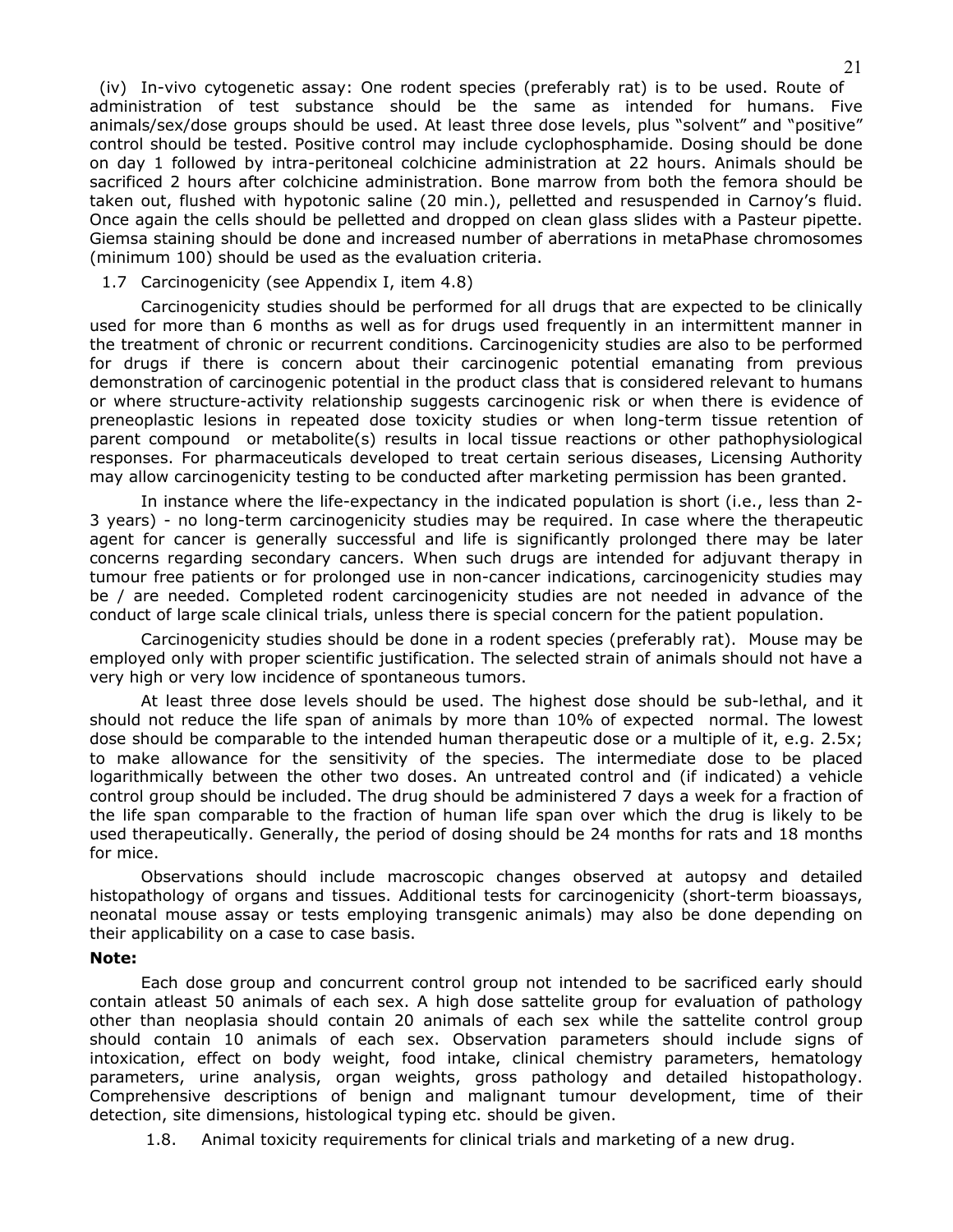| <b>Systemic Toxicity Studies</b>                  |                                                         |                                                                  |                                                |
|---------------------------------------------------|---------------------------------------------------------|------------------------------------------------------------------|------------------------------------------------|
| Route of<br>administration                        | Duration of proposed<br>human administration            | Human Phase(s) for<br>which study is proposed<br>to be conducted | Long term toxicity<br>requirements             |
| Oral or Parenteral or<br>Transdermal              | Single dose or several<br>doses in one day, Upto<br>1wk | I, II, III                                                       | 2sp, 2wk                                       |
|                                                   | >1wk but upto 2wk                                       | I, II, III                                                       | 2sp; 4wk                                       |
|                                                   | > 2wk but upto 4wk                                      | I, II, III                                                       | 2sp; 12wk                                      |
|                                                   | Over 1mo                                                | I, II, III                                                       | 2sp; 24wk                                      |
| Inhalation (general<br>anaesthetics,<br>aerosols) | Upto 2 wk                                               | I, II, III                                                       | 2sp; 1mo; (Exposure<br>time $3h/d$ , $5d/wk$ ) |
|                                                   | Upto 4wk                                                | I, II, III                                                       | 2sp; 12 wk, (Exposure<br>time 6h/d, 5d/wk)     |
|                                                   | $> 14$ wk                                               | I, II, III                                                       | 2sp; 24wk, (Exposure<br>time 6h/d, 5d/wk)      |
| Local Toxicity Studies                            |                                                         |                                                                  |                                                |
| Dermal                                            | Upto 2 wk                                               | I, II                                                            | 1sp; 4wk                                       |
|                                                   |                                                         | III                                                              | 2sp; 4wk                                       |
|                                                   | $> 2$ wk                                                | I, II, III                                                       | 2sp; 12wk                                      |
| Ocular or Otic or<br>Nasal                        | Upto 2 wk                                               | I, II                                                            | 1sp; 4wk                                       |
|                                                   |                                                         | III                                                              | 2sp; 4wk                                       |
|                                                   | > 2wk                                                   | I, II, III                                                       | 2sp; 12wk                                      |
| Vaginal or Rectal                                 | Upto 2 wk                                               | I, II                                                            | 1sp; 4wk                                       |
|                                                   |                                                         | III                                                              | 2sp; 4wk                                       |
|                                                   | > 2wk                                                   | I, II, III                                                       | 2sp; 12wk                                      |

Special Toxicity Studies

Male Fertility Study:

• Phase I, II, III, in male volunteers/patients

Female Reproduction and Developmental Toxicity Studies:

- Segment II studies in 2 species; Phase II, III involving female patients of child-bearing age.
- Segment I study; Phase III involving female patients of child-bearing age.
- Segment III study; Phase III for drugs to be given to pregnant or nursing mothers for long periods or where there are indications of possible adverse effects on foetal development.

Allergenicity/Hypersensitivity:

• Phase I, II, III- when there is a cause of concern or for parenteral drugs (including dermal application)

Photo-allergy or dermal photo-toxicity:

• Phase I, II, III - if the drug or a metabolite is related to an agent causing photosensitivity or the nature of action suggest such a potential.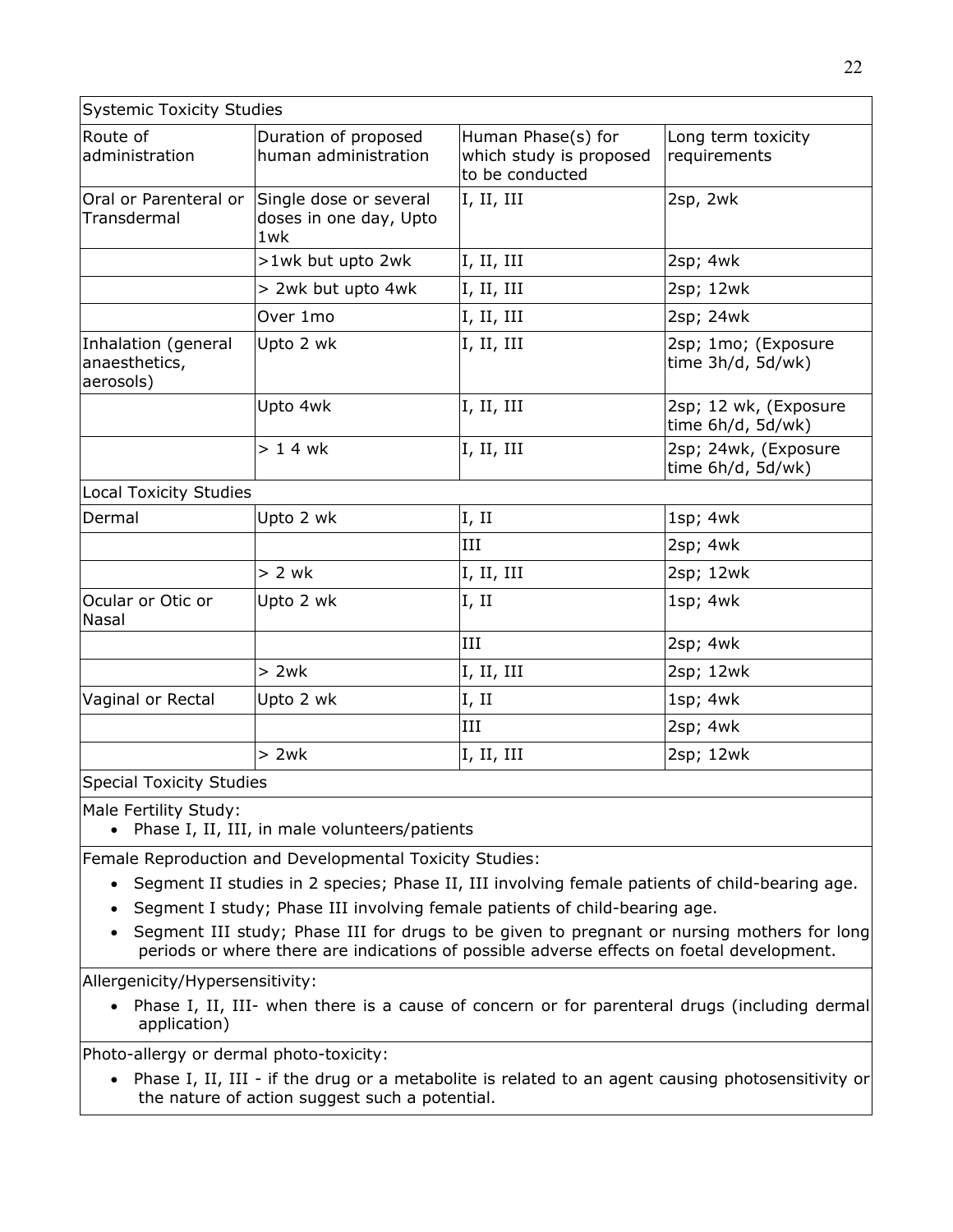Genotoxicity:

- In-vitro studies Phase I
- Both in-vitro and in-vivo Phase II, III

arcinogenicity:

• Phase III - when there is a cause for concern, or when the drug is to be used for more than 6 months.

Abbreviations: sp-species; no-month; wk-week; d-day; h-hour; I, II, III- Phase of clinical trial;

**Note:** 1. Animal toxicity data generated in other countries may be accepted and may not be asked to be repeated/duplicated in India on a case to case basis depending upon the quality of data and the credentials of the laboratory (ies) where such data has been generated.

2. Requirements for fixed dose combinations are given in Appendix VI.

# 1.9 Number of animals required for repeated-dose toxicity studies

|                      | 14-28 days |              |         | 84-182 days                   |        |              |         |                               |
|----------------------|------------|--------------|---------|-------------------------------|--------|--------------|---------|-------------------------------|
| Group                |            | Rodent (Rat) |         | Non-rodent (Dog or<br>Monkey) |        | Rodent (Rat) |         | Non-rodent (Dog or<br>Monkey) |
|                      | М          | F            | М       | F                             | М      | F            | M       | F                             |
| Control              | 6-         | $6-$         | $2 - 3$ | $2 - 3$                       | $15 -$ | $15 -$       | $4 - 6$ | $4 - 6$                       |
|                      | 10         | 10           |         |                               | 30     | 30           |         |                               |
| Low dose             | 6-         | $6-$         | $2 - 3$ | $2 - 3$                       | $15 -$ | $15 -$       | $4 - 6$ | $4 - 6$                       |
|                      | 10         | 10           |         |                               | 30     | 30           |         |                               |
| Intermediate<br>dose | 6-         | $6-$         | $2 - 3$ | $2 - 3$                       | $15 -$ | $15 -$       | $4 - 6$ | $4 - 6$                       |
|                      | 10         | 10           |         |                               | 30     | 30           |         |                               |
| High dose            | 6-         | $6-$         | $2 - 3$ | $2 - 3$                       | $15 -$ | $15 -$       | $4 - 6$ | $4 - 6$                       |
|                      | 10         | 10           |         |                               | 30     | 30           |         |                               |

2.0 Laboratory parameters to be included in toxicity studies.

## Haematological parameters

| $\bullet$ Haemoglobin                                                                                                                    | • Total RBC Count           | l• Haematocrit                       | • Reticulocyte                                                                                       |  |
|------------------------------------------------------------------------------------------------------------------------------------------|-----------------------------|--------------------------------------|------------------------------------------------------------------------------------------------------|--|
| • Total WBC Count                                                                                                                        | • Differential WBC<br>Count | • Platelet Count                     | <b>Ferminal Bone Marrow</b><br>Examination                                                           |  |
| only)                                                                                                                                    | cells should be made.       |                                      | <b>ESR</b> (Non- rodents $\bullet$ General Blood Picture: A special mention of abnormal and immature |  |
| • Coagulation Parameters (Non-rodents only): Bleeding Time, Coagulation Time, Prothrombin<br>Time, Activated Partial Thromboplastin Time |                             |                                      |                                                                                                      |  |
| Urinalysis Parameters                                                                                                                    |                             |                                      |                                                                                                      |  |
| Colour                                                                                                                                   | Appearance<br>$\bullet$     | <b>Specific Gravity</b><br>$\bullet$ | 24-hour unirary output<br>$\bullet$                                                                  |  |
| Reaction (pH)<br>$\bullet$                                                                                                               | Albumin<br>$\bullet$        | Sugar<br>٠                           | Acetone<br>$\bullet$                                                                                 |  |
| Bile pigments<br>$\bullet$                                                                                                               | Urobilinogen<br>$\bullet$   | Occult Blood<br>$\bullet$            |                                                                                                      |  |
| • Microscopic examination of urinary sediment                                                                                            |                             |                                      |                                                                                                      |  |
| <b>Blood Biochemical Parameters</b>                                                                                                      |                             |                                      |                                                                                                      |  |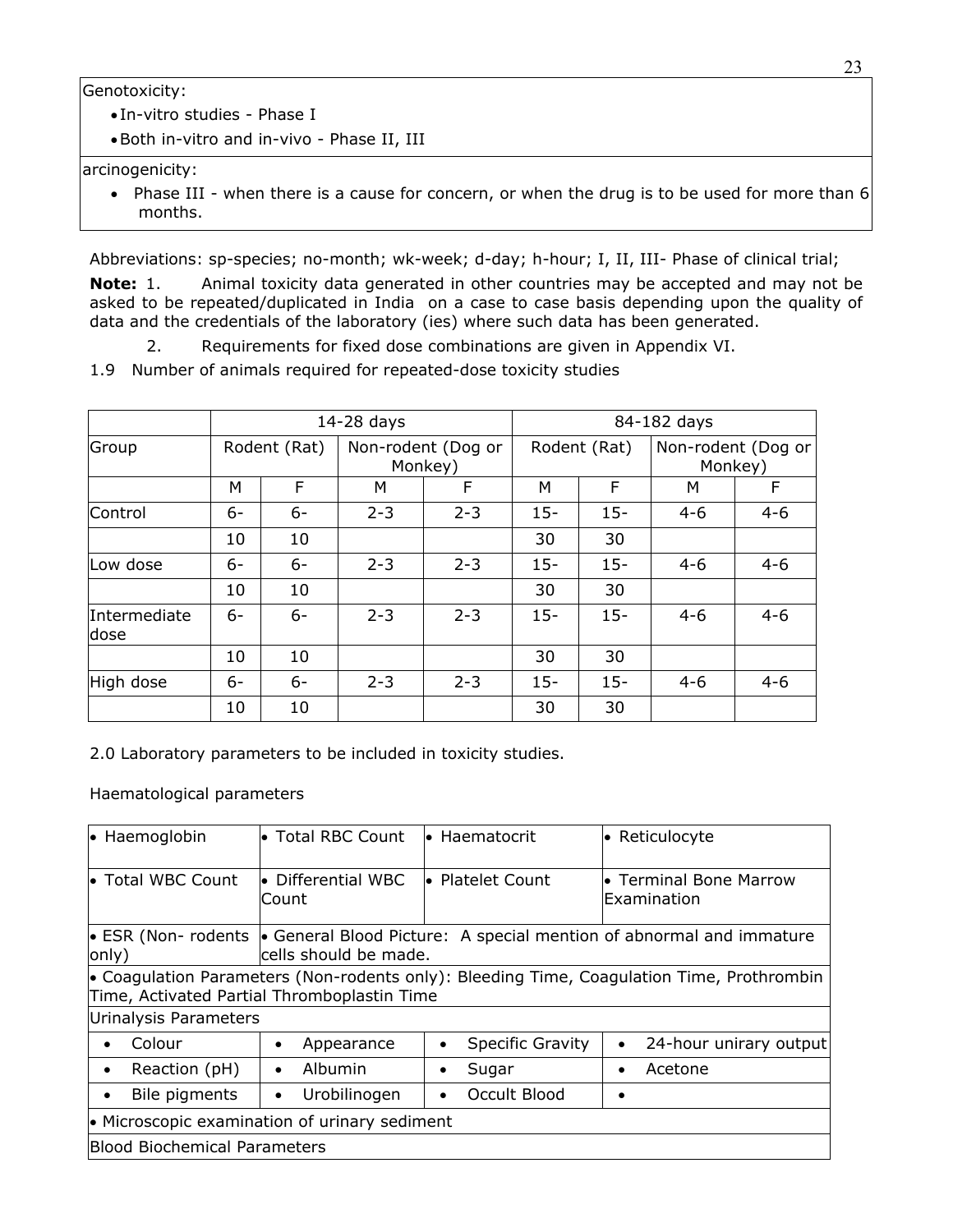| Glucose                                                                                      | Cholesterol                                                    | Triglycerides                                   | HDL Cholesterol (Non- |
|----------------------------------------------------------------------------------------------|----------------------------------------------------------------|-------------------------------------------------|-----------------------|
|                                                                                              | $\bullet$                                                      | $\bullet$                                       | rodents only)         |
| <b>LDL</b>                                                                                   | Bilirubin                                                      | SGPT (ALT)                                      | <b>SGOT</b>           |
|                                                                                              | $\bullet$                                                      | $\bullet$                                       | $\bullet$             |
| Cholesterol (Non-<br>rodents only)                                                           |                                                                |                                                 | (AST)                 |
| • Alkaline<br>Phosphate (ALP)                                                                | GGT (Non-<br>$\bullet$<br>rodents only)                        | <b>Blood Urea</b><br>$\bullet$<br>Nitrogen      | Creatinine            |
| <b>Total Proteins</b>                                                                        | Albumin<br>$\bullet$                                           | Globulin<br>$\bullet$<br>(Calculated<br>values) | Sodium<br>$\bullet$   |
| Potassium                                                                                    | Phosphorus                                                     | Calcium                                         |                       |
| $\bullet$                                                                                    | $\bullet$                                                      | $\bullet$                                       |                       |
| Cross and Microscopic Pathology                                                              |                                                                |                                                 |                       |
| Brain <sup>*</sup> :<br>Cerebrum,<br>cerebellum,<br>Midbrain                                 | (Spinal Cord)                                                  | Eye                                             | (Middle Ear)          |
| Thyroid                                                                                      | (Parathyroid)                                                  | Spleen*                                         | Thymus                |
| $\bullet$                                                                                    | $\bullet$                                                      | $\bullet$                                       |                       |
| Adrenal*                                                                                     | (Pancreas)                                                     | (Trachea)                                       | $Lung*$               |
| $\bullet$                                                                                    | $\bullet$                                                      | $\bullet$                                       |                       |
| Heart*                                                                                       | Aorta                                                          | Oesophagus                                      | Stomach               |
| $\bullet$                                                                                    | $\bullet$                                                      | $\bullet$                                       | $\bullet$             |
| Duodenum<br>$\bullet$                                                                        | Jejunum                                                        | Terminal ileum                                  | Colon                 |
| (Rectum)                                                                                     | Liver*                                                         | Kidney*                                         | Urinary bladder       |
| $\bullet$                                                                                    | $\bullet$                                                      | $\bullet$                                       | $\bullet$             |
| Epididymis                                                                                   | Testis*                                                        | Overy                                           | Uterus*               |
| $\bullet$                                                                                    | $\bullet$                                                      | $\bullet$                                       | $\bullet$             |
| Skin<br>$\bullet$<br>$\overline{a}$<br>$\mathbf{r}$ and $\mathbf{r}$<br>$\sim$ $\sim$ $\sim$ | Mammary<br>$\bullet$<br>gland<br><b>State State State</b><br>. | Mesenteric<br>$\bullet$<br>lymph node           | Skeletal muscle       |

\* Organs marked with an asterisk should be weighed.

() Organs listed in parenthesis should be examined if indicated by the nature of the drug or observed effects.

Non-clinical toxicity testing and safety evaluation data of an IND needed for the conduct of different phases of clinical trials

**Note:** Refer Appendix III (Points 1.1 through 1.7 and tables 1.8 and 1.9) for essential features of study designs of the non-clinical toxicity studies listed below.

# **For Phase I Clinical Trials**

Systemic Toxicity studies

- i. Single dose toxicity studies
- ii. Dose Ranging Studies
- iii. Repeat-dose systemic toxicity studies of appropriate duration to support the duration of proposed human exposure.

Male fertility study

In-vitro genotoxicity tests

 Relevant local toxicity studies with proposed route of clinical application (duration depending on proposed length of clinical exposure)

 Allergenicity-Hypersensitivity tests (when there is a cause for concern or for parenteral drugs, including dermal application)

 Photo-allergy or dermal photo-toxicity test (if the drug or a metabolite is related to an agent causing photosensitivity or the nature of action suggests such a potential)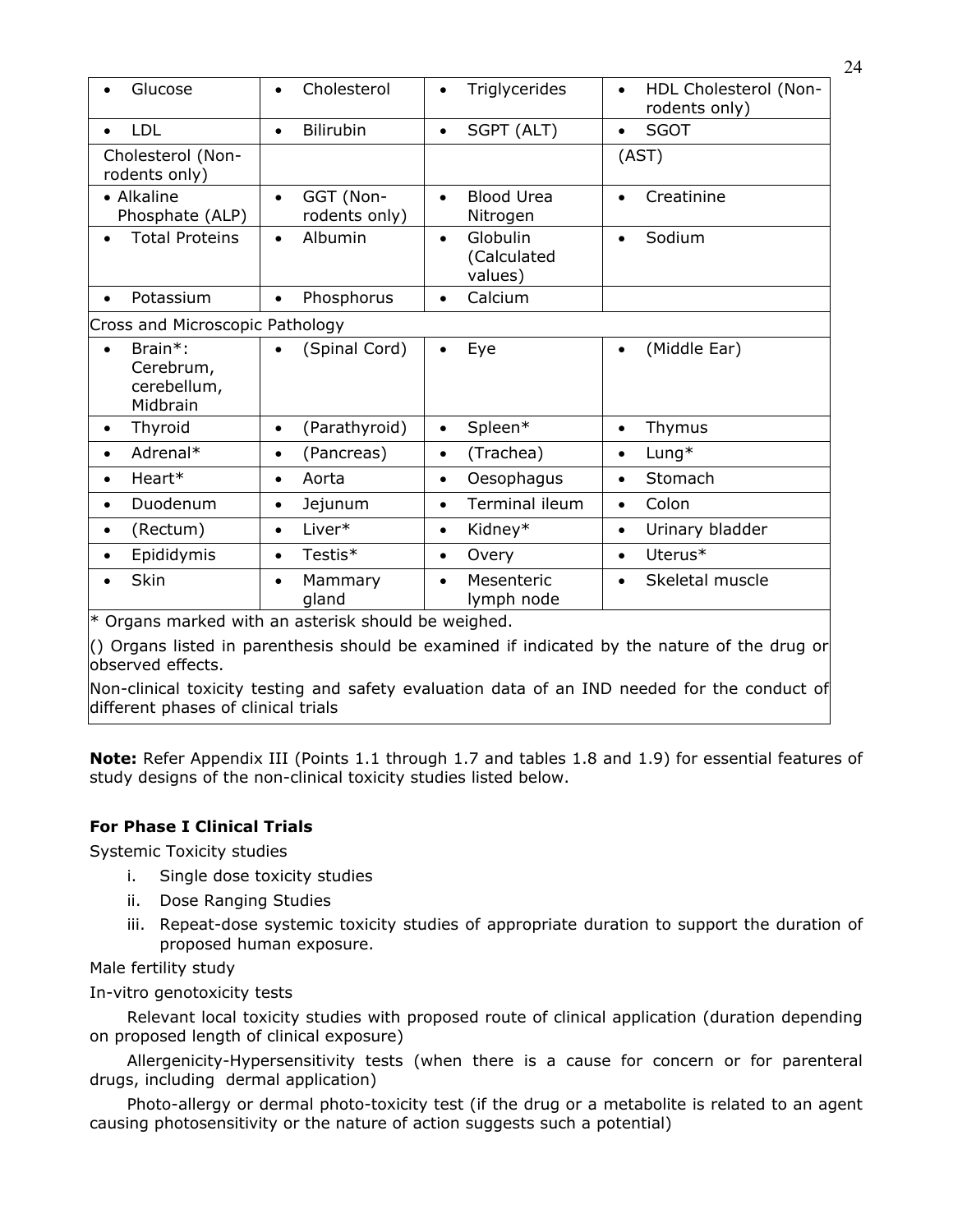#### **For Phase II Clinical Trials**

 Provide a summary of all the non-clinical safety data (listed above) already submitted while obtaining the permissions for Phase I trial, with appropriate references.

 In case of an application for directly starting a Phase II trial - complete details of the nonclinical safety data needed for obtaining the permission for Phase I trial, as per the list provided above must be submitted.

 Repeat-dose systemic toxicity studies of appropriate duration to support the duration of proposed human exposure

In-vivo genotoxicity tests

 Segment II reproductive/developmental toxicity study (if female patients of child bearing age are going to be involved)

#### **For Phase III Clinical Trials**

 Provide a summary of all the non-clinical safety data (listed above) already submitted while obtaining the permissions for Phase I and II trials, with appropriate references.

 In case of an application for directly initiating a Phase III trial - complete details of the nonclinical safety data needed for obtaining the permissions for Phase I and II trials, as per the list provided above must be provided.

 Repeat-dose systemic toxicity studies of appropriate duration to support the duration of proposed human exposure

Reproductive/developmental toxicity studies

Segment I (if female patients of child bearing age are going to be involved), and

Segment III (For drugs to be given to pregnant or nursing mothers or where there are indications of possible adverse effects on foetal development)

Carcinogenicity studies (when there is a cause for concern or when the drug is to be used for more than 6 months)

#### **For Phase IV Clinical Trials**

 Provide a summary of all the non-clinical safety data (listed above) already submitted while obtaining the permissions for Phase I, II and III trials, with appropriate references.

 In case an application is made for initiating the Phase IV trial, complete details of the nonclinical safety data needed for obtaining the permissions for Phase I, II and III trials, as per the list provided above must be submitted.

Application Of Good Laboratory Practices (GLP)

The animal studies be conducted in an accredited laboratory. Where the safety pharmacology studies are part of toxicology studies, these studies should also be conducted in an accredited laboratory.

## **Appendix IV**

ANIMAL PHARMACOLOGY

#### **1. General Principles**

 Specific and general pharmacological studies should be conducted to support use of therapeutics in humans. In the early stages of drug development enough information may not be available to rationally select design for safety assessment. In such a situation, a general approach to safety pharmacology studies can be applied. Safety pharmacology studies are studies that investigate potential undesirable pharmacodynamic effects of a substance on physiological functions in relation to exposure within the therapeutic range or above.

1.1 Specific Pharmacological Actions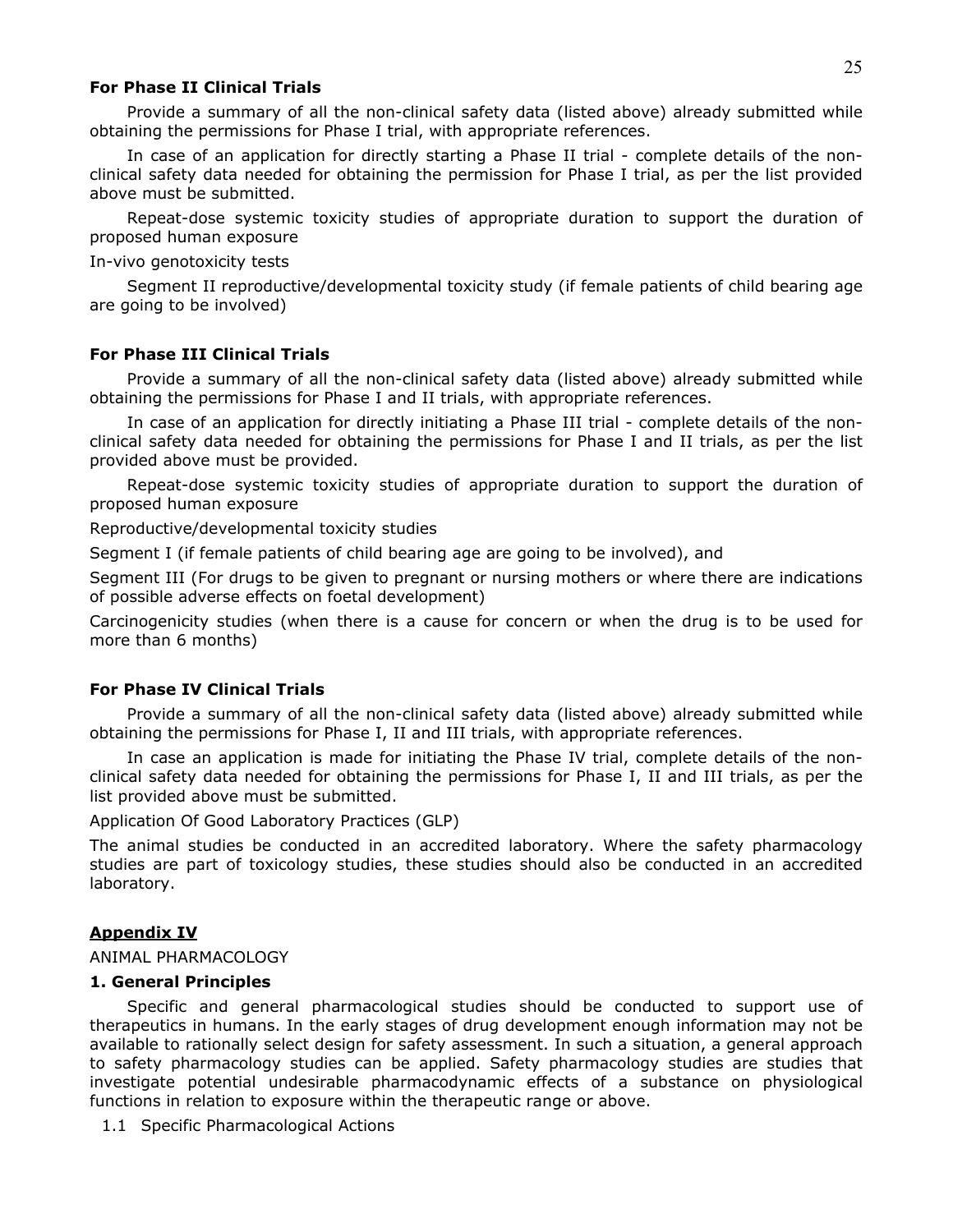Specific pharmacological actions are those which demonstrate the therapeutic potential for humans.

 The specific studies that should be conducted and their design will be different based on the individual properties and intended uses of investigational drug.

 Scientifically validated methods should be used. The use of new technologies and methodologies in accordance with sound scientific principles should be preferred.

# 1.2 General Pharmacological Actions

## 1.2.1 Essential Safety Pharmacology

 Safety pharmacology studies need to be conducted to investigate the potential undesirable pharmacodynamic effects of a substance on physiological functions in relation to exposure within the therapeutic range and above. These studies should be designed to identify undesirable pharmacodynamic properties of a substance that may have relevance to its human safety; to evaluate adverse pharmacodynamic and/or pathophysiological effects observed in toxicology and/or clinical studies; and to investigate the mechanism of the adverse pharmacodynamic effects observed and/or suspected.

 The aim of the essential safety pharmacology is to study the effects of the test drug on vital functions. Vital organ systems such as cardiovascular, respiratory and central nervous systems should be studied. Essential safety pharmacology studies may be excluded or supplemented based on scientific rationale. Also, the exclusion of certain test(s) or exploration(s) certain organs, systems or functions should be scientifically justified.

# 1.2.1.1 Cardiovascular System

 Effects of the investigational drug should be studied on blood pressure, heart rate, and the electrocardiogram. If possible in vitro, in vivo and/or ex vivo methods including electrophysiology should also be considered.

## 1.2.1.2 Central Nervous System

 Effects of the investigational drug should be studied on motor activity, behavioral changes, coordination, sensory and motor reflex responses and body temperature.

## 1.2.1.3 Respiratory System

 Effects of the investigational drug on respiratory rate and other functions such as tidal volume and hemoglobin oxygen saturation should be studied.

## 1.3 Follow-up and Supplemental Safety Pharmacology Studies

 In addition to the essential safety pharmacological studies, additional supplemental and follow-up safety pharmacology studies may need to be conducted as appropriate. These depend on the pharmacological properties or chemical class of the test substance, and the data generated from safety pharmacology studies, clinical trials, pharmacovigilance, experimental in vitro or in vivo studies, or from literature reports.

1.3.1 Follow-up Studies For Essential Safety Pharmacology Follow-up studies provide additional information or a better understanding than that provided by the essential safety pharmacology.

1.3.1.1 Cardiovascular System

 These include venticular contracility, vascular resistance and the effects of chemical mediators, their agonists and antagonists on the cardiovascular system.

# 1.3.1.2 Central Nervous System

 These include behavioral studies, learning and memory, electrophysiology studies, neurochemistry and ligand binding studies.

## 1.3.1.3 Respiratory System

 These include airway resistance, compliance, pulmonary arterial pressure, blood gases and blood pH.

# 1.3.2 Supplemental Safety Pharmacology Studies

 These studies are required to investigate the possible adverse pharmacological effects that are not assessed in the essential safety pharmacological studies and are a cause for concern.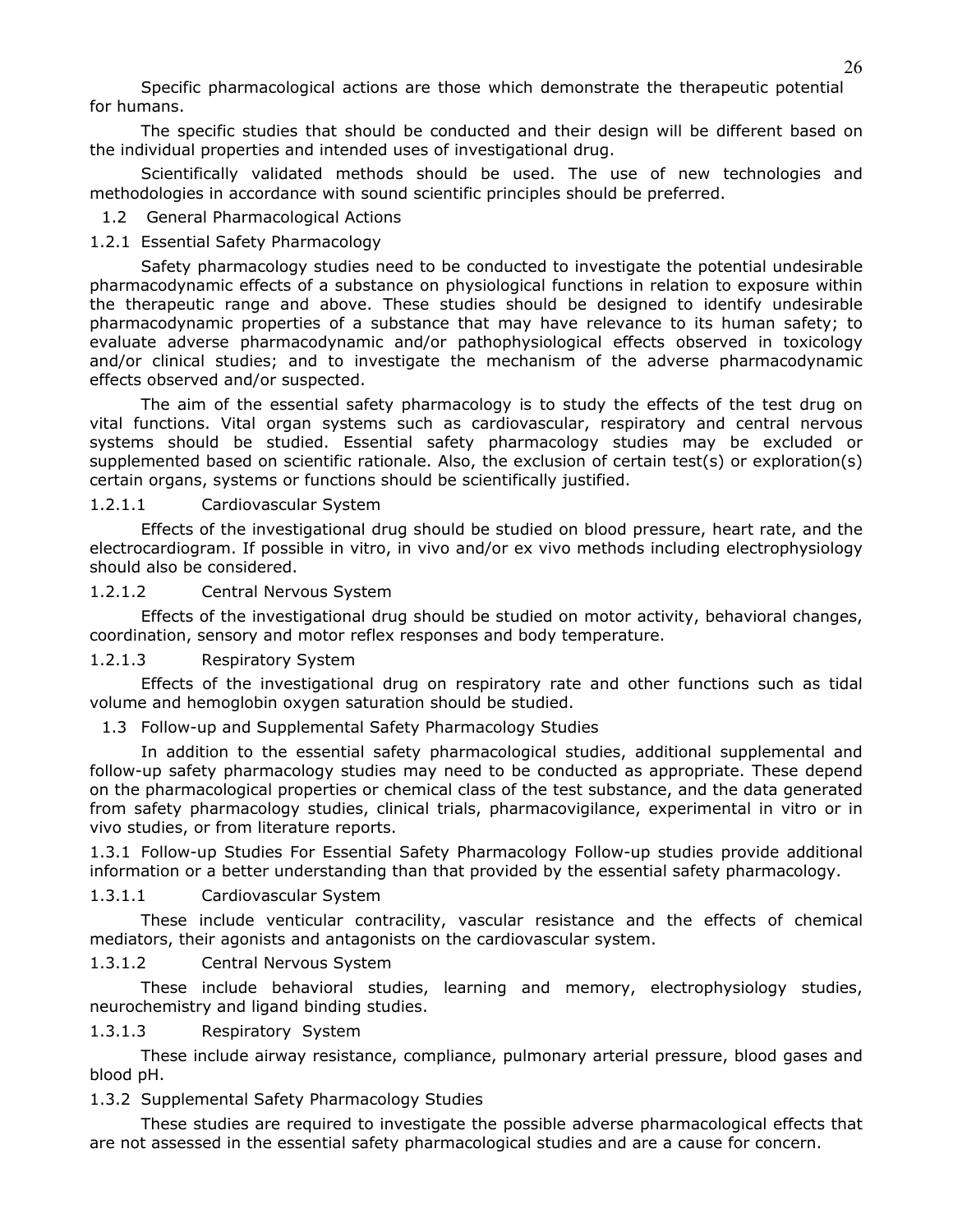#### 1.3.2.1 Urinary System

 These include urine volume, specific gravity, osmolality, pH, proteins, cytology and blood urea nitrogen, creatinine and plasma proteins estimation

# 1.3.2.2 Autonomic Nervous System

 These include binding to receptors relevant for the autonomic nervous system, and functional response to agonist or antagonist responses in vivo or in vitro, and effects of direct stimulation of autonomic nerves and their effects on cardiovacular responses.

#### 1.3.2.3 Gastrointestinal System

 These include studies on gastric secretion, gastric pH measurement, gastric mucosal examination, bile secretion, gastric emptying time in vivo and ileocaecal contraction in vitro.

## 1.3.2.4 Other Organ Systems

 Effects of the investigational drug on organ systems not investigated elsewhere should be assessed when there is a cause for concern. For example dependency potential, skeletal, muscle, immune and endocrine functions may be investigated.

#### 1.4 Conditions Under Which Safety Pharmacology Studies Are Not Necessary

 Safety pharmacology studies are usually not required for locally applied agents e.g. dermal or ocular, in cases when the pharmacology of the investigational drug is well known, and/or when systemic absorption from the site of application is low. Safety pharmacology testing is also not necessary, in the case of a new derivative having similar pharmacokinetics and pharmacodynamics.

1.5 Timing Of Safety Pharmacology Studies In Relation To Clinical Development

1.5.1 Prior To First Administration In Humans

 The effects of an investigational drug on the vital functions listed in the essential safety pharmacology should be studied prior to first administration in humans. Any follow-up or supplemental studies identified, should be conducted if necessary, based on a cause for concern.

## 1.5.2 During Clinical Development

 Additional investigations may be warranted to clarify observed or suspected adverse effects in animals and humans during clinical development

## 1.5.3 Before applying for marketing Approval

 Follow-up and supplemental safety pharmacology studies should be assessed prior to approval unless not required, in which case this should be justified. Available information from toxicology studies addressing safety pharmacology endpoints or information from clinical studies can replace such studies.

## 1.6 Application Of Good Laboratory Practices (GLP)

 The animal studies be conducted in an accredited laboratory. Where the safety pharmacology studies are part of toxicology studies, these studies should also be conducted in an accredited laboratory.

## **Appendix V**

## INFORMED CONSENT

- 1. Checklist for study Subject's informed consent documents
- 1.1. Essential Elements:
	- 1. Statement that the study involves research and explanation of the purpose of the research
	- 2. Expected duration of the Subject's participation
	- 3. Description of the procedures to be followed, including all invasive procedure and
	- 4. Description of any reasonably foreseeable risks or discomforts to the Subject
	- 5. Description of any benefits to the Subject or others reasonably expected from research. If no benefit is expected Subject should be made aware of this.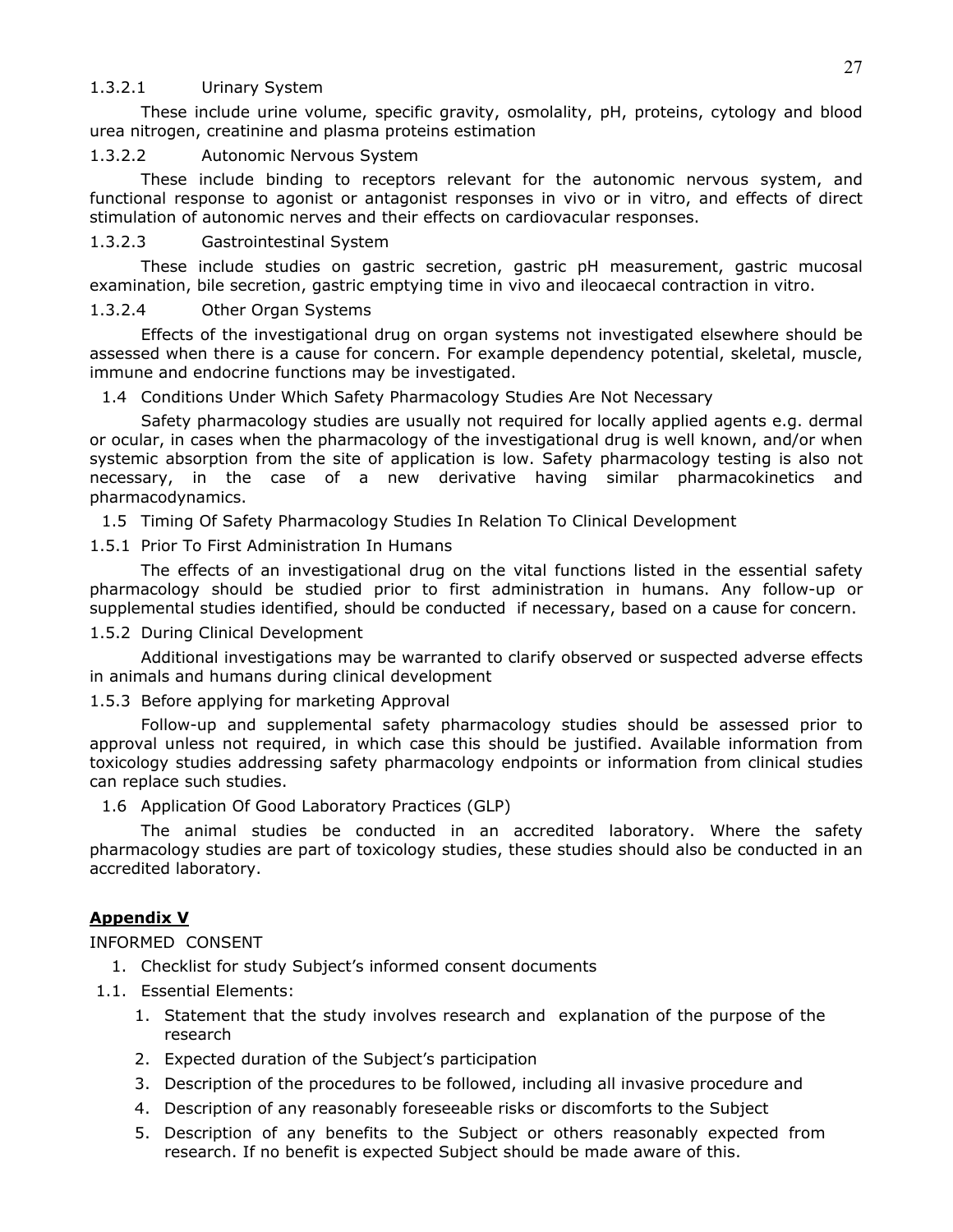- 6. Disclosure of specific appropriate alternative procedures or therapies available to the Subject.
- 7. Statement describing the extent to which confidentiality of records identifying the Subject will be maintained and who will have access to Subject's medical records
- 8. Trial treatment schedule(s) and the probability for random assignment to each treatment (for randomized trials)
- 9. Compensation and/or treatment(s) available to the Subject in the event of a trialrelated injury
- 10. An explanation about whom to contact for trial related queries, rights of Subjects and in the event of any injury
- 11. The anticipated prorated payment, if any, to the Subject for participating in the trial
- 12. Subject's responsibilities on participation in the trial
- 13. Statement that participation is voluntary, that the subject can withdraw from the study at any time and that refusal to participate will not involve any penalty or loss of benefits to which the Subject is otherwise entitled
- 14. Any other pertinent information
- 1.2 Additional elements, which may be required
	- a. Statement of foreseeable circumstances under which the Subject's participation may be terminated by the investigator without the Subject's consent.
	- b. Additional costs to the Subject that may result from participation in the study.
	- c. The consequences of a Subject's decision to withdraw from the research and procedures for orderly termination of participation by Subject.
	- d. Statement that the Subject or Subject's representative will be notified in a timely manner if significant new findings develop during the course of the research which may affect the Subject's willingness to continue participation will be provided.
	- e. A statement that the particular treatment or procedure may involve risks to the Subject (or to the embryo or fetus, if the Subject is or may become pregnant), which are currently unforeseeable
	- f. Approximate number of Subjects enrolled in the study
	- 2. Format of informed consent form for Subjects participating in a clinical trial

Infomed Consent form to participate in a clinical trial

## Study Title:

Study Number:

Subject' Initials: etc. All and the Subject's Name:

Date of Birth / Age:\_\_\_\_\_\_\_\_\_\_\_\_\_\_\_\_\_\_\_\_

Please initial box (Subject)

- (i) I confirm that I have read and understood the information sheet dated for the above study and have had the opportunity to ask questions.  $\begin{bmatrix} 1 \end{bmatrix}$
- (ii) I understand that my participation in the study is voluntary and that I am free to withdraw at any time, without giving any reason, without my medical care or legal rights being affected.

 $\lceil$  1

 (iii) I understand that the Sponsor of the clinical trial, others working on the Sponsor's behalf, the Ethics Committee and the regulatory authorities will not need my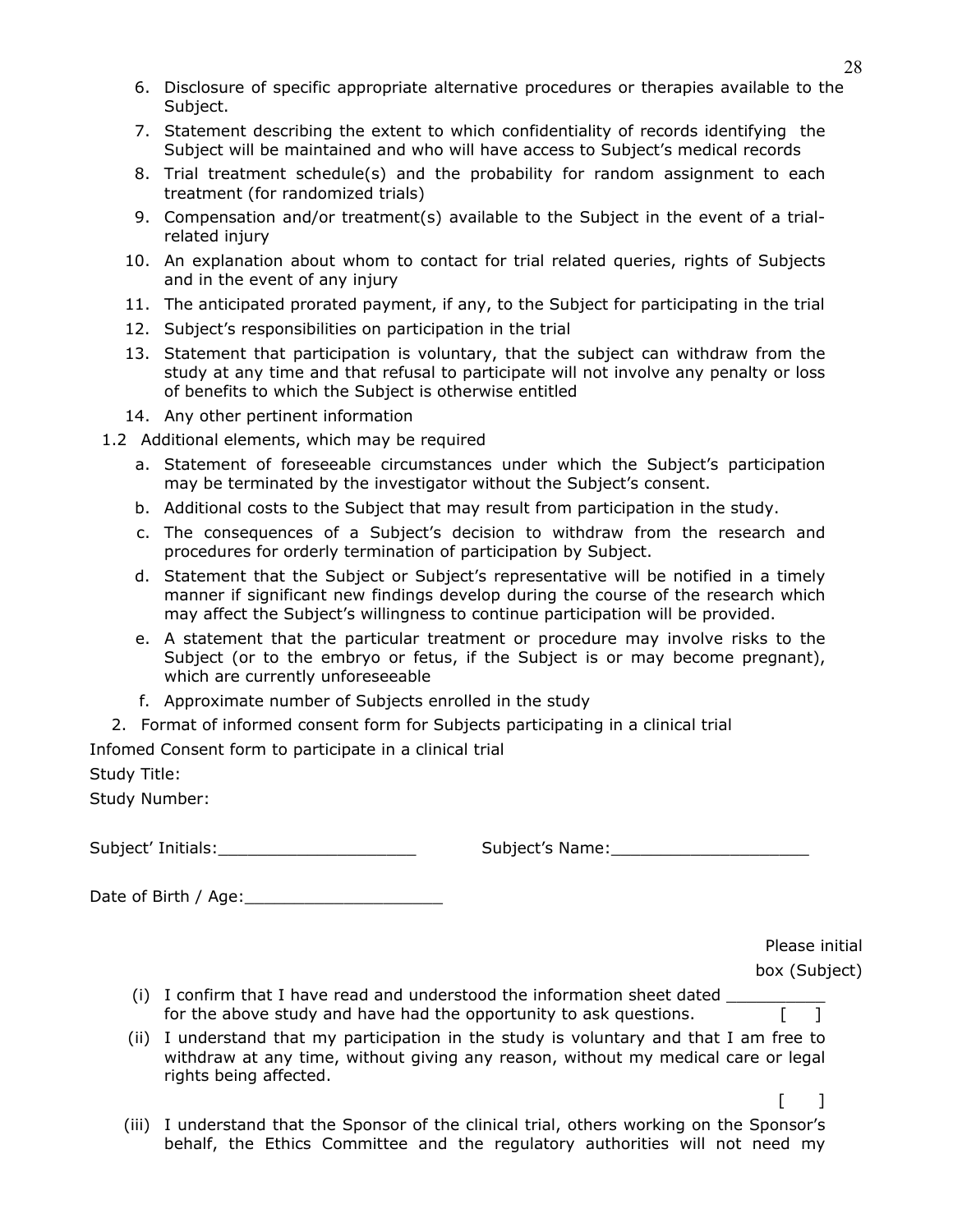permission to look at my health records both in respect of the current study and any further research that may be conducted in relation to it, even if I withdraw from the trial. I agree to this access. However, I understand that my identity will not be revealed in any information released to third parties or published.  $\begin{bmatrix} 1 \end{bmatrix}$ 

- (iv) I agree not to restrict the use of any data or results that arise from this study provided such a use is only for scientific purpose(s)  $\begin{bmatrix} 1 \end{bmatrix}$
- (v) I agree to take part in the above study.  $\begin{bmatrix} 1 \end{bmatrix}$

Signature (or Thumb impression) of the Subject/Legally Acceptable Representative:—————— Date:  $\frac{1}{\sqrt{2\pi}}$ Signatory's Name: \_\_\_\_\_\_\_\_\_\_\_\_\_\_\_\_\_\_\_\_\_\_\_\_\_\_\_\_\_\_\_\_\_\_\_\_\_\_\_\_\_\_\_\_

| Signature of the Investigator: | Date: |  |  |
|--------------------------------|-------|--|--|
| Study Investigator's Name:     |       |  |  |

| Signature of the Witness |  |
|--------------------------|--|
| Date                     |  |
| Name of the Witness:     |  |

## **Appendix VI**

FIXED DOSE COMBINATIONS (FDCs)

 Fixed Dose Combinations refer to products containing one or more active ingredients used for a particular indicantion(s). FDCs can be divided into the following groups and data required for approval for marketing is described below:

- (a) The first group of FDCs includes those in which one or more of the active intredients is a new drug. For such FDCs to be approved for marketing data to be submitted will be similar to data required for any new drug (including clinical trials) [see rule 122E, item (a)].
- (b) (i) The second group FDCs includes those in which active ingredients already approved/marketed individually are combined for the first time, for a particular claim and where the ingredients are likely to have significant interaction of a pharmacodynamic or pharmacokinetic nature [see rule 122E, item (c)]. If clinical trials have been carried out with the FDC in other countries, reports of such trials should be submitted. If the FDC is marketed abroad, the regulatory status in other countries should be stated. (see Appendix I, item9).

 (ii) For marketing permission, appropriate chemical and pharmaceutical data will be submitted. In case such a combination is not marketed anywhere in the world but these drugs are already in use concomitantly (not as an FDC but individually) for the said claim, marketing permission may be granted based on chemical and pharmaceutical data. Data showing the stability of the proposed dosage form will also have to be submitted.

 (iii) For any other such FDCs, clinical trials may be required. For obtaining permission to carry out clinical trials with such FDCS a summary of available pharmacological, toxicological and clinical data on the individual ingredients should be submitted, along with the rationale for combining them in the proposed ratio. In addition, acute toxicity data (LD 50) and pharmacological data should be submitted on the individual ingredients as well as their combination in the proposed ratio.

 (c) The third group of FDCs includes those which are already marketed, but in which it is proposed either to change the ratio of active ingredients or to make a new therapeutic claim. For such FDCs, the appropriate rationale including published reports (if any)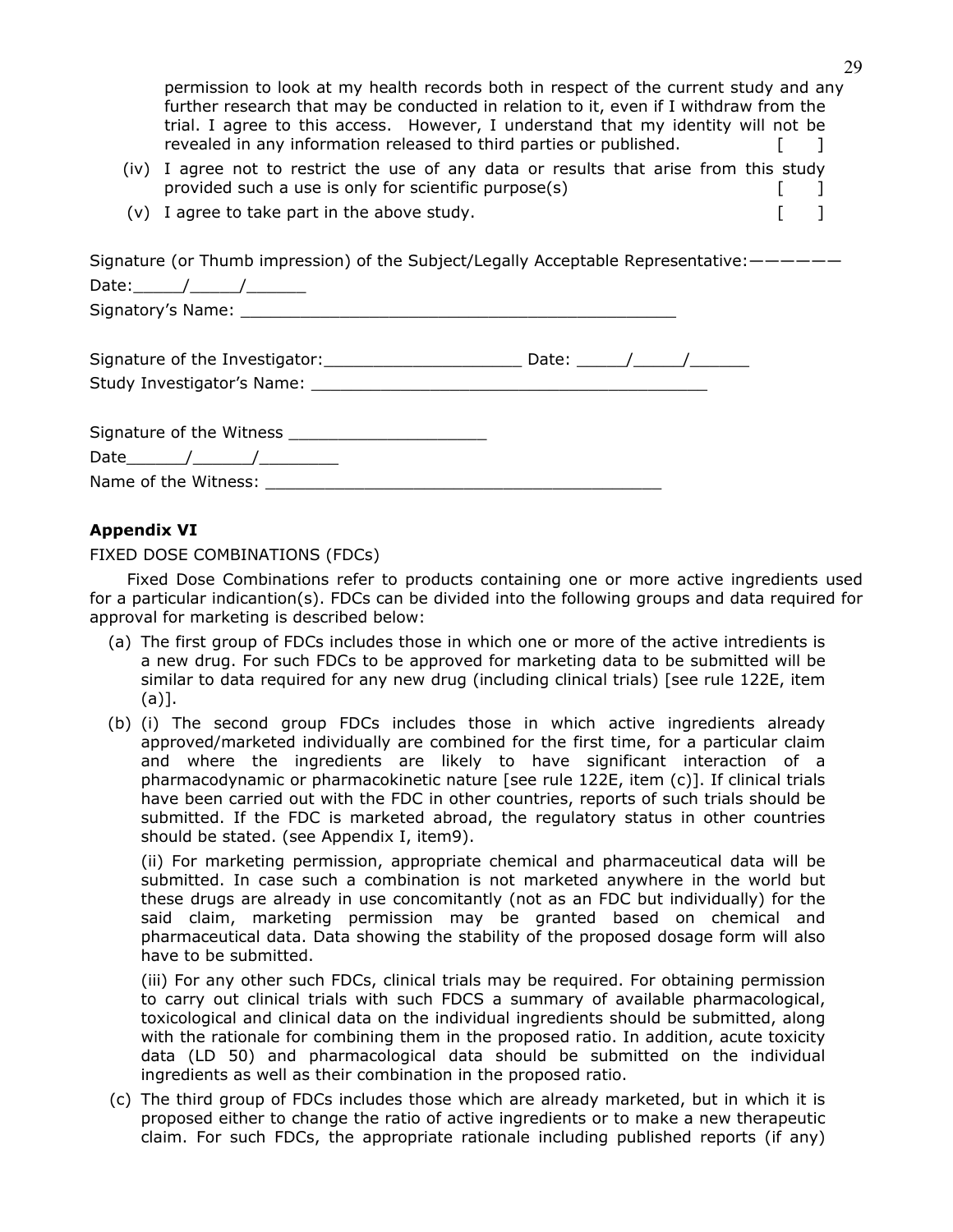should be submitted to obtain marketing permission. Permission will be granted depending upon the nature of the claim and data submitted.

 (d) The fourth group of FDC includes those whose individual active ingredients (or drugs from the same class) have been widely used in a particular indication(s) for years, their concomitant use is often necessary and no claim is proposed to be made other than convenience. It will have to be demonstrated that the proposed dosage form is stable and the ingredients are unlikely to have significant interaction of a pharmacodynamic or pharmacokinetic nature.

No additional animal or human data are generally required for these FDCs, and marketing permission may be granted if the FDC has an acceptable rationale.

## **Appendix VII**

#### UNDERTAKING BY THE INVESTIGATOR

 1. Full name, address and title of the Principal Investigator (or Investigator(s) when there is no Principal Investigator)

 2. Name and address of the medical college, hospital or other facility where the clinical trial will be conducted: Education, training & experience that qualify the Investigator for the clinical trial (Attach details including Medical Council registration number, and / or any other statement(s) of qualification(s).

3. Name and address of all clinical laboratory facilities to be used in the study.

 4. Name and address of the Ethics Committee that is responsible for approval and continuing review of the study.

 5. Names of the other members of the research team (Co-or sub-Investigators) who will be assisting the Investigator in the conduct of the investigation(s).

 6. Protocol Title and Study number (if any) of the clinical trial to be conducted by the Investigator.

7. Commitments:

- (i) I have reviewed the clinical protocol and agree that it contains all the necessary information to conduct of the study. I will not begin the study until all necessary Ethics Committee and regulatory approvals have been obtained.
- (ii) I agree to conduct the study in accordance with the current protocol. I will not implement any deviation from or changes of the protocol without agreement by the Sponsor and prior review and documented approval/ favorable opinion from the Ethics Committee of the amendment, except where necessary to eliminate an immediate hazard(s) to the trial Subjects or when the change(s) involved are only logistical or administrative in nature.
- (iii) I agree to personally conduct and/ or supervise the clinical trial at my site.
- (iv) I agree to inform all Subjects, that the drugs are being used for investigational purposes and I will ensure that the requirements relating to obtaining informed consent and ethics committee review and approval specified in the GCP guidelines are met.
- (v) I agree to report to the Sponsors all adverse experiences that occur in the course of the investigation(s) in accordance with the regulatory and GCP guidelines.
- (vi) I have read and understood the information in the Investigator's brochure, including the potential risks and side effects of the drug.
- (vii) I agree to ensure that all associates, colleagues and employees assisting in the conduct of the study are suitably qualified and experienced and they have been informed about their obligations in meeting their commitments in the trial.
- (viii) I agree to maintain adequate and accurate records and to make those records available for audit/ inspection by the Sponsor, Ethics Committee, Licensing Authority or their authorized representatives, in accordance with regulatory and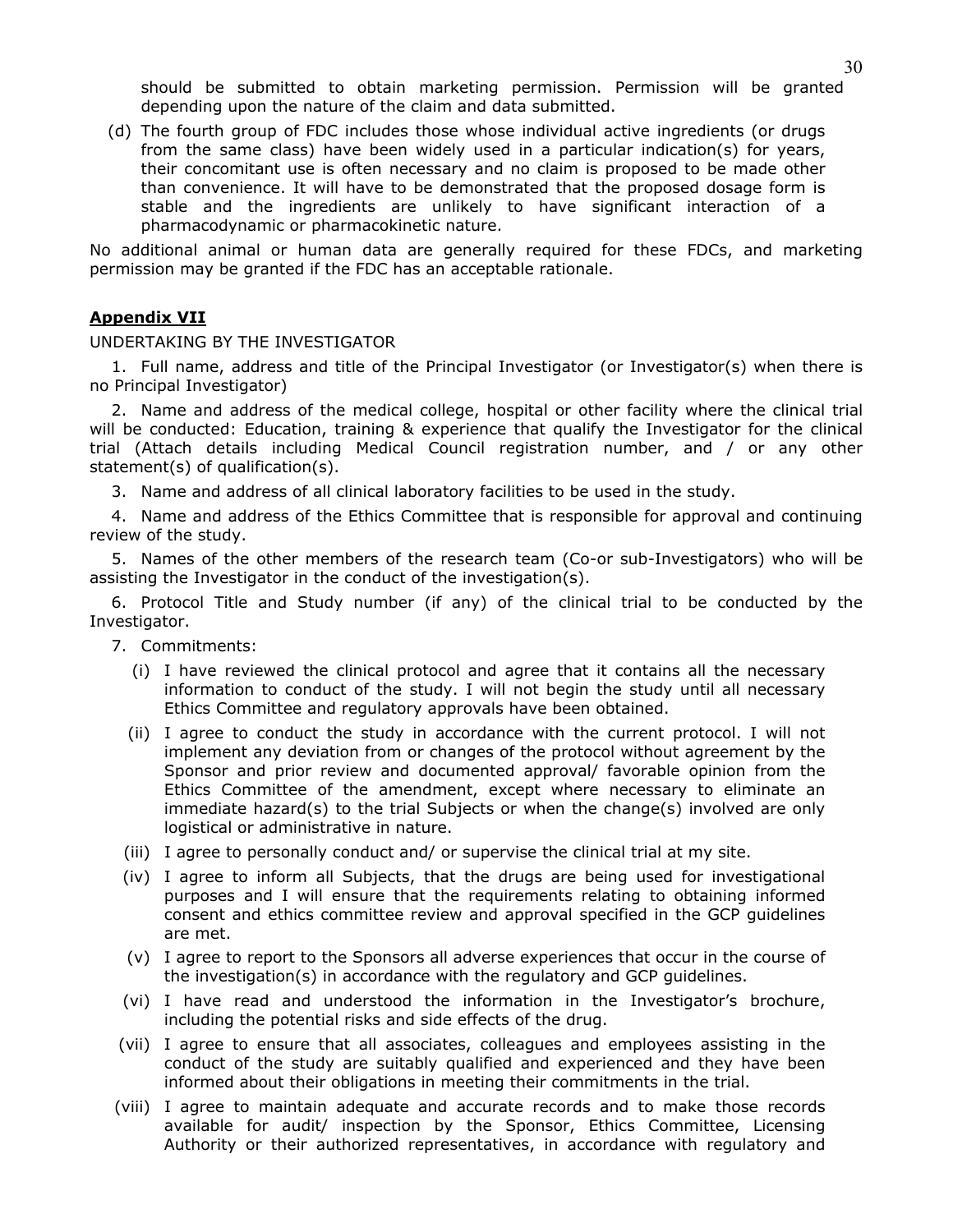GCP provisions. I will fully cooperate with any study related audit conducted by regulatory officials or authorized representatives of the Sponsor.

- (ix) I agree to promptly report to the Ethics Committee all changes in the clinical trial activities and all unanticipated problems involving risks to human Subjects or others.
- (x) I agree to inform all unexpected serious adverse events to the Sponsor as well as the Ethics Committee within seven days of their occurrance.
- (xi) I will maintain confidentiality of the identification of all participating study patients and assure security and confidentiality of study data.
- (xii) I agree to comply with all other requirements, guidelines and statutory obligations as applicable to clinical Investigators participating in clinical trials.
- 8. Signature of Investigator with Date

# **Appendix VIII**

## ETHICS COMMITTEE

 1. The number of persons in an Ethics Committee should have atleast seven members. Ethics Committee should appoint, from among its members, a Chairperson (who is from outside the institution) and a Member Secretary. Other members should be a mix of medical/non-medical, scientific and non-scientific persons, including lay public, to reflect the different viewpoints.

 For review of each protocol the quorum of Ethics Committee should be atleast 5 members with the following representations:

- (a) basic medical scientists (preferably one pharmacologist).
- (b) clinicians
- (c) legal expert
- (d) social scientist/ representation of non-governmental voluntary agency / philosopher / ethicist / theologian or similar person
- (e) lay person from the community.

 In any case, the ethics committee must include at least one member whose primary area of interest/ specialization is nonscientific and at least one member who is independent of the institution / trial site. Besides, there should be appropriate gender representation on the Ethics Committee. If required, Subject experts may be invited to offer their views. Further, based on the requirement of research area, e.g. HIV AIDS, genetic disorders etc. specific patient groups may also be represented in the Ethics Committee as far as possible.

 Only those Ethics Committee members who are independent of the clinical trial and the Sponsor of the trial should vote / provide opinion in matters related to the study.

2. Format for Approval of Ethics Committee

To

Dr.

Dear Dr.

The Institutional Ethics Committee / Independent Ethics Committee (state name of the committee, as appropriate) reviewed and discussed your application to conduct the clinical trial entitled "..." on ..... (date).

The following documents were reviewed:

- a. Trial Protocol (including protocol amendments), dated\_\_\_\_\_\_\_\_\_\_\_\_\_\_\_ Version no.  $(s)$
- b. Patient Information Sheet and Informed Consent Form (including updates if any) in any) in English and/ or vernacular language.
- c. Investigator's Brochure, dated example are version No.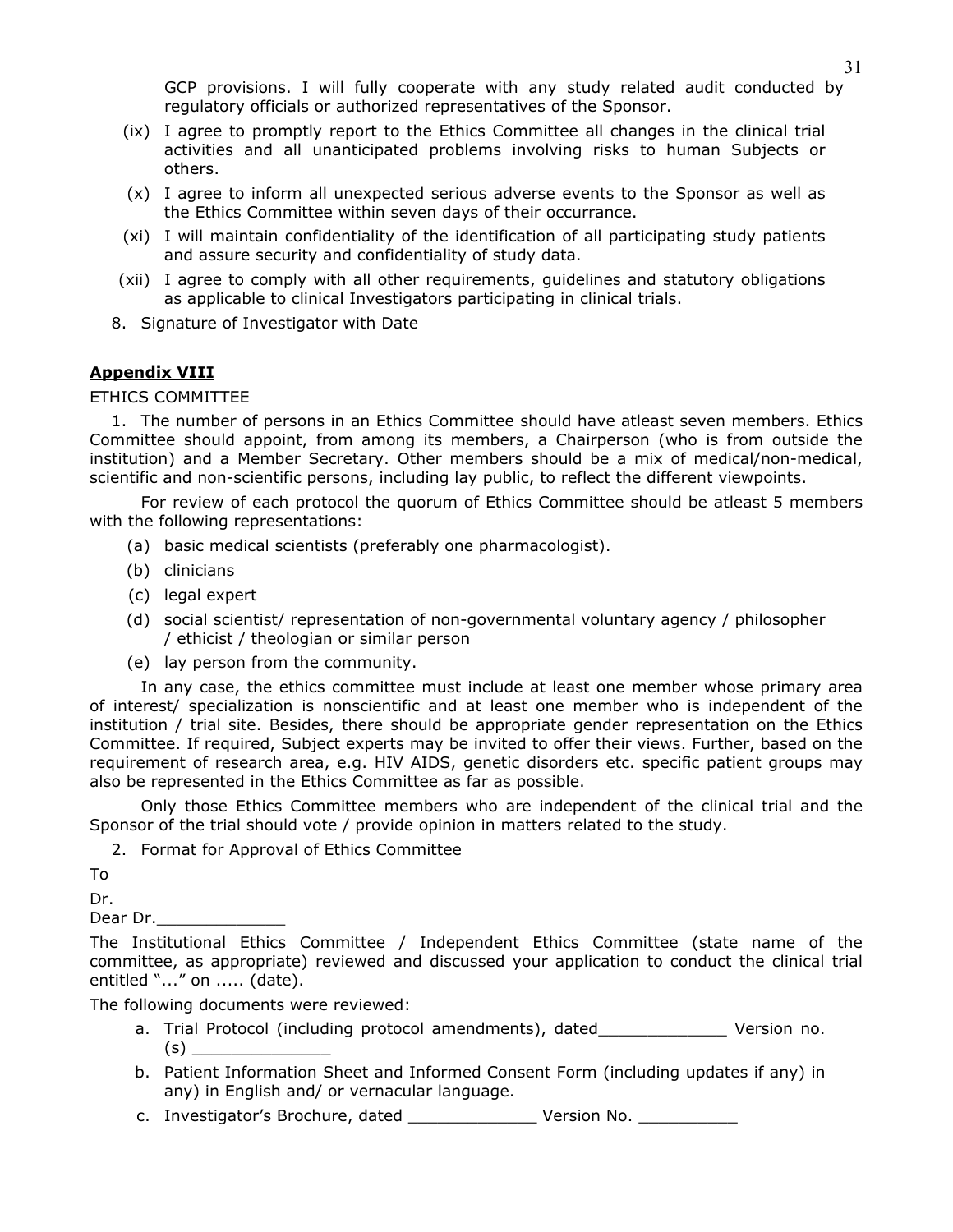- d. Proposed methods for patient accrual including advertisement (s) etc. proposed to be used for the purpose.
- e. Principal Investigator's current CV.
- f. Insurance Policy / Compensation for participation and for serious adverse events occurring during the study participation.
- g. Investigator's Agreement with the Sponsor.
- h. Investigator's Undertaking (Appendix VII).

The following members of the ethics committee were present at the meeting held on (date, time, place)

\_\_\_\_\_\_\_\_\_\_\_\_ Chairman of the Ethics Committee

\_\_\_\_\_\_\_\_\_\_\_\_ Member secretary of the Ethics Committee

Name of each member with designation

We approve the trial to be conducted in its presented form.

 The Institutional Ethics Committee / Independent Ethics Committee expects to be informed about the progress of the study, any SAE occurring in the course of the study, any changes in the protocol and patient information / informed consent and asks to be provided a copy of the final report.

Yours sincerely,

Member Secretary, Ethics Committee.

#### **Appendix IX**

STABILITY TESTING OF NEW DRUGS

 Stability testing is to be performed to provide evidence on how the quality of a drug substance or formulation varies with time under the influence of various environmental factors such as temperature, humidity and light, and to establish shelf life for the formulation and recommended storage conditions.

 Stability studies should include testing of those attributes of the drug substance that are susceptible to change during storage and are likely to influence quality, safety, and/ or efficacy. In case of formulations the testing should cover, as appropriate, the physical, chemical, biological, and microbiological attributes, preservative content (e.g., antioxidant, antimicrobial preservative), and functionality tests (e.g., for a dose delivery system).

 Validated stability-indicating analytical procedures should be applied. For long term studies, frequency of testing should be sufficient to establish the stability profile of the drug substance.

 In general, a drug substance should be evaluated under storage conditions that test its thermal stability and, if applicable, its sensitivity to moisture. The storage conditions and the length of the studies chosen should be sufficient to cover storage, shipment and subsequent use.

 Stress testing of the drug substance should be conducted to identify the likely degradation products, which in turn establish the degradation pathways, evaluate the intrinsic stability of the molecule and validate the stability indicating power of the analytical procedures used. The nature of the stress testing will depend on the individual drug substance and the type of formulation involved.

 Stress testing may generality be carried out on a single batch of the drug substance. It should include the effect of temperature(s), humidity where appropriate, oxidation, and photolysis on the drug substance.

 Data should be provided for (a) Photostability on at least one primary batch of the drug substance as well as the formulation, as the case may be and (b) the susceptibility of the drug substance to hydrolysis across a wide range of pH values when in solution or suspension.

 Long-term testing should cover a minimum of 12 months' duration on at least three primary batches of the drug substance or the formulation at the time of submission and should be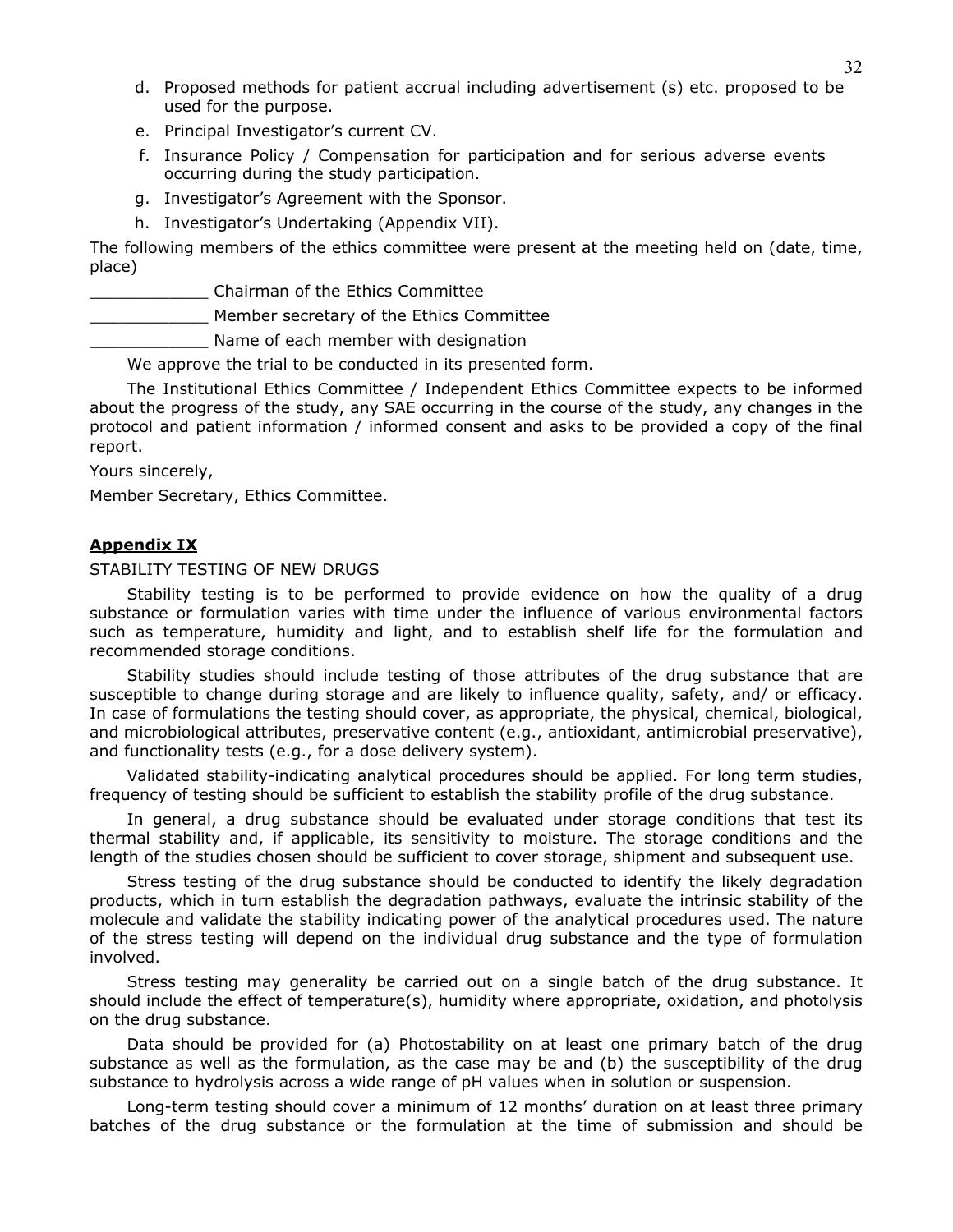continued for a period of time sufficient to cover the proposed shelf life. Accelerated testing should cover a minimum of 6 months duration at the time of submission.

 In case of drug substances, the batches should be manufactured to a minimum of pilot scale by the same synthetic route and using a method of manufacture that simulates the final process to be used for production batches. In case of formulations, two of the three batches should be at least pilot scale and the third one may be smaller. The manufacturing process(es) used for primary batches should simulate that to be applied to production batches and should provide products of the same quality and meeting the same specifications as that intended for marketing.

 The stability studies for drug substances should be conducted either in the same container closure system as proposed for storage and distribution or in a container - closure system that simulates the proposed final packaging. In case of formulations, the stability studies should be conducted in the final container - closure system proposed for marketing.

Stability Testing of new drug substances and formulations:

 (i) Study conditions for drug substances and formulations intended to be stored under general conditions.

| Study       | Study conditions                  | Duration of study |
|-------------|-----------------------------------|-------------------|
| Long term   | 30°C± 2°C/65% RH ± 5%RH           | 12 months         |
| Accelerated | 40°C $\pm$ 2°C/75% RH $\pm$ 5% RH | 6 months          |

 If at any time during 6 months' testing under the accelerated storage condition, such changes occur that cause the product to fail in complying with the prescribed standards, additional testing under an intermediate storage condition should be conducted and evaluated against significant change criteria.

 (ii) Study conditions for drug substances and formulations intended to be stored in a refrigerator

| Study       | Study conditions                       | Duration of study |
|-------------|----------------------------------------|-------------------|
| Long term   | $5^{\circ}$ C $\pm$ 3°C $\overline{ }$ | 12 months         |
| Accelerated | 25°C± 2°C/60% RH ± 5% RH               | 6 months          |

 (iii) Study conditions for drug substances and formulations intended to be stored in a freezer

| Study     | Study conditions | Duration of study |
|-----------|------------------|-------------------|
| Long term | 20°C± 5°C        | 12 months         |

- (iv) Drug substances intended for storage below  $\angle 20^{\circ}$ C shall be treated on a case -by-case basis.
- (v) Stability testing of the formulation after constitution or dilution, if applicable, should be conducted to provide information for the labeling on the preparation, storage condition, and in-use period of the constituted or diluted product. This testing should be performed on the constituted or diluted product through the proposed in-use period.

## **Appendix X**

CONTENTS OF THE PROPOSED PROTOCOL FOR CONDUCTING CLINICAL TRIALS

## **1. Title Page**

- a. Full title of the clinical study,
- b. Protocol/ Study number, and protocol version number with date
- c. The IND name / number of the investigational drug
- d. Complete name and address of the Sponsor and contract research organization if any
- e. List of the Investigators who are conducting the study, their respective institutional affiliations and site locations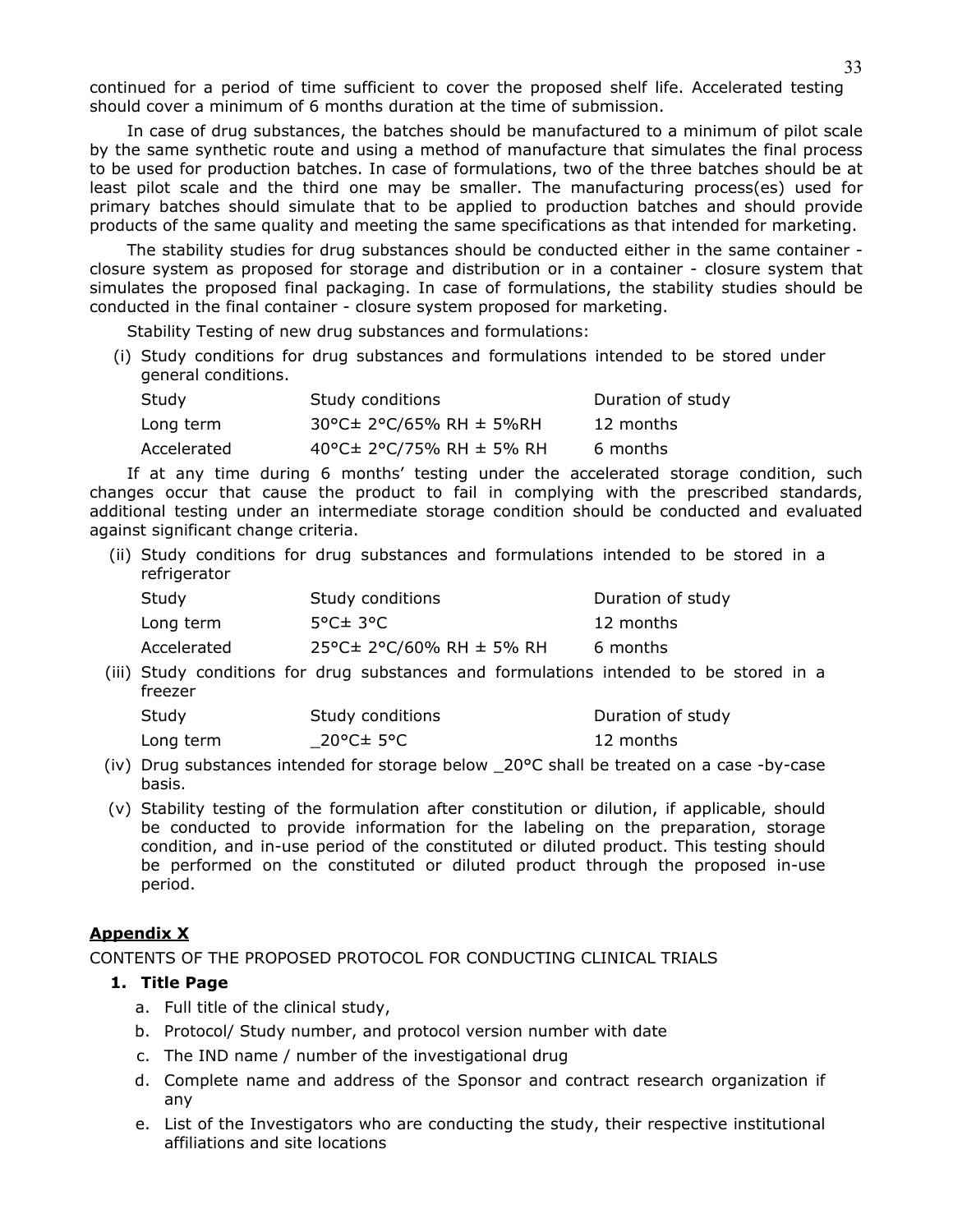f. Name(s) of clinical laboratories and other departments and/ or facilities participating in the study.

## **2. Table of Contents**

A complete Table of Contents including a list of all Appendices.

# **1. Background and Introduction**

- a. Preclinical experience
- b. Clinical experience

 Previous clinical work with the new drug should be reviewed here and a description of how the current protocol extends existing data should be provided. If this is an entirely new indication, how this drug was considered for this should be discussed. Relevant information regarding pharmacological, toxicological and other biological properties of the drug/biologic/medical device, and previous efficacy and safety experience should be described.

## **2. Study Rationale**

 This section should describe a brief summary of the background information relevant to the study design and protocol methodology. The reasons for performing this study in the particular population included by the protocol should be provided.

 3. Study Objective(s) (primary as well as secondary) and their logical relation to the study design.

# **3. Study Design**

- a. Overview of the Study Design: Including a description of the type of study (i.e., double-blind, multicentre, placebo controlled, etc.) a detail of the specific treatment groups and number of study Subjects in each group and investigative site, Subject number assignment, and the type, sequence and duration of study periods.
- b. Flow chart of the study
- c. A brief description of the methods and procedures to be used during the study.
- d. Discussion of Study Design: This discussion details the rationale for the design chosen for this study.

 5. Study Population : the number of Subjects required to be enrolled in the study at the investigative site and by all sites along with a brief description of the nature of the Subject population required is also mentioned.

- 6. Subject Eligibility
	- a. Inclusion Criteria
	- b. Exclusion Criteria
- 7. Study Assessments plan, procedures and methods to be described in detail

 8. Study Conduct stating the types of study activities that would be included in this section would be medical history, type of physical examination, blood or urine testing, electrocardiogram (ECG), diagnostic testing such as pulmonary function tests, symptom measurement, dispensation and retrieval of medication, Subject cohort assignment, adverse event review, etc.

Each visit should be described separately as Visit 1, Visit 2, etc.

 Discontinued Subject: Describes the circumstances for Subject withdrawal, dropouts, or other reasons for discontinuation of Subjects State how drop outs would be managed and if they would be replaced Describe the method of handling of protocol waivers, if any. The person(s) who approves all such waivers should be identified and the criteria used for specific waivers should be provided.

 Describes how protocol violations will be treated, including conditions where the study will be terminated for non-compliance with the protocol.

- 9. Study Treatment
	- a. Dosing schedule (dose, frequency, and duration of the experimental treatment) Describe the administration of placebos and/ or dummy medications if they are part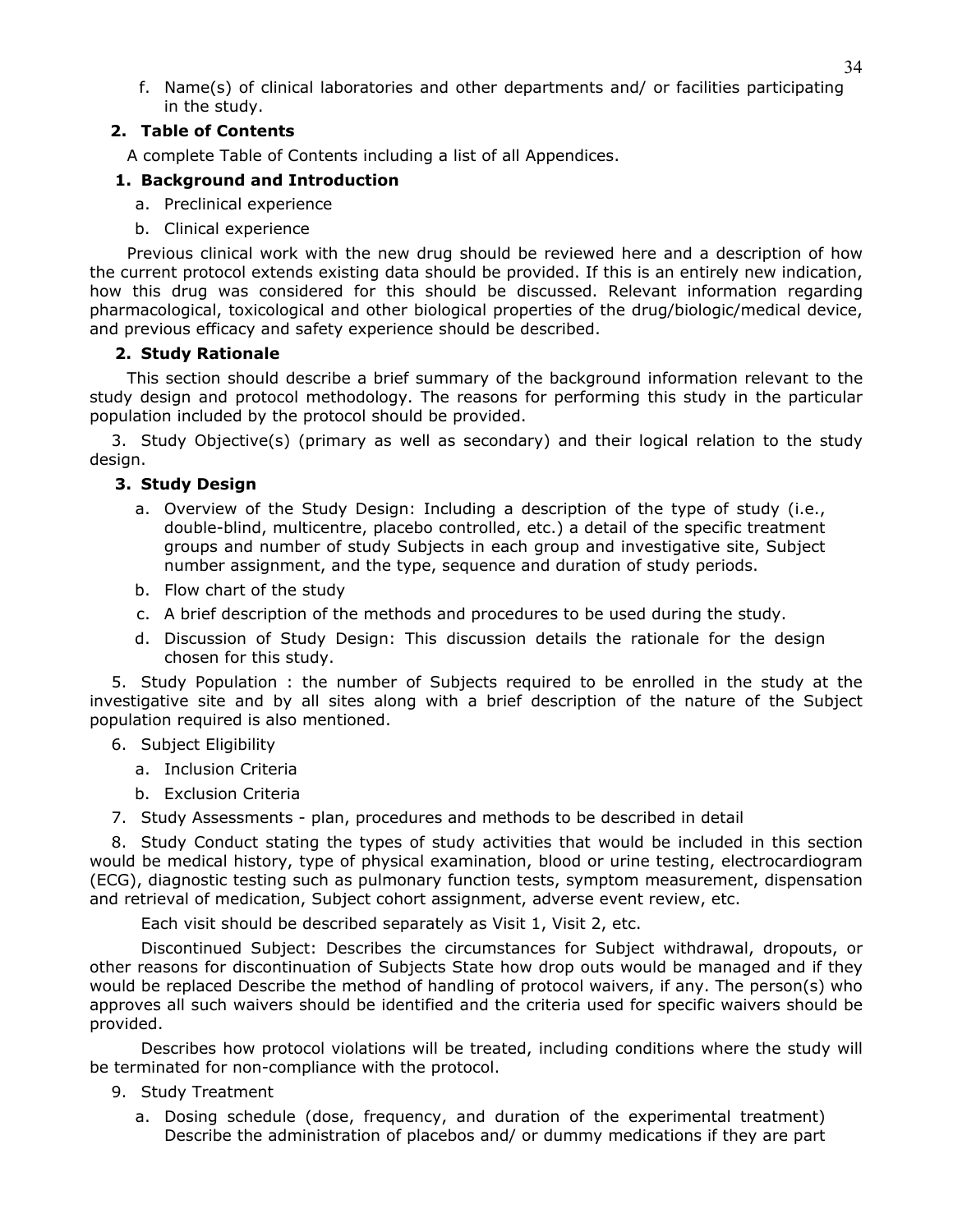of the treatment plan. If applicable, concomitant drug(s), their doses, frequency, and duration of concomitant treatment should be stated.

- b. Study drug supplies and administration: A statement about who is going to provide the study medication and that the investigational drug formulation has been manufactured following all regulations Details of the product stability, storage requirements and dispensing requirements should be provided.
- c. Dose modification for study drug toxicity: Rules for changing the dose or stopping the study drug should be provided.
- d. Possible drug interactions
- e. Concomitant therapy: The drugs that are permitted during the study and the conditions under which they may be used are detailed here. Describe the drugs that a Subject is not allowed to use during parts of or the entire study. If any washout periods for prohibited medications are needed prior to enrollment, these should be described here.
- f. Blinding procedures: A detailed description of the blinding procedure if the study employs a blind on the Investigator and / or the Subject.

 9. Unblinding procedures: If the study is blinded, the circumstances in which unblinding may be done and the mechanism to be used for unblinding should be given

 10. Adverse Events (See Appendix XI): Description of expected adverse events should be given.

Procedures used to evaluate an adverse event should be described.

- 11. Ethical Considerations: Give the summary of:
	- a. Risk/ benefit assessment:
	- b. Ethics Committee review and communications
	- c. Informed consent process
	- d. Statement of Subject confidentiality including ownership of data and coding procedures

 12. Study Monitoring and Supervision: A description of study monitoring policies and procedures should be provided along with the proposed frequency of site monitoring visits, and who is expected to perform monitoring.

 Case Record Form (CRF) completion requirements, including who gets which copies of the forms and any specifics required in filling out the forms CRF correction requirements, including who is authorized to make corrections on the CRF and how queries about study data are handled and how errors, if any, are to be corrected should be stated.

 Investigator study files, including what needs to be stored following study completion should be described.

- 13. Investigational Product Management
	- a. Give Investigational product description and packaging (stating all lingredients and the formulation of the investigational drug and any placebos used in the study)
	- b. The precise dosing required during the study
	- c. Method of packaging, labeling and blinding of study substances
	- d. Method of assigning treatments to Subjects and the Subject identification code numbering system.
	- e. Storage conditions for study substances.
	- f. Investigational product accountability: Describe instructions for the receipt, storage, dispensation, and return of the investigational products to ensure a complete accounting of all investigational products received, dispensed and returned / destroyed.
	- g. Describe policy and procedure for handling unused investigational products.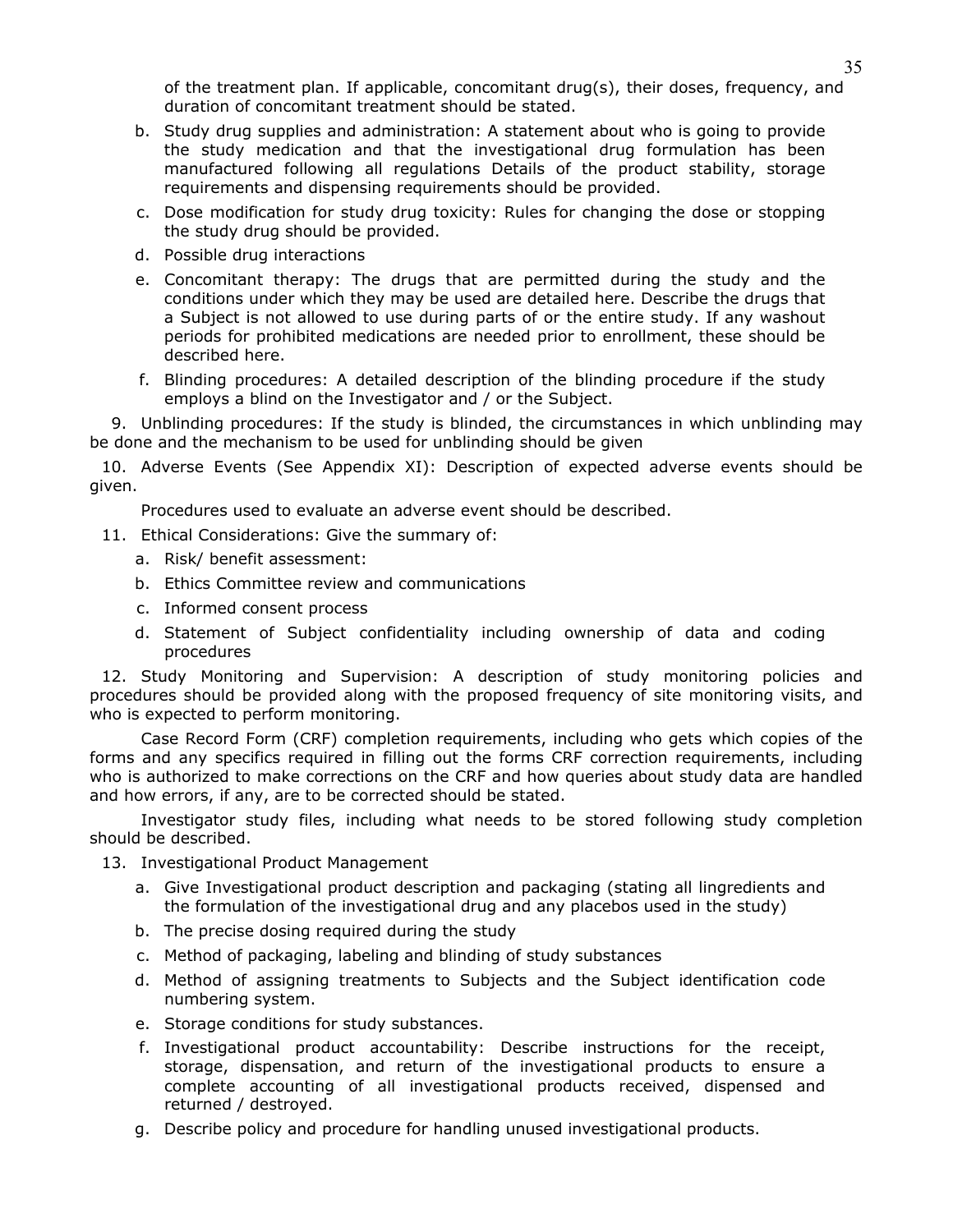## 14. Data Analysis:

 Provide details of the statistical approach to be followed including sample size, how the sample size was determined, including assumptions made in making this determination, efficacy endpoints (primary as well as secondary) and safety endpoints.

 Statistical analysis: Give complete details of how the results will be analyzed and reported along with the description of statistical tests to be used to analyze the primary and secondary endpoints defined above. Describe the level of significance, statistical tests to be used, and the methods used for missing data; method of evaluation of the data for treatment failures, noncompliance, and Subject withdrawals; rationale and conditions for any interim analysis if planned.

Describe statistical considerations for Pharmacokinetic (PK) analysis, if applicable

15. Undertaking by the Investigator (see Appendix VII)

 16. Appendices: Provide a study synopsis, copies of the informed consent documents (patient information sheet, informed consent form etc.) CRF and other data collection forms; a summary of relevant pre-clinical safety information and any other documents referenced in the clinical protocol.

# **Appendix XI**

Data Elements for reporting serious adverse events occurring in a clinical trial

1. Patient Details

 Initials & other relevant identifier (hospital/OPD record number etc.)\* Gender Age and / or date of birth Weight Height

2. Suspected Drug(s)

Generic name of the drug \*

Indication(s) for which suspect drug was prescribed or tested

Dosage form and strength

Daily dose and regimen (specify units - e.g., mg, ml, mg/kg)

Route of administration

Starting date and time of day

Stopping date and time, or duration of treatment

3. Other Treatment(s)

 Provide the same information for concomitant drugs (including non prescription/ OTC drugs) and non-drug therapies, as for the suspected drug(s).

4. Details of Suspected Adverse Drug Reaction(s)

 Full description of reaction(s) including body site and severity, as well as the criterion (or criteria) for regarding the report as serious. In addition to a description of the reported signs and symptoms, whenever possible, describe a specific diagnosis for the reaction.\*

 Start date (and time) of onset of reaction Stop date (and time) or duration of reaction

Dechallenge and rechallenge information

- Setting (e.g. hospital, out-patient clinic, home, nursing home)
- 5. Outcome

 Information on recovery and any sequelae; results of specific tests and / or treatment that may have been conducted.